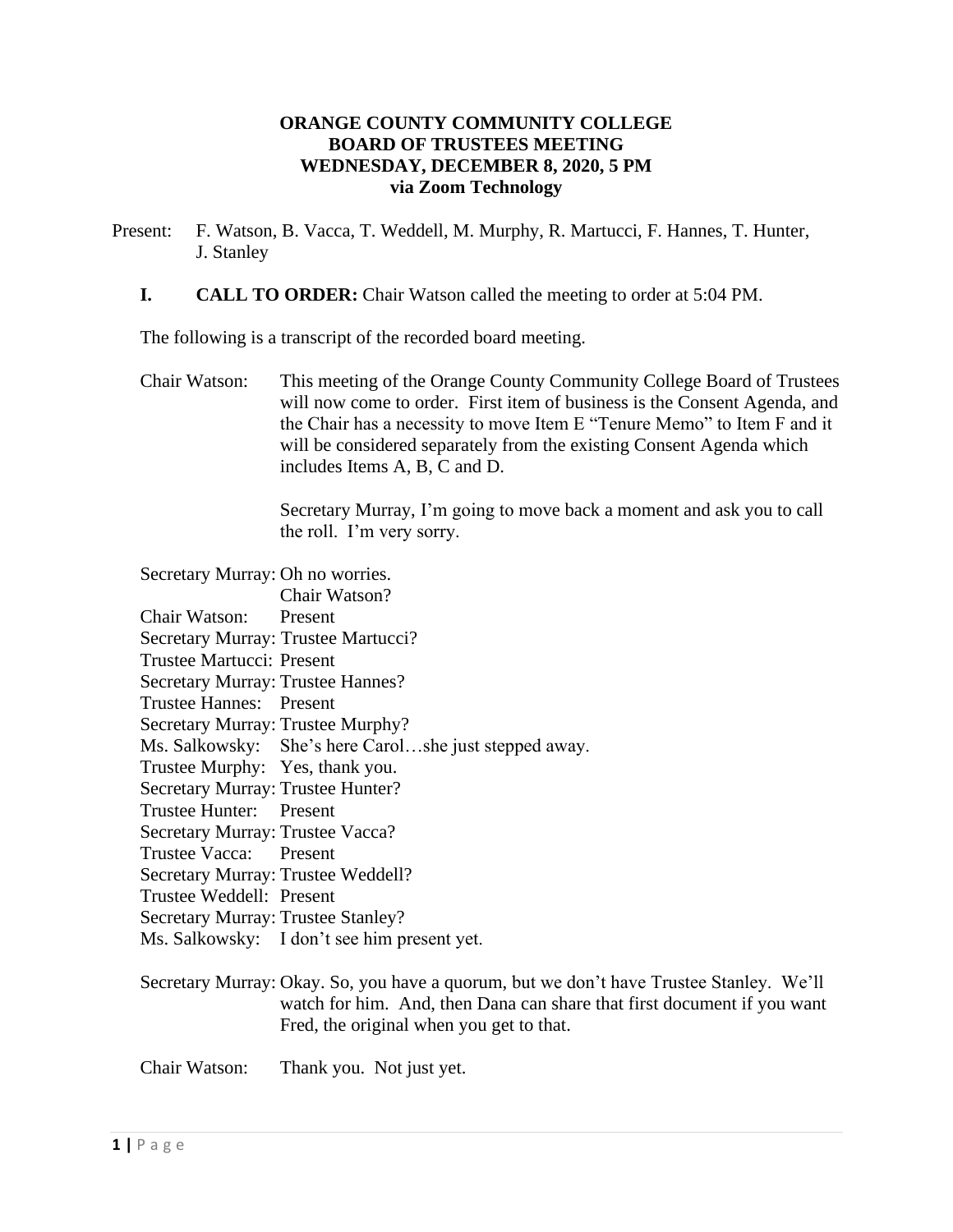Secretary Murray: Okay.

Chair Watson: Okay, I'll repeat. First item of business is the Consent Agenda. The Chair has a necessity to move Item E to Item F to be considered separately from the Consent Agenda. The Consent Agenda will include Items A, B, C, and D. And, for this, the trustees have received agenda items in their packet. The Chair will now entertain a motion for approval of the Consent Agenda.

# **II. CONSENT AGENDA**

Trustee Martucci: So moved. Trustee Vacca: Seconded

Chair Watson: It's been moved and seconded. Secretary Murray, I'm going to ask you to call the roll on the agenda please.

Secretary Murray: Sure

Chair Watson: Yes Secretary Murray: Trustee Martucci? Trustee Martucci: Yes Secretary Murray: Trustee Hannes? Trustee Hannes: Yes Secretary Murray: Trustee Murphy? Trustee Murphy: Yes Secretary Murray: Trustee Hunter? Trustee Hunter: Yes Secretary Murray: Trustee Vacca? Trustee Vacca: Yes Secretary Murray: Trustee Weddell? Trustee Weddell: Yes Secretary Murray: Trustee Stanley? I'm not sure that you're here yet. Okay, still not here.

Chair Watson: The agenda is approved.

Next order of business is Item F. Item F will consist of two separate memos regarding tenure. The trustees are proud that we have the ability to award tenure to professionals that have longevity with our institution. And we would, at this time, like to congratulate all of the tenure receivers. We appreciate their stick-to-itiveness in staying in this institution and it indicates that our institution is growing and flourishing and that we have the ability to retain long-term professionals.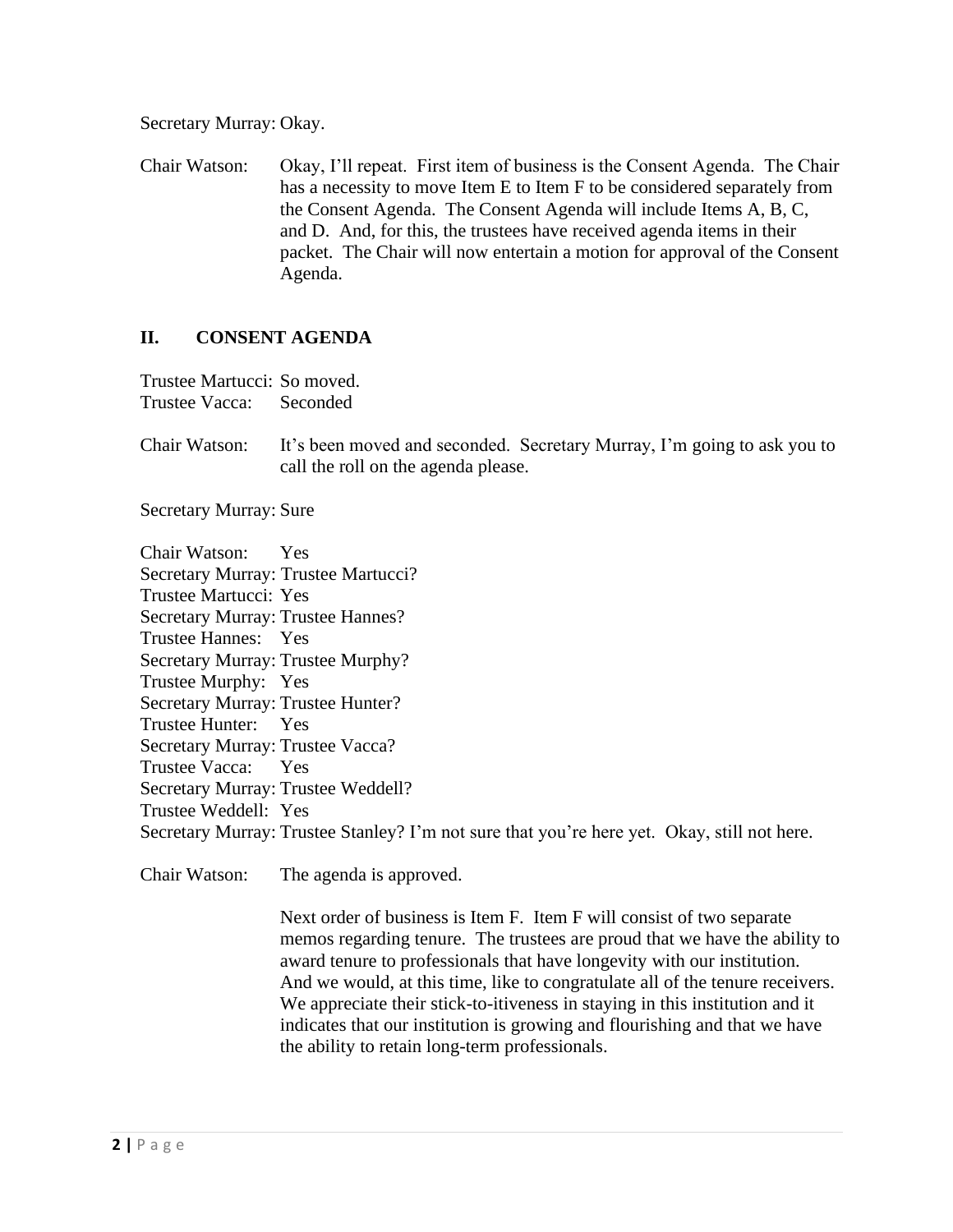|                                                                                                                                                                                                                                                                                                                                                                                                                             | With that said, I'm going to ask the trustees to vote for two separate tenure<br>memos. The first tenure memo, Secretary Murray, I'd like for you to put<br>that on the screen please.                                                                      |
|-----------------------------------------------------------------------------------------------------------------------------------------------------------------------------------------------------------------------------------------------------------------------------------------------------------------------------------------------------------------------------------------------------------------------------|-------------------------------------------------------------------------------------------------------------------------------------------------------------------------------------------------------------------------------------------------------------|
| Ms. Salkowsky:                                                                                                                                                                                                                                                                                                                                                                                                              | There you go, Chair Watson.                                                                                                                                                                                                                                 |
| Chair Watson:                                                                                                                                                                                                                                                                                                                                                                                                               | Tenure memo number one of two reads as follows:                                                                                                                                                                                                             |
|                                                                                                                                                                                                                                                                                                                                                                                                                             | "I recommend the approval of tenure for the following faculty, effective<br>Academic Year 2021 through 2022." The faculty members and their<br>departments:                                                                                                 |
|                                                                                                                                                                                                                                                                                                                                                                                                                             | Michael Quinn, Global Studies<br>Pamela Hylton, Nursing<br>Dustin McCall, Science Engineering and Architecture<br>And, David Peterson, Mathematics                                                                                                          |
|                                                                                                                                                                                                                                                                                                                                                                                                                             | Once again, this is a partial list. The Chair will entertain a motion for the<br>approval of the four afore-mentioned tenure faculty.                                                                                                                       |
| <b>Trustee Hannes:</b><br>Chair Watson:<br>Trustee Vacca:<br>Chair Watson:                                                                                                                                                                                                                                                                                                                                                  | So moved.<br>It's been moved.<br>I'll second.<br>Properly seconded. All in favor, Secretary Murray, please read the<br>rollcall the roll.                                                                                                                   |
| Secretary Murray: Chair Watson?<br>Chair Watson:<br>Trustee Martucci: Yes.<br>Secretary Murray: Trustee Hannes?<br>Trustee Martucci: She's on mute<br>Secretary Murray: Trustee Murphy?<br>Trustee Murphy: Yes.<br>Secretary Murray: Trustee Hunter?<br>Trustee Hunter:<br>Secretary Murray: Trustee Vacca?<br><b>Trustee Vacca:</b><br>Trustee Weddell: Yes<br>Secretary Murray: Trustee Stanley?<br>Trustee Stanley: Yes. | Yes<br>Secretary Murray: Trustee Martucci?<br>Trustee Hannes: Yes, I'm blocking the dog out.<br><b>Yes</b><br>Yes<br>Secretary Murray: Trustee Weddell?<br>Secretary Murray: Oh good, okay thank you.<br>Ms. Salkowsky: They're all here. We have everyone. |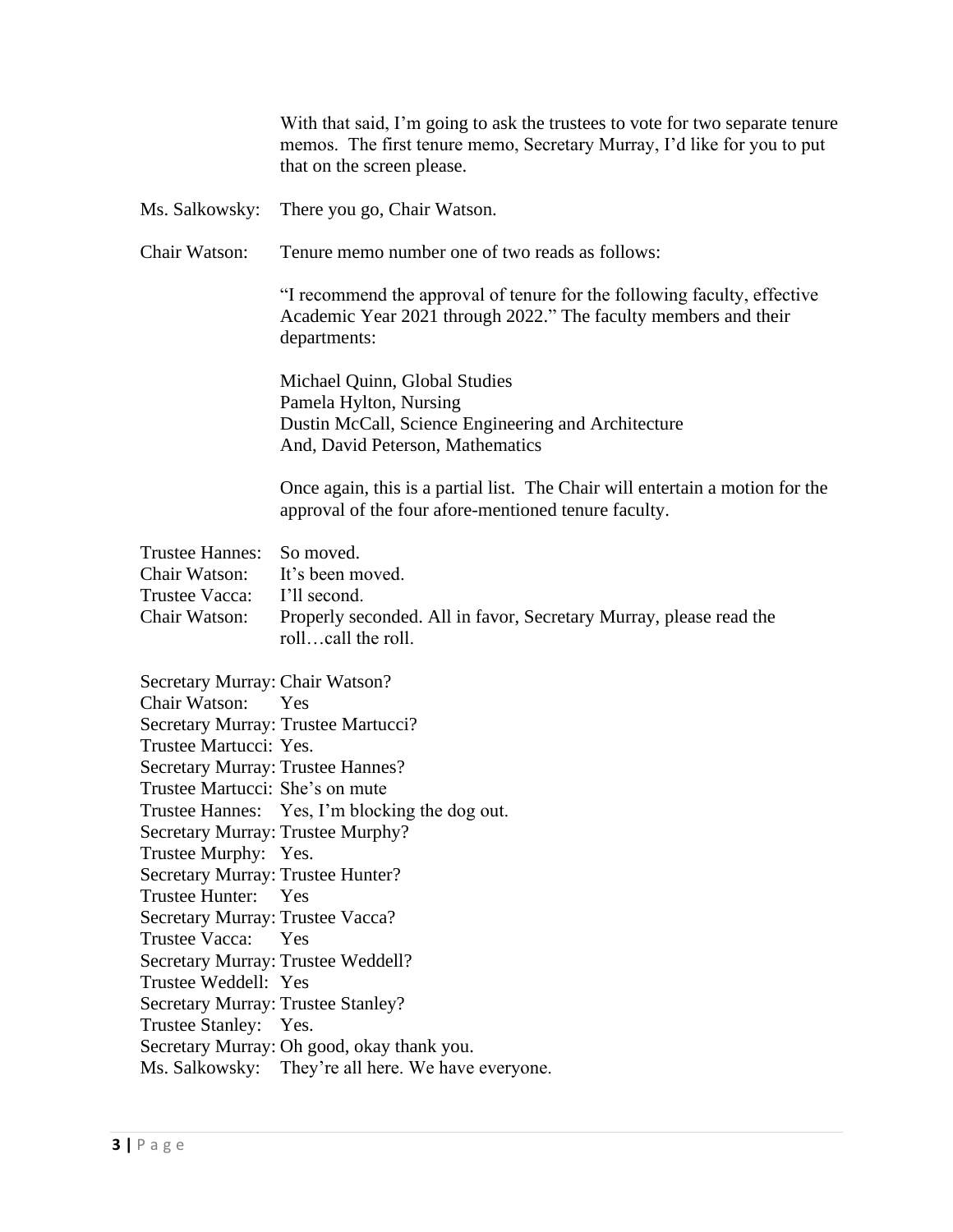| Secretary Murray: Very good.    |  |
|---------------------------------|--|
| Trustee Stanley: Happy Holidays |  |

| Chair Watson:                              | The afore-read tenures are approved by the Board of Trustees.                                                                         |
|--------------------------------------------|---------------------------------------------------------------------------------------------------------------------------------------|
|                                            | Second tenure memo, memo two of two, reads as follows:                                                                                |
|                                            | "I recommend the approval of tenure for the following faculty, effective<br>Academic Year 2021 through 2022." Faculty and department: |
|                                            | Lore Hannes, Behavioral Sciences.                                                                                                     |
|                                            | Once again this is a partial list. The Chair will entertain a motion for the<br>approval of tenure.                                   |
| Trustee Murphy: So moved.<br>Chair Watson: | It's been moved.                                                                                                                      |
| Trustee Vacca:<br>Chair Watson:            | Second.<br>And properly seconded. Secretary Murray could you please call the role.                                                    |
|                                            | Secretary Murray: Sure. Chair Watson?                                                                                                 |
| Chair Watson:                              | Yes                                                                                                                                   |
|                                            | Secretary Murray: Trustee Martucci?                                                                                                   |
| <b>Trustee Martucci: Yes</b>               |                                                                                                                                       |
| Secretary Murray: Trustee Hannes?          |                                                                                                                                       |
| <b>Trustee Hannes:</b>                     | Abstain                                                                                                                               |
| Secretary Murray: Thank you.               |                                                                                                                                       |
| Secretary Murray: Trustee Murphy?          |                                                                                                                                       |
| Trustee Murphy: Yes.                       |                                                                                                                                       |
| Secretary Murray: Trustee Hunter?          |                                                                                                                                       |
| Trustee Hunter: Yes.                       |                                                                                                                                       |
| Secretary Murray: Trustee Vacca?           |                                                                                                                                       |
| Trustee Vacca:                             | Yes.                                                                                                                                  |
|                                            | Secretary Murray: Trustee Weddell?                                                                                                    |
| Trustee Weddell: Yes                       |                                                                                                                                       |
| Secretary Murray: Trustee Stanley?         |                                                                                                                                       |

Trustee Stanley: Yes.

# Chair Watson: Tenure is approved. All affirmative and one abstention. Thank you, trustees, for engaging.

Next on the agenda, Item 3, Reports. Report from Dr. Kristine Young. Welcome.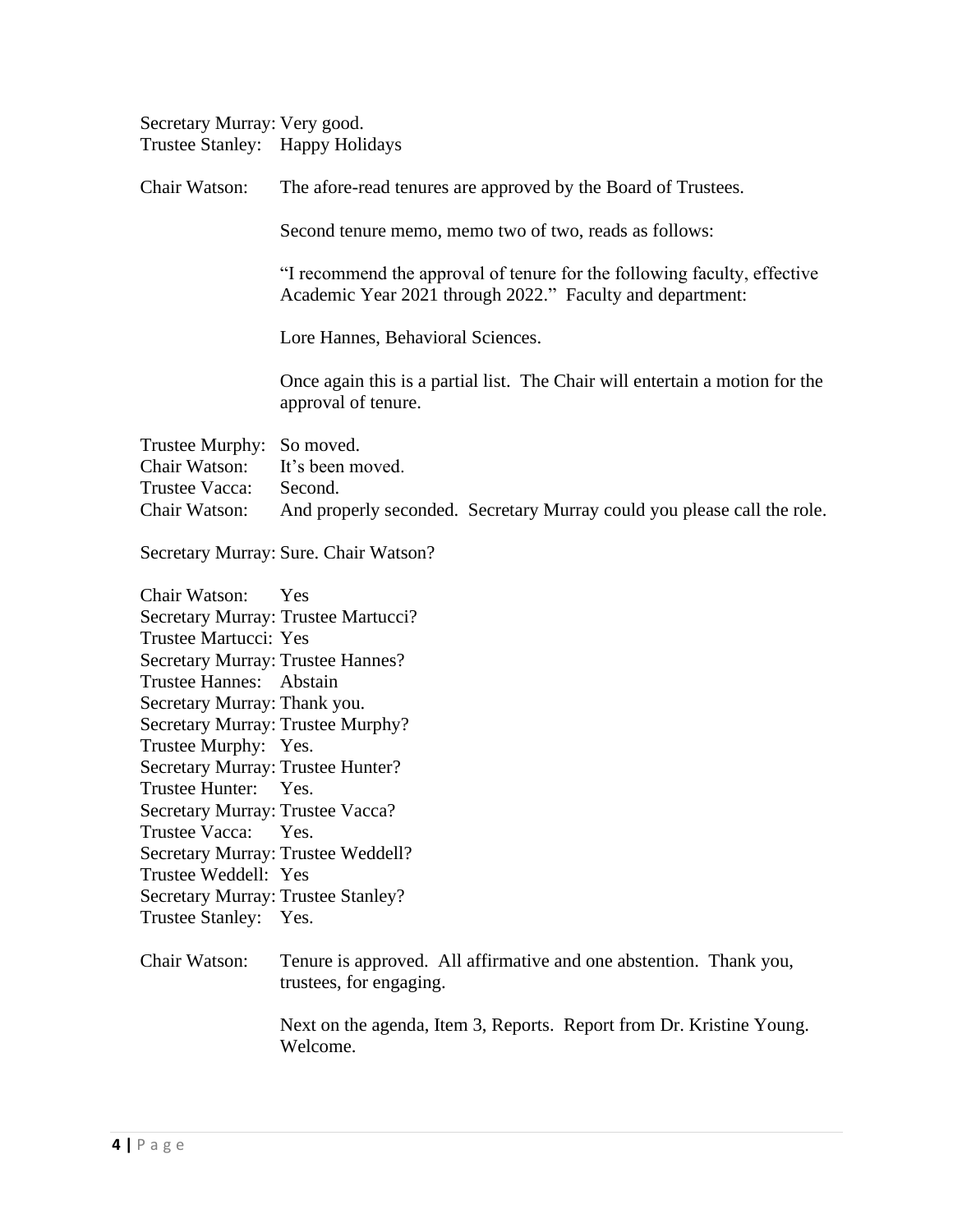# **III. REPORTS**

#### **A. PRESIDENT'S REPORT** (Dr. Kristine Young)

Dr. Young: Great, thank you Chair Watson. Good Evening trustees and congratulations to our newly tenured faculty. A good start to our holiday season. So, another good start to the holiday season, and Chair Watson, I am doing a little bit of a switch from what we had discussed earlier in the week, but I would like to welcome a special guest to our board meeting this evening at this time. And, another early hire, well not early hire but early welcome to a new hire who will not be starting with us until January 4. But, as the board is well aware, we have been engaged in a search for our next Chief Diversity Officer and very excited to identify an individual who is committed to this being their professional…this is what they want to do, this is what they studied, this is what they prepared for and want to do this work in an institution of higher education. And, we have recently found this individual; so recently that the paperwork is just being concluded and you are among the very, very first people at our institution to meet our hire. And our hire is so eager to get started before January 4 and with the special presentation that is on the docket tonight, I said, "do you really want to come to a board meeting in the evening and see a special presentation and meet the board?" And his answer was "yes" so it is my delight board, and please don't put him on the spot, but he is prepared, and he is now miked up and the camera is on, but I want to recognize my special guest this evening, Dr. Willie Williams, who will join us on January 4. So, Willie I don't know if you are in the spotlight view to everyone but if you could wave and I don't know if you just want to say just a word or two at this time, you'd be welcome.

Dr. Williams: Yes, thank you, thank you and good evening President Young and good evening board members. I appreciate the opportunity to come in and meet you all. As President Young mentioned, something I was very excited about and completely enthusiastic to start as soon as possible. And I look forward to joining SUNY Orange and beginning work officially in the new year.

| Trustee Murphy: Thank you<br>Trustee Hunter:<br>Trustee Hannes: Welcome<br>Dr. Williams: | Welcome<br>Thank you.                                                                                                                                                                                                  |
|------------------------------------------------------------------------------------------|------------------------------------------------------------------------------------------------------------------------------------------------------------------------------------------------------------------------|
| Dr. Young:                                                                               | Very good. Thank you, Dr. Williams and we will see you first thing,<br>January 4 is the first possible day we could've welcomed Dr. Williams<br>in 2021. And we will see you on January 4 and thank you for joining us |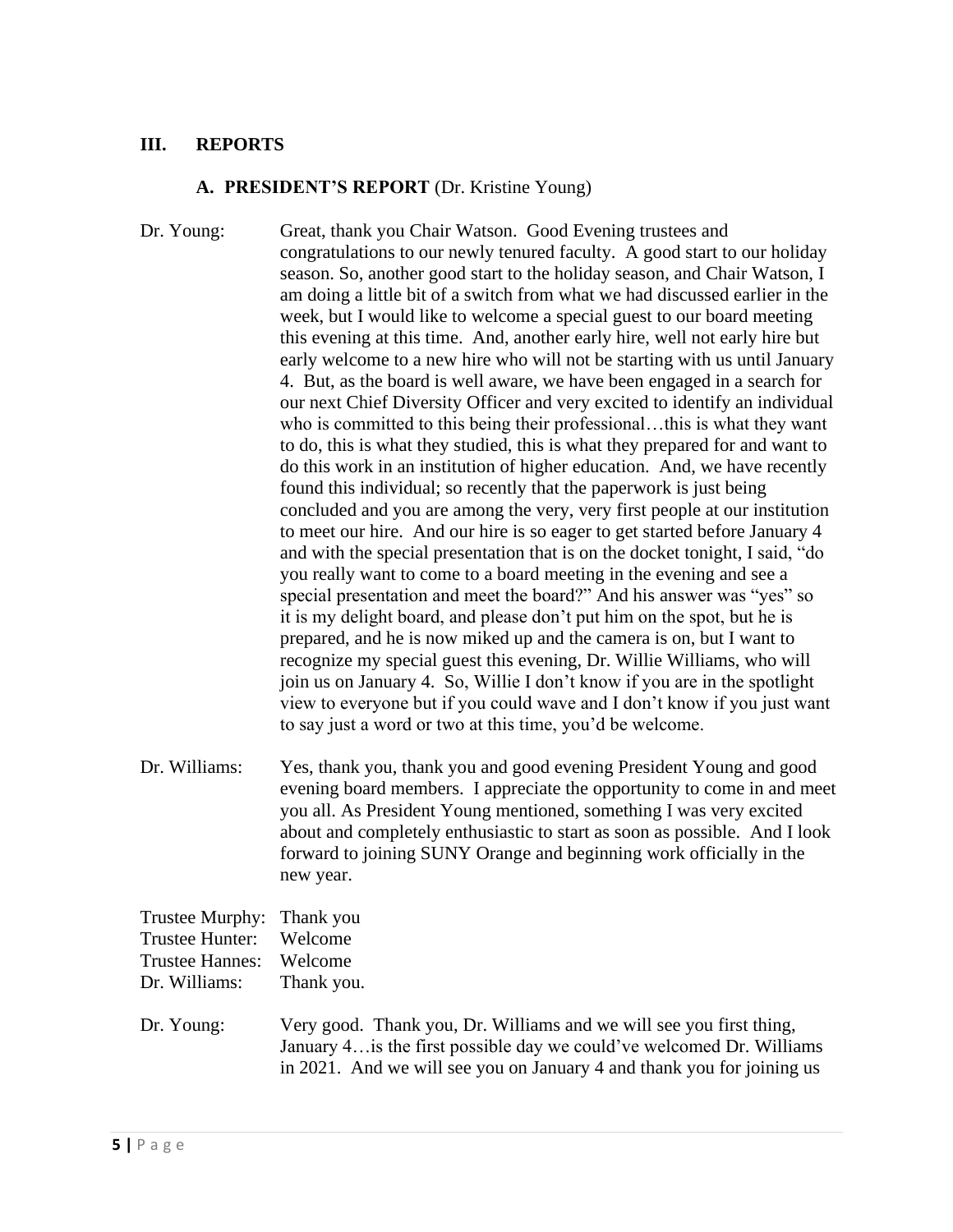tonight which you will here for our board, the presentation…well, when we get there, you'll hear all about it.

So, that is, I'm gonna start on a positive note with my president's report. We'll immediately go low and it will build back up to a high note at the conclusion of this report. So, let's sink to some disappointing news, which means I'm gonna talk about Enrollment right now unfortunately. The good news, our winter term, as you know this is our third iteration of our brief winter term in January. So, the good news is that Enrollment is up 7% over last year at this time. So, that's only 137 individual students probably only taking one course a piece. That continues to be a promising new enrollment flexible way that students are indicating that they want to study. And, the preponderance of those students, or continuing students…they are our students already in the fall semester and wishing to continue their studies. So, that's a positive. I need you to brace for the negative though which is our spring enrollment. So, as of December 1, our spring enrollment, relative to last year on December 1, is down 25.5% as expressed as FTE, which is colossal. There's no way, there's no adjective that quite captures how disappointing that is. The only thing that I can provide trustees with respect to this is that we are not alone. It is all informal chatter, but when I talk to my presidential colleagues, when Dr. Hackman talks to her Chief Academic Officer colleagues, and when Gerianne Brusati talks with her enrollment-oriented colleagues, everyone is hanging out at between 20 and 30% down right now in the community college world in New York. So, is this acceptable? Not really, but you can't start the conversation off with the phrase, what are we doing wrong? This is the state of where we are right now with the myriad of challenges of the students that we serve are facing right now. I know we'll hear from Paul Basinski in a little bit. I appreciate so much being on his Executive Committee as part of Shared Governance as an Ex-Officio member. And when we talked about these numbers last week, a member of his Executive Committee is…oh golly, his name just went out of my head…I can't believe it…he's such an exceptional Student Senate President. It will come back to me in a second, but he shared what we hear from students at this time of the year. They're studying for finals, they're taking finals. They're not thinking about registering, but the way, Nick Kannon, I beg your pardon, Nick talked pretty passionately about this. But, particularly at this time of year, after being in this state of stress and constant state of balancing things for so long, it could be that people are just delaying and delaying and delaying. So, we may see an extraordinary version of students delaying. If you think back to your own school days and how so many of us rushed to make sure that we got the best seat, the section wanted, and the time we wanted. That seems to be so far in the rear-view mirror that that is not a motivator at this time. But I assure you, you know, with these conversations, we are aggressively getting messages out about registering for classes before they start getting canceled and the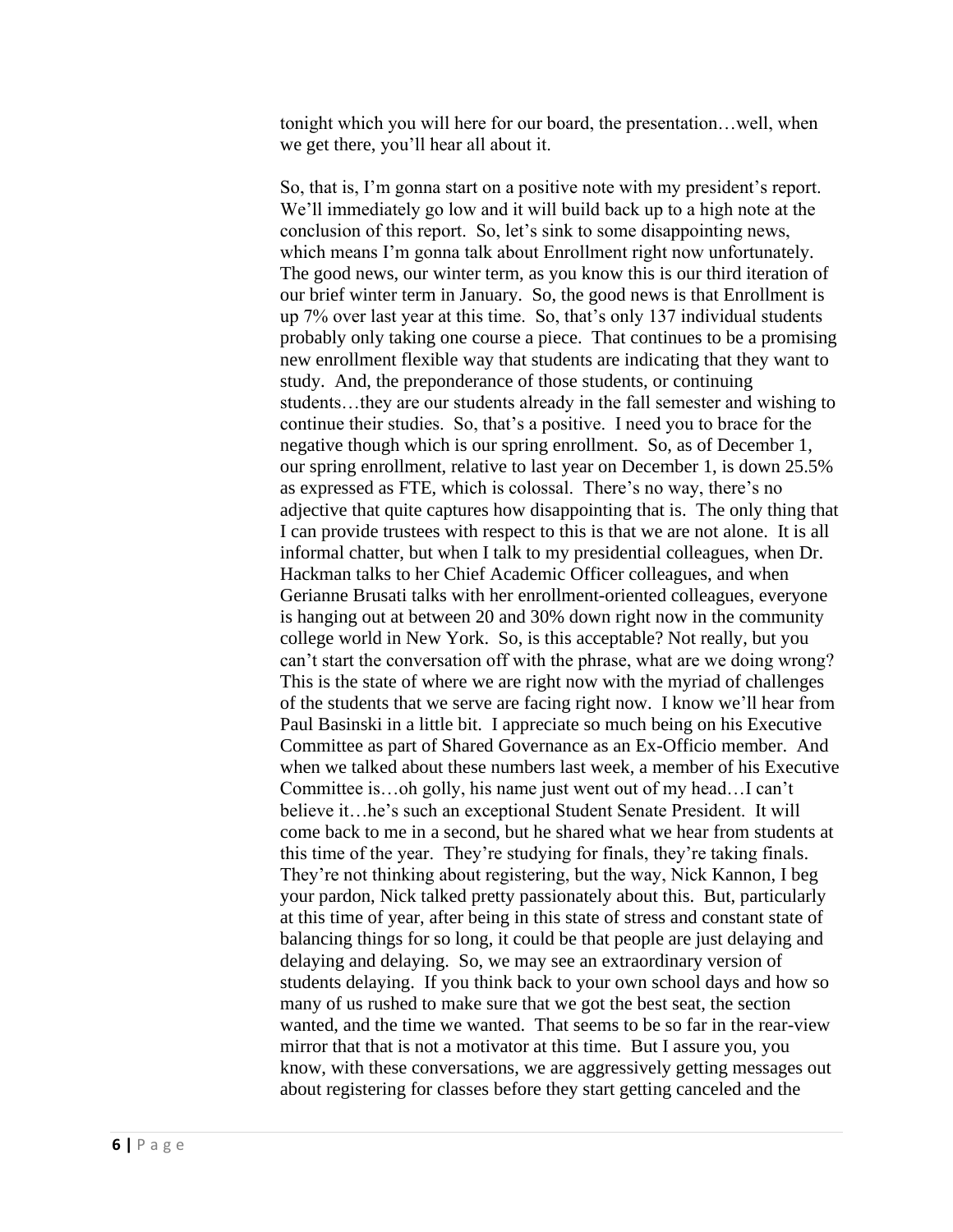inventory of classes we have to offer is diminished. And we are paying close attention to this and as we move forward. So, that is the worst news that I have to share this evening.

Part of that is hampered by us telling our story about what we are doing this spring and that is out of deference to responding to the guidance that we must follow from SUNY. Now, that sounds like a knock and I don't mean it that way, because time and time again, this semester, the direction that SUNY has pointed us in have been safe and sound directions with respect to organizing our schedule and COVID testing to make sure that we had a safe semester and our Academic integrity could follow, which has always been our one two punch. Thursday is the due date for us to turn in our campus-level responses to the guidance that they have issued. So, based in part on what we heard from student senate, Nick Kannon President, from EC and from other sources, we've been starting to blast out more profoundly the things that we do know. The semester is starting January 25 remote. Face-to-face, February 1 for most students, so we are starting to get that word out, hoping to raise enrollment interest and actually converting that to registrations. But we have a responsibility to also be able to tell students, particularly those who are coming to campus for health professions classes, for applied learning classes, about the expectation that they're going to have to quarantine before coming to class, that they are going to have to COVID test every other week and some other things, and the guidance from SUNY is changing this week. And we still owe this guidance on Thursday. So, I continue to salute, you know the…particularly the three vice presidents and the workgroups that they have formed around them. They weren't administrative units until several…you know, they're still not administrative units, but they are work groups that continue to give their all to responding to this guidance that we have to respond to at SUNY. And, as soon as we get approval from SUNY…because we want to say this once to our students, we want to say this once to our employees, about here is the deal, here is what you'll be signing on for if you sign on for our spring classes. We hope that that solves any sort of hesitancy, or some of the hesitancy to register for spring, but we understand that there are some other…there's a lot of other hurdles that our students face. I'll end on a high note that maybe helping to solve some of those riddles.

Another, you know…and some of those other riddles have to do with money and Chair Watson asked me to speak to any sort of predictions…informed predictions that I might have about what a Biden administration might bring in terms of financial relief to community colleges as well as policy changes that might come to community colleges. So, very quickly, very high-level, I would break this into two categories. You know, the first is, you know with a President Biden, you couldn't script it any better than having his spouse, Dr. Jill Biden, who is a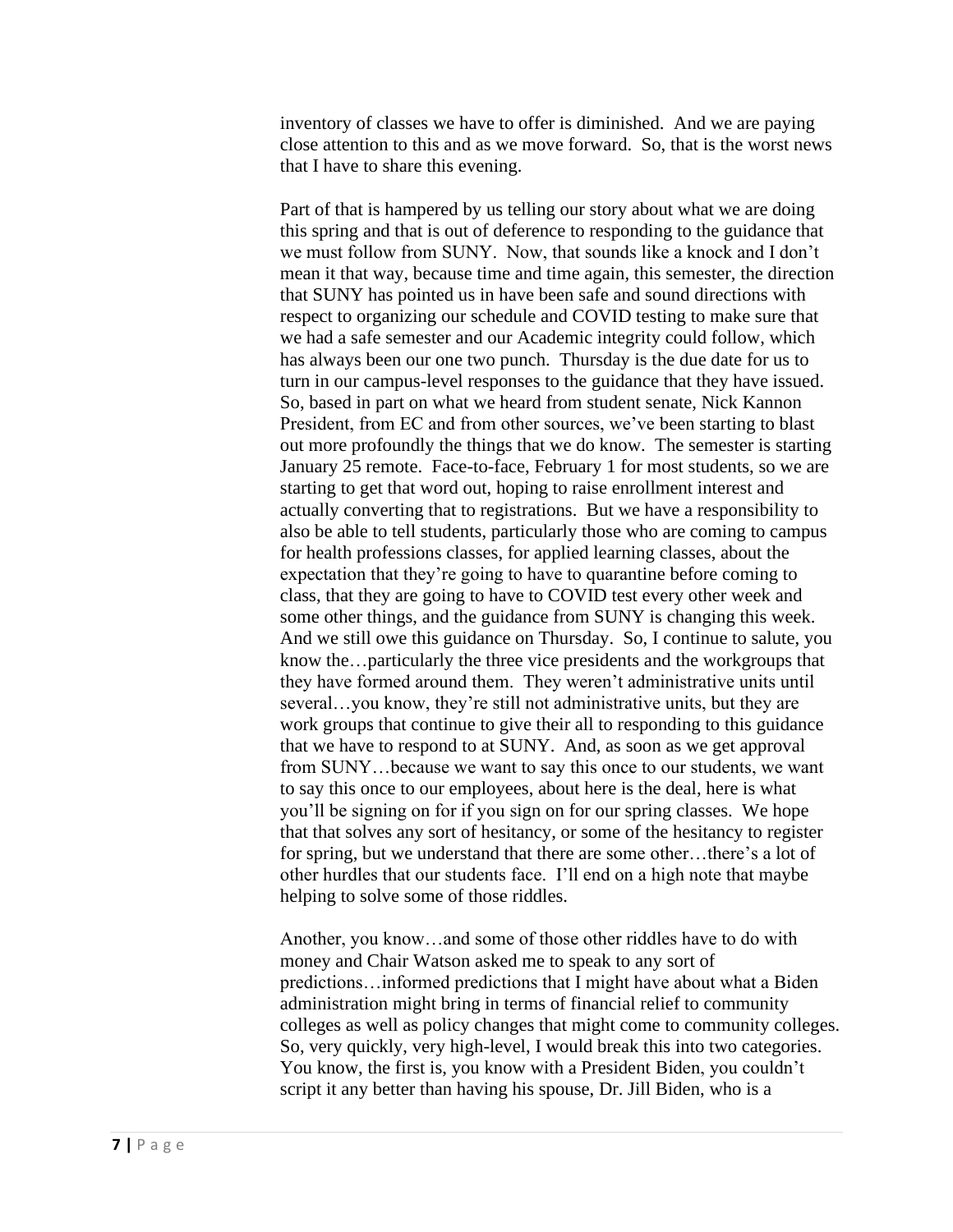community college professor. I mean, you can't Hollywood it up any better than that. So, will there be a positive, constant spotlight on the power of community colleges? Yes. You can't, you can't do any better than that. So, that is a very, very good thing. However, Dr., you know Dr. Jill Biden and President Joe Biden are not Congress; that's where the purse strings are. The money to enact some of these ideas still runs through Congress. And, with the privilege I have of serving on that AACC Board and the information I can get there, continue to hear that so much of this hangs on Georgia still; these run off races in Georgia and the ultimate mix of seats in the Senate. So, the information I'm getting, is, that it is believed that the seats in Georgia will be elected Republican which will end up producing a Senate that is 52 seats Republican, 48 seats Democratic, which means that moving legislation through for a Republican…I'm sorry for a Democratic president, Republican Senate, it's going to remain tough, given the climate in D.C. that we're in now. The filibuster will be preserved, is the prediction. This means that there will be tight margins in any sort of a legislation that would be passed. And so, any sort of agenda, for any sort of relief, would have to be a moderate agenda. It is predicted obviously that fiscal deals will be difficult and will see the re-birth of deficit hawks so that we should not expect any sort of very, very large packages for local government, state government, or higher ed, at the size and scope that we may wish for ourselves. It was also discussed that any sort of Biden appointees, including Department of Ed, may be very difficult to move through Senate committees and Senate confirmations given this. And, that will influence also, the philosophies of the Department of Ed moving forward. However, in terms of, what would a Biden administration…what are the programs that you would likely see celebrated and hoped for by a Biden administration apart from funding actually getting through, none of this will surprise you, America's Promise, which means a two-year free community college, ideally, they would like to see. Doubling the Pell grant award program, more community college job training grants, more community college success grants, more community college investment in technology, reinstating DACA, returning Title IX regulations to more of what we saw in the Obama era, and returning gainful employment rules to more like we saw in the Obama era. In other words, aka, not favoring the for-profit sectors as much as we've seen over the past four years.

So, that's the high-level offer, Chair Watson, that I could offer about what we might be seeing in a Biden-era Administration.

I know I've been going on a little bit, but very quickly I want to recognize Middle States; you'll be offered a Middle States update every meeting now for the next several years. You'll be so pleased to know…Dr. Hackman gave me the percentage…99% of the way to having their first steering committee meeting. Trustee Hannes knows there's a meeting on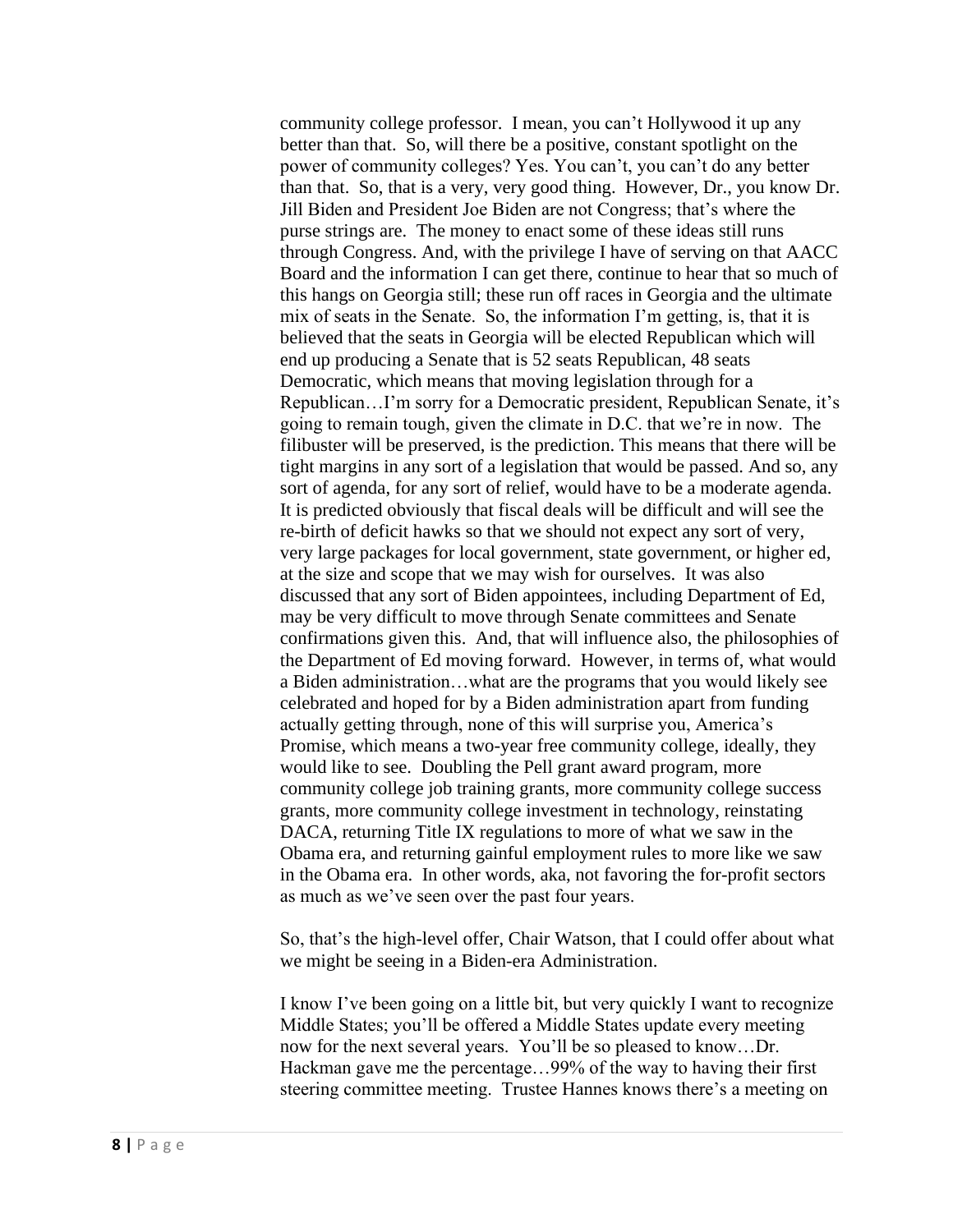Thursday and the Steering Committee, I think, is pretty much all assembled and ready to go on Thursday. The workgroup…the call for the workgroups to start assembling went out today and we have a call that is getting scheduled with our Middle State liaison in January. That email, letter I should say, is going out this week. And, then the final note I want to make is ending on an excellent note back to those students and just a good thing to celebrate this season. Gerianne Brusati, the Foundation, kudos to all of the work you've done. We learned, I think it was just yesterday that the Gerstner and Heckscher Foundation, which may sound familiar to you, has once again, praised work of SUNY Orange and identified us and granted us another \$25,000. These are the foundations that have worked through the SUNY Impact Foundation and have granted us money in the past to identify students for emergency aid. So, this is aid, not for tuition, not for fees, but on the hypothesis that has now been tested, that students can achieve, but sometimes it is a car repair, a rent payment, a childcare, it's something else…it's something else, that's keeping completely capable students out of classroom and when they go out of the classroom, they're not completing the class, they're not getting the degree, they're not getting the GPA. And, these two Foundations have given us now probably…Gerianne or Dawn could tell you, well over \$100,000. Our Foundation has matched money, other Foundations have matched it, so our students have been the recipients of tens of thousands of dollars and have stayed in school. And, we have continued to the body of research now to be able to tell the world that community college students are actually…not actually, I shouldn't say that…are just as capable and just as amazing as we always said they are and darn it, sometimes a bald tire is the difference between transferring and not. And now there is \$25,000 more in the pot to make that happen. And I'm very happy about that and I think, Gerianne, in particular, I think interviews every one of those students…or…yeah, yeah, I think…she's not saying no, so I know I'm right about that, to make those connections, so that's a good note and that's why we do what we do. And that makes me happy in this season. So, trustees, thank you…thank you for the privilege of having this job in this season. And that is my report.

- Chair Watson: Dr. Young, we thank you for that report. Even though, there were some sobering parts of it, you found a way to give us good news. We're looking for more. Thank you very much.
- Dr. Young: We'll get it. We'll get it.
- Chair Watson: Next up, reports. Paul Basinski, Governance President. Welcome Paul.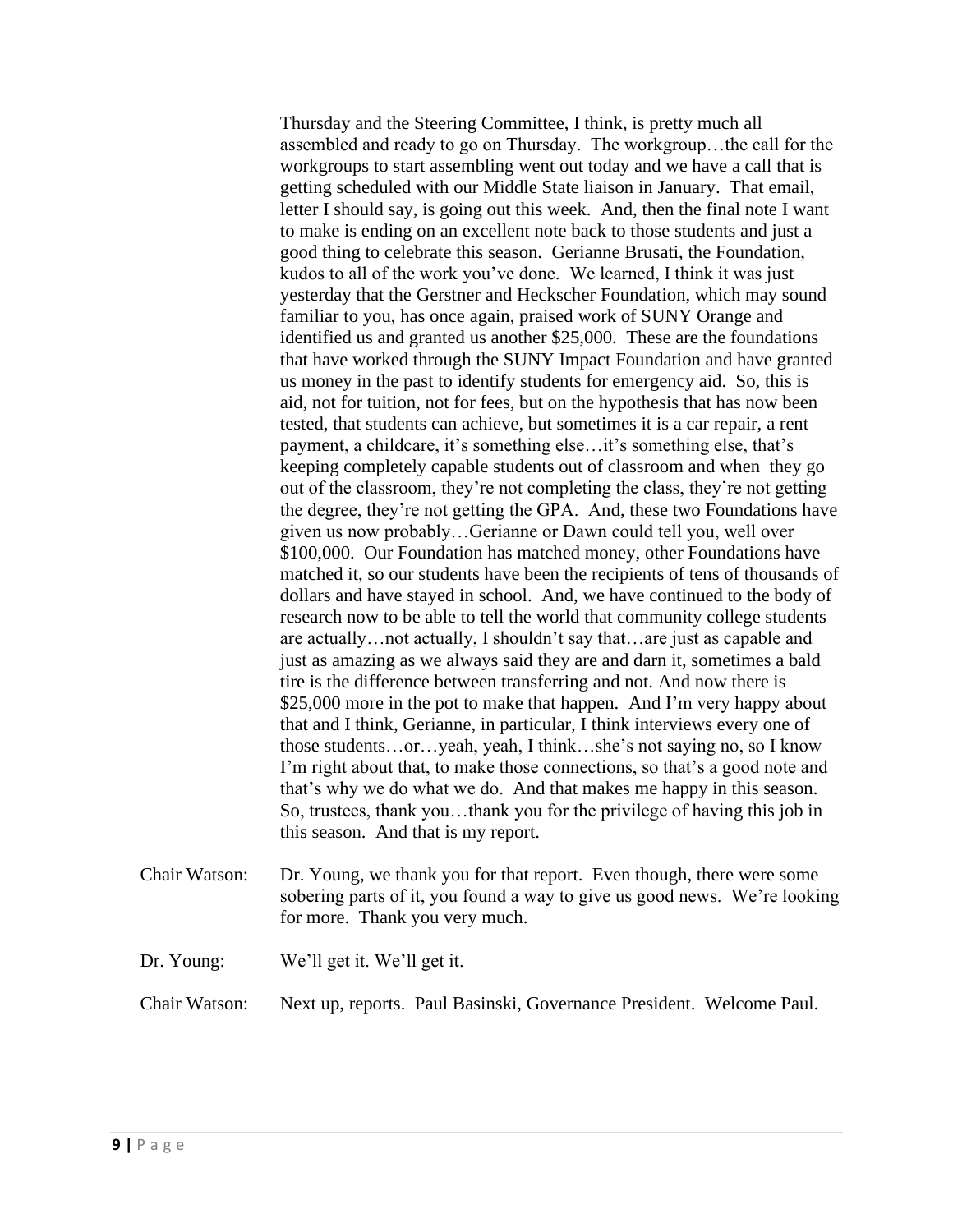#### **B. REPORT OF THE COLLEGE GOVERNANCE SYSTEM (Paul Basinski)**

Mr. Basinski: Thank you Chairman Watson. Good evening trustees. Well, I'm gonna give a shout out too to Nick Kannon, the Student Governance President. I know Nick and I have had the opportunity to work with him extensively on Executive Committee and if he is the future and folks like him are, and I believe that he is, then the future is bright indeed for America. So, be gone wicked COVID, because you're not gonna steal our future if we've got folks like Nick stepping up to the plate soon to be running this country.

> Okay, our Shared Governance operations for fall are essentially complete so I'm gonna say perhaps the obvious trustees. I'm tremendously proud of our membership for carrying on the work of Governance remotely under these very exceptional circumstances. They rose to the occasion, they exceeded my expectations and I'm just so proud to have worked with our committee chairs, our rank-and-file members and really everyone in SG that has helped to provide continuity for Governance and SUNY Orange. I will be requesting a little more work from them, a mid-year update shortly from those aforementioned committee chairs. And that's Executive Committee's opportunity to review precisely the work that they accomplished in the fall term and utilize that as a foundation to get us set up for the spring. Speaking of spring, we look forward to kicking off the new year and the spring semester with our College Assembly January 20. We'll soon have an agenda, preliminary agenda together for that event. Of course, that will be conducted remotely as indeed will all our Governance operations presumably at a minimum through the end of the spring term. And, beyond that, we'll just keep our fingers crossed and see what happens with the vaccine and with the progress of the pandemic. In the spring we will be happy to be working as well with Administration on the progress that the board has requested with respect to the Strategic Plan and of course whatever else comes up. I will say one last thing, the College holiday is tomorrow and our able Chair of the Social Committee, Dr. Walter Jahn, my dear friend, has something very interesting planned. So, we're looking forward to spreading a little holiday cheer around and getting SG involved in that as well. I wish all the board members a safe and happy holiday, however you folks spend it, have a good one. And that, Chair Watson, is my report.

Chair Watson: Thank you for that report. Happy Holidays. Moving forward, Trustee Stanley, are you prepared with a report this evening? Ms. Salkowski: Trustee Stanley, you should be able to unmute. Trustee Stanley: Thank you. Finally. Ms. Salkowski: There you are.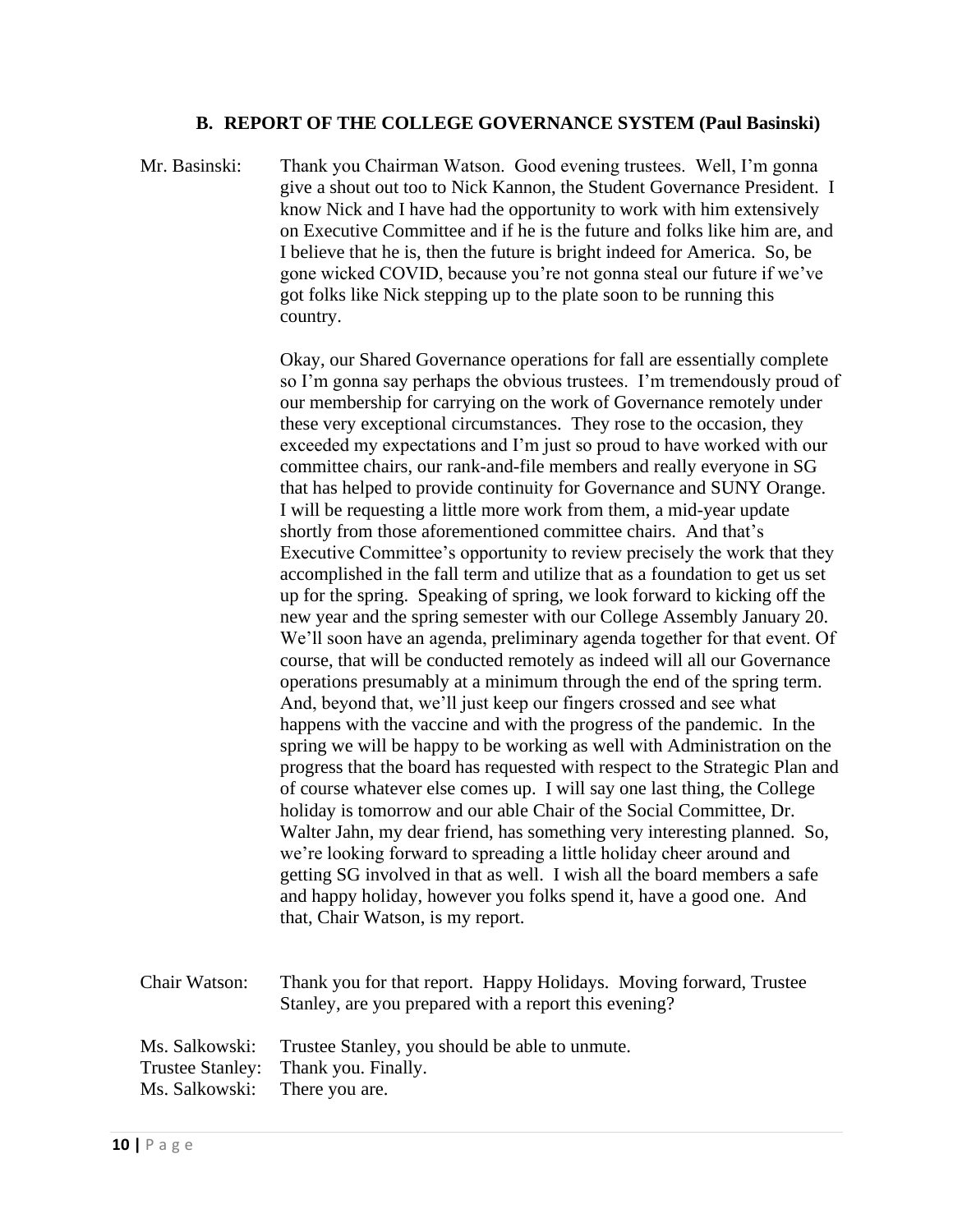|                                 | Trustee Stanley: Good Evening everyone. I think I'm still muted. |  |
|---------------------------------|------------------------------------------------------------------|--|
| Ms. Salkowski: No, you're fine. |                                                                  |  |

Chair Watson: Good Evening. Alright.

#### **C. REPORT OF THE STUDENT TRUSTEE – Jacques Stanley**

Trustee Stanley: Good Evening. Alright, I will just pull it up.

Just on a light…a different note…just to be on a lighter note. With the race down in Georgia with the current president disputing and fighting against this cause and fighting against his party, saying that the race was rigged and don't vote in a rigged election, is gonna prevent his own party from actually going out and voting. So, you're gonna get a few conservatives who are reluctant or who are confused as to what the message is. Because you have a president whose saying hey don't go out and vote in this special election because everything's rigged. I lost. You don't need to do it. And, you have officials, like the Governor and everyone else who is certifying the vote for Biden whose saying, hey you can trust this…this was the safest election we've ever had, even before we had rocks when we were throwing them into the pit but excuse me, I will go back, I will…I digress. But just keep that in mind. We have a very, very good…just keep hope alive, I would say.

The Student Trustee report for December 8, 2020:

The Veterans Club has reorganized under the leadership of Senator Christopher Warren, which is a very, very, very exciting chance and an idea. Like he had reorganized everything and I…this club has been dormant for a little bit of while and I am very happy, very proud of them that they've decided to pick it back up. That's what I would like to say.

The Student Senate met with Dr. Young on November 15 to discuss the difficulties of distance learning. I was trying to raise my hand and ask you a few questions while you were referring to that Dr. Young but never mind, you answered all the questions so that's fine.

On December 3, Trustee Gerianne Brusati met with the Student Senate on matters concerning COVID Testing, Commencement and how it's gonna be conducted. The SUNY Survey and what's, you know, it pertaining to fall semester what kids were challenged with, what they were faced with, how they were able to cope with, you know, distance learning and not being part of, you know, just basic interaction with one another and having a delay when you're saying yes or trying to raise your hand or even trying to answer a question. We also discussed methods on how we can connect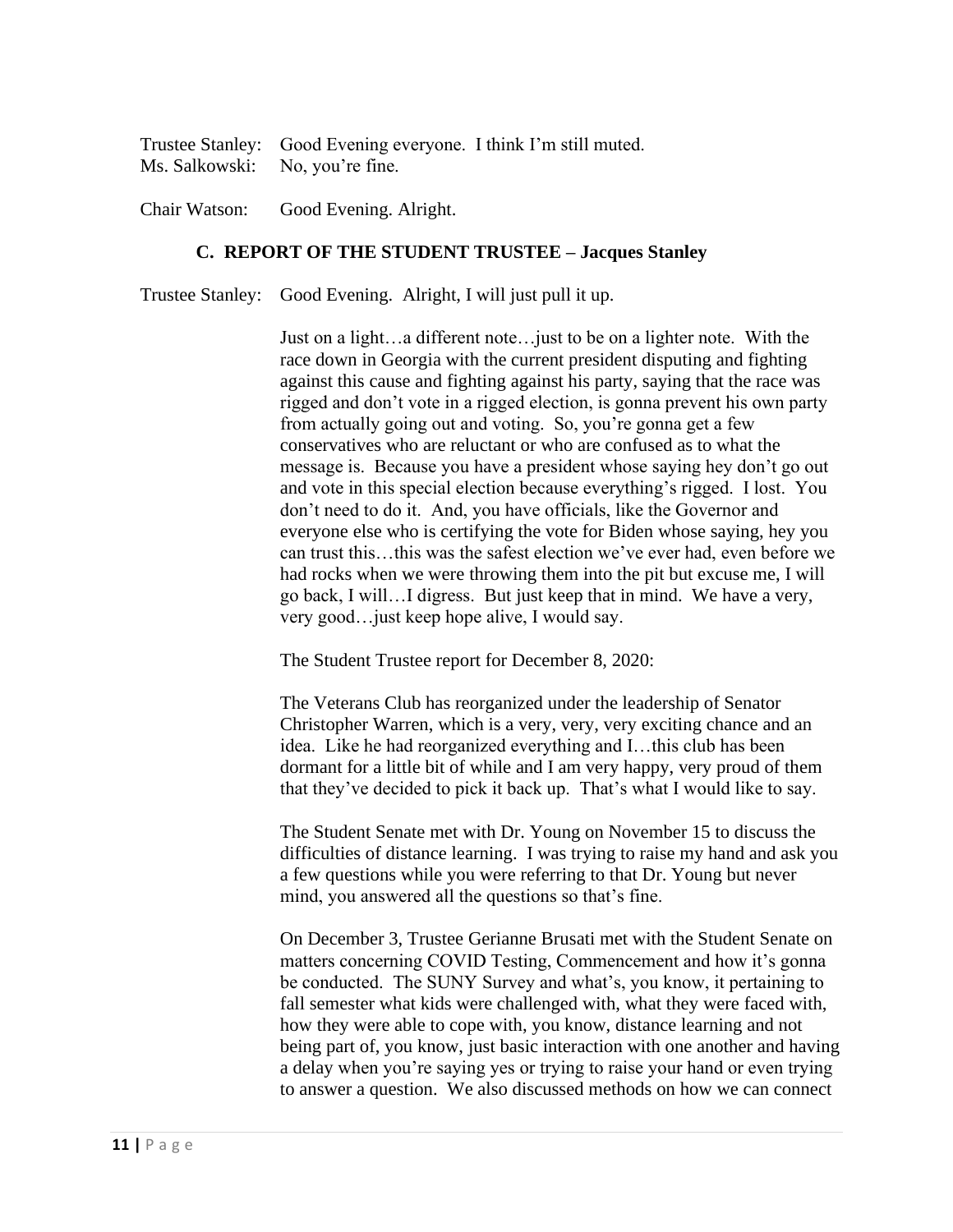the students with each other outside of class because believe or not, half the time students do learn more, not from professors, but from each other because they get the word of mouth, because they're not paying attention and they're "hey, what did you say?" We don't have that now, and it's like "oh shoot, what did you say?" and we'll email them. And that's another burden on the professor because now they're having 50 emails on one specific subject matter that they have already announced where, you know, it could go about a little bit faster. We suggested several different options, like grouping…which Director Steve Harpst, he and the former Student Senate tried last year. It was very effective because we got in touch with each other if someone was sick or someone was out, you know and maybe had a flat tire and you know, hey, submit this, this is gonna be, you know, the deadline is midnight. It's very handy and it's very useful because sometimes even the notifications from SUNY Orange does go unnoticed… We also clarified the new start date with the spring semester because it has a different date on the web site, from you know, various places that the students saw. And so, we clarified that. The Student Senate has adjourned until the start of 2021 spring semester and I would just like to say, thank you so much for having me. It's been a pleasure having me this first semester learning the ropes. You guys are an exceptional group of individuals. This is why we are number 1. Okay. You are exceptional in each category in your field, in your profession and you've come together to mold what is SUNY Orange. So, everyone's surprised why our attendance, well our registration and everything was up. You know, word of mouth gets around and you guys are exceptional. You hire exceptional people. Whether it's IT, Director of IT, which is probably have less hair than what he began with during the semester. But I just want to say I really appreciate everyone. Long story short, please if you don't need to go anywhere, don't go anywhere because this is serious. It's not a joke. I have family members and I do work in the medical field. People are dying so if you do have someone does not like you and they automatically want to spend time with you, be cautious of that. So, other than that, thank you very much everyone. God Bless you. Have a wonderful holiday season. We need you back healthy and strong next year. Okay. God Bless. Thank you.

Chair Watson: Thank you Trustee Stanley for that Student Trustee report. We look forward to the next one. Moving forward, Vinnie Cazzetta, I did see that you are with us. You will be reporting from the College Association.

#### **D. REPORT OF COLLEGE ASSOCIATION** (Vinnie Cazzetta)

Mr. Cazzetta: Good Evening trustees. Good to be with you tonight. Two items for my report tonight and both of those are around yesterday's College Association Board meeting. Yesterday's meeting was our annual audit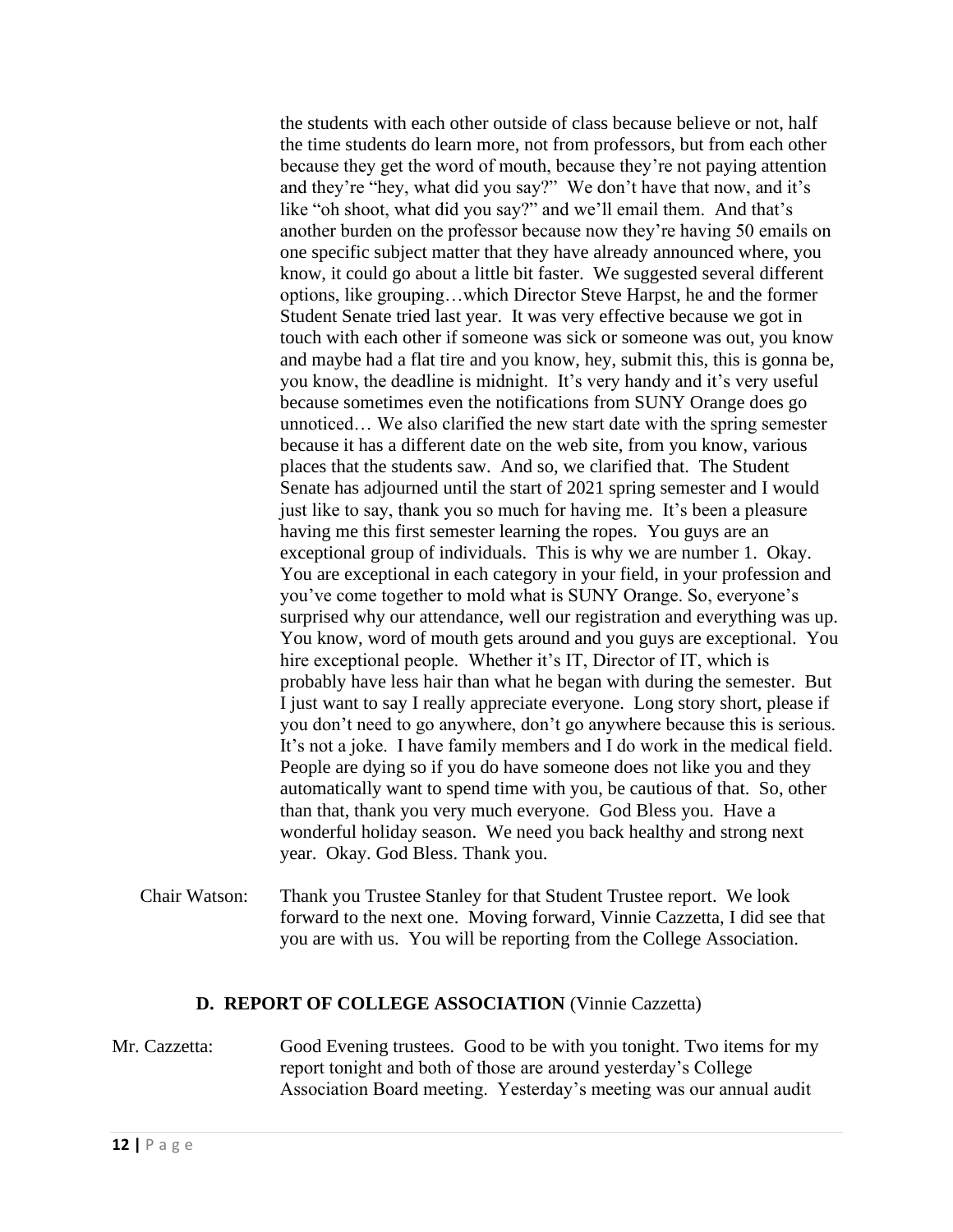with the audit firm of RBT and everything went exceptionally well. The only exception, on their part, was Glen Connolly, the director, needs to change his password a little more frequently. So, we will do that and that was good to know and it was good to know that we are in good stead with our audit. I'd like to thank Glen for all of his fine work and I'd also like to thank the good folks at RBT who are extremely professional and do great work for the College Association.

The second item from our meeting yesterday was a discussion about the continued financial challenges that are in the Lab School which have increased during this pandemic. And so, the board agreed to form a committee to review the roles and responsibilities of the Lab School with respect to the College Association. And, just to clear, the College Association is not looking to turn a profit on the lab schools. If they could break even, that would be tremendous. So, a group will be formed, a member from the College's Education Department will be invited to be part of that group along with members of the Association and we will have a discussion on the future good health of the Lab School at SUNY Orange.

And, unless there's any questions for me, that will conclude my report for tonight.

Chair Watson: Trustees, are there any questions? Hearing none, Vinnie we thank you for that report. Thanks for being with us and Happy Holidays. And we'll see you next year. Next, report from the Foundation Board, Dawn Ansbro and Dawn always has good news for us so I can't wait to hear her report. She gave it away but I'm sure you have more good news.

# **E. REPORT OF THE FOUNDATION BOARD – Dawn Ansbro**

Ms. Ansbro: I do have good news and I'm always happy to share it with you guys. So, first I wanted to welcome Dr. Williams. The Foundation looks forward to working with him. The Foundation has a human resources and diversity committee and we very much enjoyed working with Lorraine when she was here, and we look forward to working with you as well. And hopefully you'll be able to make some of our meetings but welcome and thank you for being here.

> Chair Watson, you had asked me last meeting about the amount in the Trustee Scholarship. You are now up to \$17,271.63 thanks to a very generous donation by you and also Trustee Hunter. So, thank you both. Those came in the mail through the annual fund appeal. So, thank you both for contributing to that. Certainly, if any other trustees are interested in doing so, you can either respond to the piece that we mailed out, you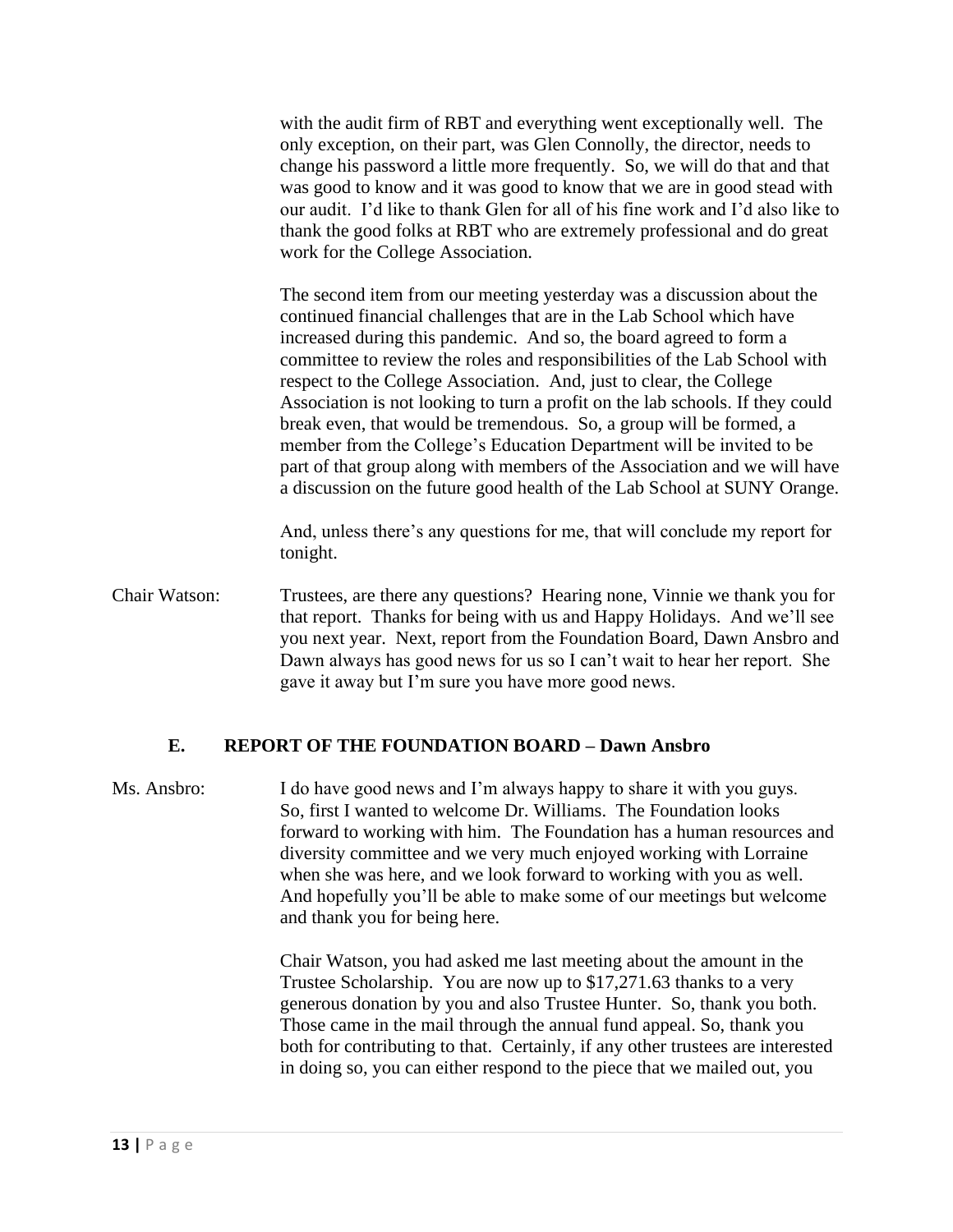can always do it online. Just mark it for Trustee Scholarship and we will, we will record it accordingly. So, there is still time.

Just wanted to also share with you…and some of you may already know but there was a discussion about the 20% drop in TAP assistance to students because of the state's pull back. Dr. Young did come to the Foundation and asked us for support. At our last board meeting, the board members unanimously agreed to provide that support in the amount of \$300,000 which I think is about half of the gap that we were looking at. That money will actually be coming out of the Rowley Fund. So, we have a fund, as you know, that pays off the debt service on the Rowley building and through some prudent investment management, the fund generated more revenue than was needed to pay off the debt service. So, we were able to pull the money out of that to help the College so we're happy to do it and glad to be able to help the students.

Just. I know Dr. Young mentioned the Student Emergency fund update so we're very excited about the extra \$25,000. I thought you might be interested to know that we actually awarded over \$60,000 this year alone in student emergency fund support to students who needed it. So, there is still money in the account if there are students who need some help going into the holiday season, they should definitely talk to Gerianne and her staff who have been wonderful about interviewing the students and getting them what they need.

We did just receive a \$10,000 donation for the Art Department. A gentleman who knew Randi Eisman, who was a professor here who passed away a couple years ago, made a donation in her name to the Art Department. We're still working with the Art Department right now to determine how that \$10,000 will be used. It's looking like some of it will probably be scholarship money and they may use some of it to purchase new easels, things of that nature. So, for right now, we're hanging on to that money and waiting for further direction from the Art Department.

I'm also working with a gentleman who was a graduate of Port Jervis High School. Not an alum of the College but interested in helping Port Jervis students through a request in his will. It looks like it will be roughly \$50,000 so hopefully that request will come to SUNY Orange in the form of scholarships to Port Jervis students. So, we're working out the details on that right now.

Just a quick note for all of you…it's public knowledge now, but our chair, our Board Chair, Frank Peverly has retired from Orange and Rockland. Not from the Foundation, he still remains our Foundation Board Chair and we're excited for him, but he did retire from his position of Vice President of Operations at Orange and Rockland. And we, of course, wish Frank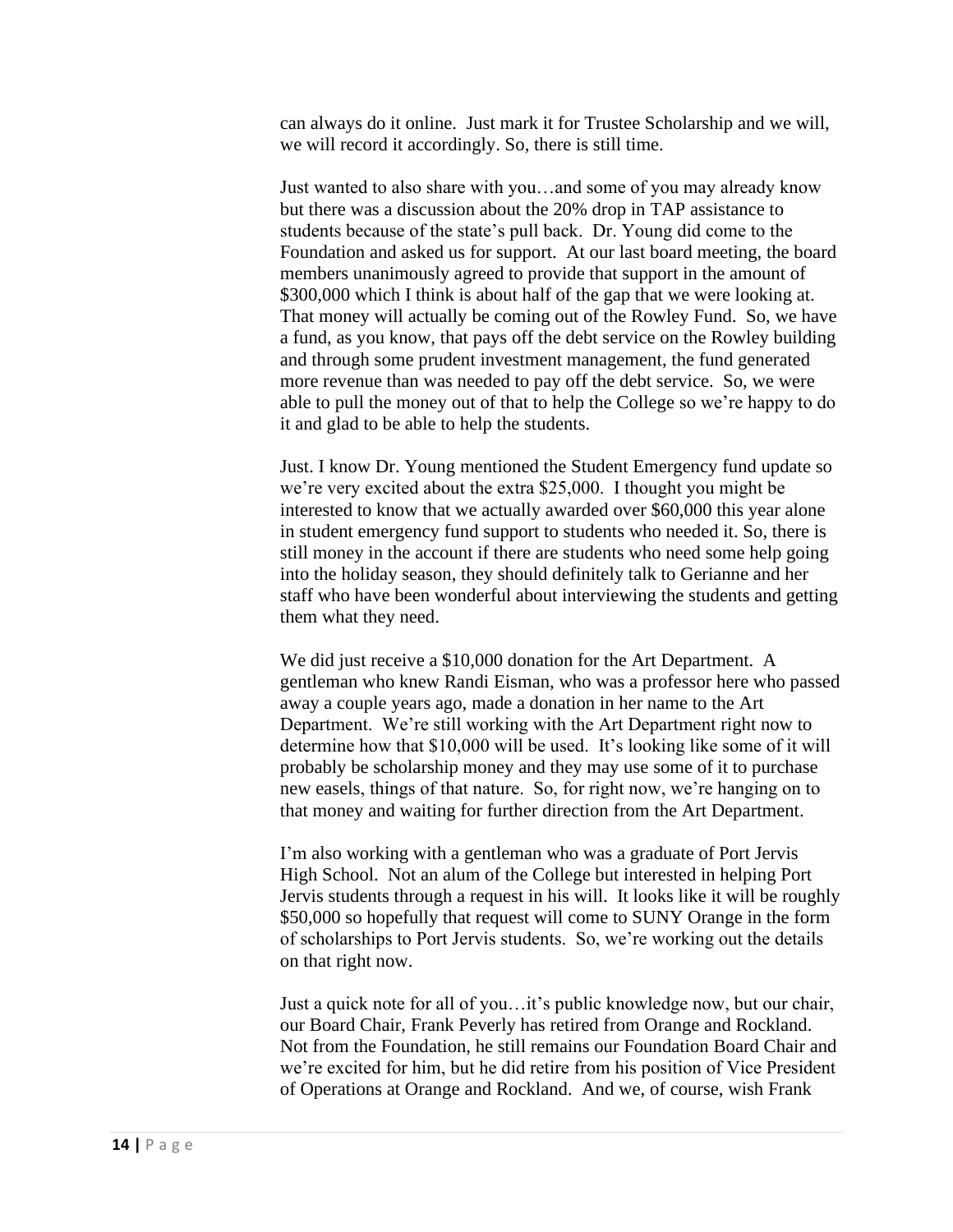| much happiness and hope that he finds something that's just a little less<br>stressful and chaotic in his life. But we're happy for him.                                                                                                                                                                                                                                |
|-------------------------------------------------------------------------------------------------------------------------------------------------------------------------------------------------------------------------------------------------------------------------------------------------------------------------------------------------------------------------|
| And just a quick note that the Foundation is also supporting the 64 x 64<br>initiative that the College is embarking on with our diversity and inclusion<br>panels and presentations. So, the Foundation will be supporting the Ibram<br>Kendi presentation in February with \$12,500 from our Pryluck<br>Distinguished speaker fund. So, we're excited about that too. |
| And, then I just wanted to say that I am honored to be sitting as an ex-<br>officio member on the Middle States Steering Committee. I'm really<br>excited to get into the first meeting on Thursday and learn a little bit more<br>about how that process works.                                                                                                        |
| And, then just Happy Holidays to everybody. If anybody has any<br>questions?                                                                                                                                                                                                                                                                                            |
| Trustees? There are no questions and Dawn, we thank you for that report<br>and you did not disappoint. You always have good news for us.                                                                                                                                                                                                                                |
| We like good news.                                                                                                                                                                                                                                                                                                                                                      |
| Yes. And please extend a heartfelt thank you to your entire board for their<br>continued support. They always are there for us when we need it and the<br>trustees greatly appreciate, and the Administration and I'm sure the<br>students will benefit from it also.                                                                                                   |
| I certainly will. Thank you, Chair Watson.                                                                                                                                                                                                                                                                                                                              |
| Okay, continuing on with reports. We have a special report this evening<br>and it will include diversity data. And making the report will be Christine<br>Work and Iris Martinez-Davis. But, before they start with their report, Dr.<br>Young, could you please introduce this report.                                                                                 |
|                                                                                                                                                                                                                                                                                                                                                                         |

## **F. SPECIAL REPORT:**

#### **DIVERSITY DATA**

Christine Work, Institutional Planning Assessment and Research Officer Iris Martinez-Davis, AVP for Human Resources

Dr. Young: Right. Thank you, Chair Watson. Just briefly, to give this a little bit of context. As we approach 2021, it's a big year for us. Clearly, we have a new Chief Diversity Officer. We entered the last year of the life of our current Inclusion, Equity and Diversity plan so we'll be offering a new one.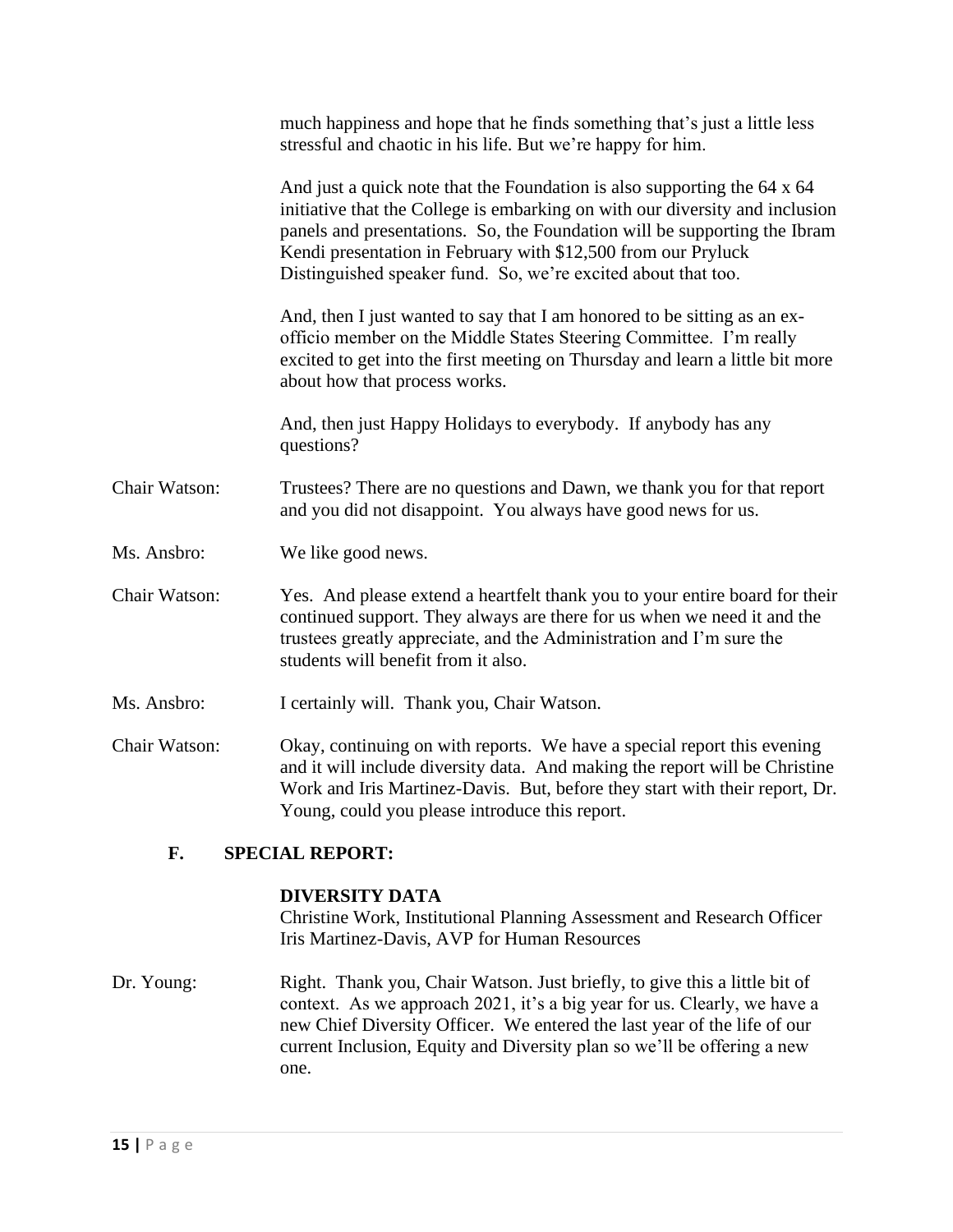Chair Watson, you asked…you saw an inspiring presentation at your recent New York Community College Trustees' annual meeting. And I think you were asking some, you know, pretty deep and profound questions about how we go about doing right on behalf of our students in this field. And it occurred to me that we haven't done a dedicated presentation to trustees recently with respect to just the data: who are we as a student body, who are we as an employee body in terms of our diversity? And, in order to write an excellent plan and in order to make these decisions, we probably should start at a foundational base, so where are we starting from? So, I turned to our two leaders who were most equipped to help us all…equipped to help us all get off on that firm foundation: Christine Work, our master of the data and Iris Martinez-Davis who from an employee perspective has some of that data as well, but who has also been very instrumental in helping us start executing some of the changes we want to make in hiring practices. So, asked them you know, kind of in a rapid fashion, with all else that was going on, to bring a presentation forth this evening just as a departure point for future conversations. Trustees, you can start that conversation this evening if you wish, but I imagine it as the beginning of a longer conversation starting in 2020-2021. So, without further adieu, I know you know these employees well, so I would just ask Christine to take…oh, already there under control, so Christine, thank you very much for kicking us off.

Ms. Work: Absolutely. Good evening everybody. I am trying to share my screen with everybody so just give me one second. So, I'm gonna ask, can you all see my screen? Okay, that's great. So, thank you Dr. Young for the introduction. I really appreciate it and just wanted to let you know that Iris and I have both collaborated on this presentation for everyone. I am going to start and share information that pertains to the students. And, then Iris will jump in and obviously give information about our faculty and staff, our employees, an overview again with data and then a little touch in regard to highlights and initiatives that the College has engaged in to address diversity at Orange County Community College.

> I would be remiss if I did not start with this Mission Statement. And, this Mission Statement, I'm not sure if you recognize it, but it is from our…well, the plan…our Diversity and Inclusion plan started in 2016. So, it's had some years and there's many accomplishments and I look forward to also working with my colleagues to be able to highlight all that has been accomplished in regard to this plan. But this is the Mission statement that was crafted, and it has directed the institution as well as all of the entities that address all aspects of diversity within our students and our employees.

So, "SUNY Orange promotes diversity and inclusiveness in all opportunities for teaching, learning, service, research, professional development and overall social economic and intellectual growth. The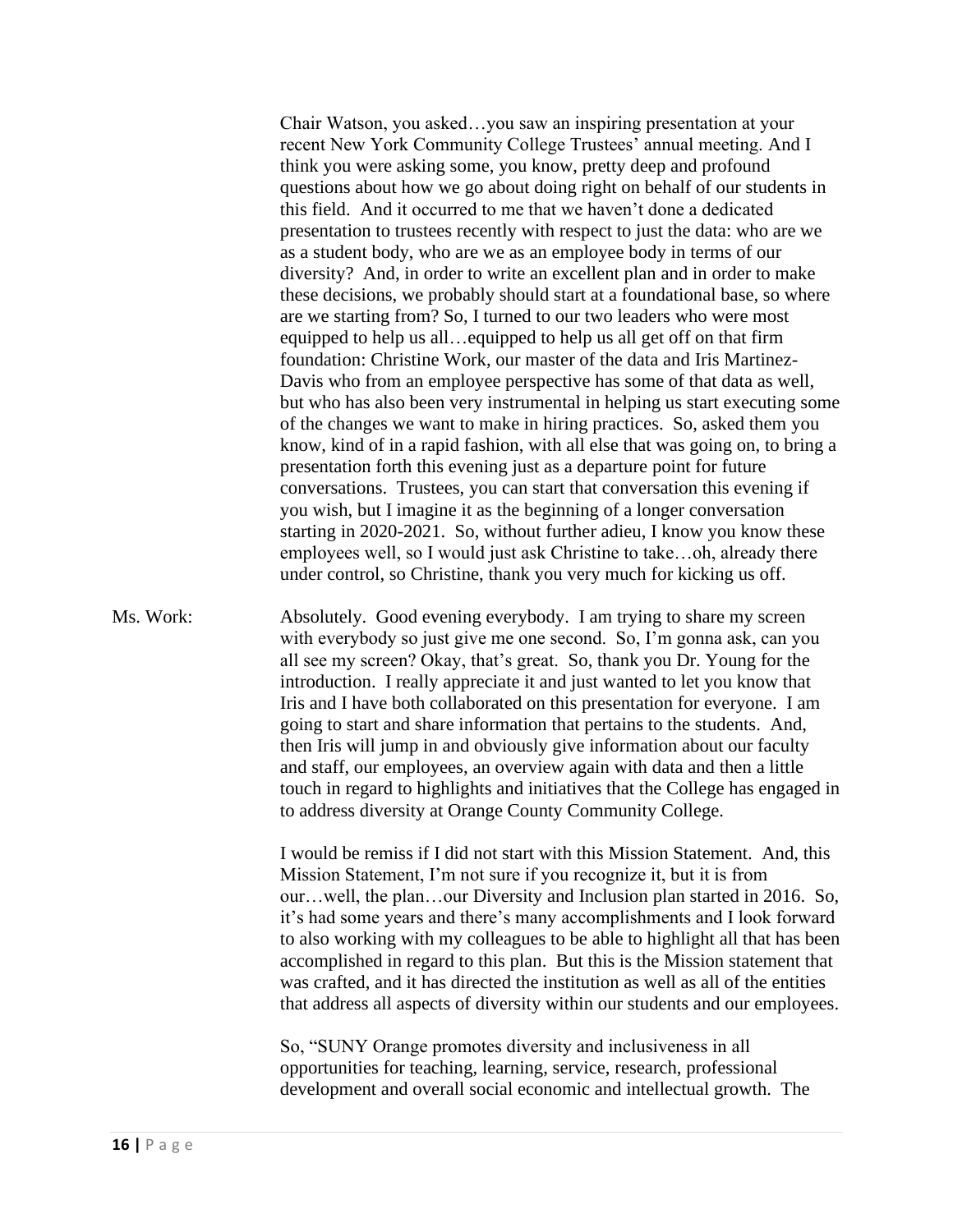College is committed to embracing and fostering diversity and its continued investment in faculty, staff and students. And we support the ability of all College and community members to teach, work and learn in a safe and welcoming environment."

So, through the numbers and through some of the data you'll be able to see the picture, we'll begin the story, but it is definitely not the end of the story. Every time a number is presented, there is always questions and I just wanted to share that because I do welcome the curiosity that will lend itself to this first presentation of data. So, here we go.

I would just like to highlight again. This is the story of our students and just the beginning of our, of our students. So, we're going to enter that world by looking at our enrollment. And I know the Board of Trustees is very, very well in tune with our enrollment status. But we're going to look at those numbers as they relate to the segregation of race and ethnicity. We'll touch on some of the success measures and I'm going to mention that these success measures that we'll be highlighting are really the very traditional success measures that we're accountable for at a higher ed level to the Federal Government, our SUNY system, as well as the New York State Education Department. And, then we'll also touch a little bit on…a little bit upon the students' opinions and experiences after College. And, as I mentioned then we will have more information about the employees at our institution as well as the hiring practices.

Okay, so just to start this is some information about our County. And it's very simple and the takeaway message here is that over the past ten years you could see that there has been growth in the total population of Orange County residents. And, then if you also look at…it's very…I tried so hard to be able to…to be able to represent visually this line of residents in Orange County that identify as Black or African American and Hispanic. But I can assure that when you look at the actual raw numbers and even looking at the percentages of the total of these; those residents in these groups are increasing and it is a trend that we see across New York State, but it is also a trend very much being seen and experienced in Orange County New York. So, I just wanted to start there just for a frame of reference.

And now, I want to show you that…well first I want to just make a statement that the numbers in Orange represent Orange County Community College's Fall 19 numbers. And I'm using the enrollment of Fall 19 because Fall 2020 is always going to be, from here on out, an anomaly of a semester and maybe spring 2020, fall 2020, and spring 2021…I'm not sure but we always are gonna have to put that in some perspective. So, right now, I'm just using the fall of 19 numbers and you can see, based on…then again, it's the census numbers for the County that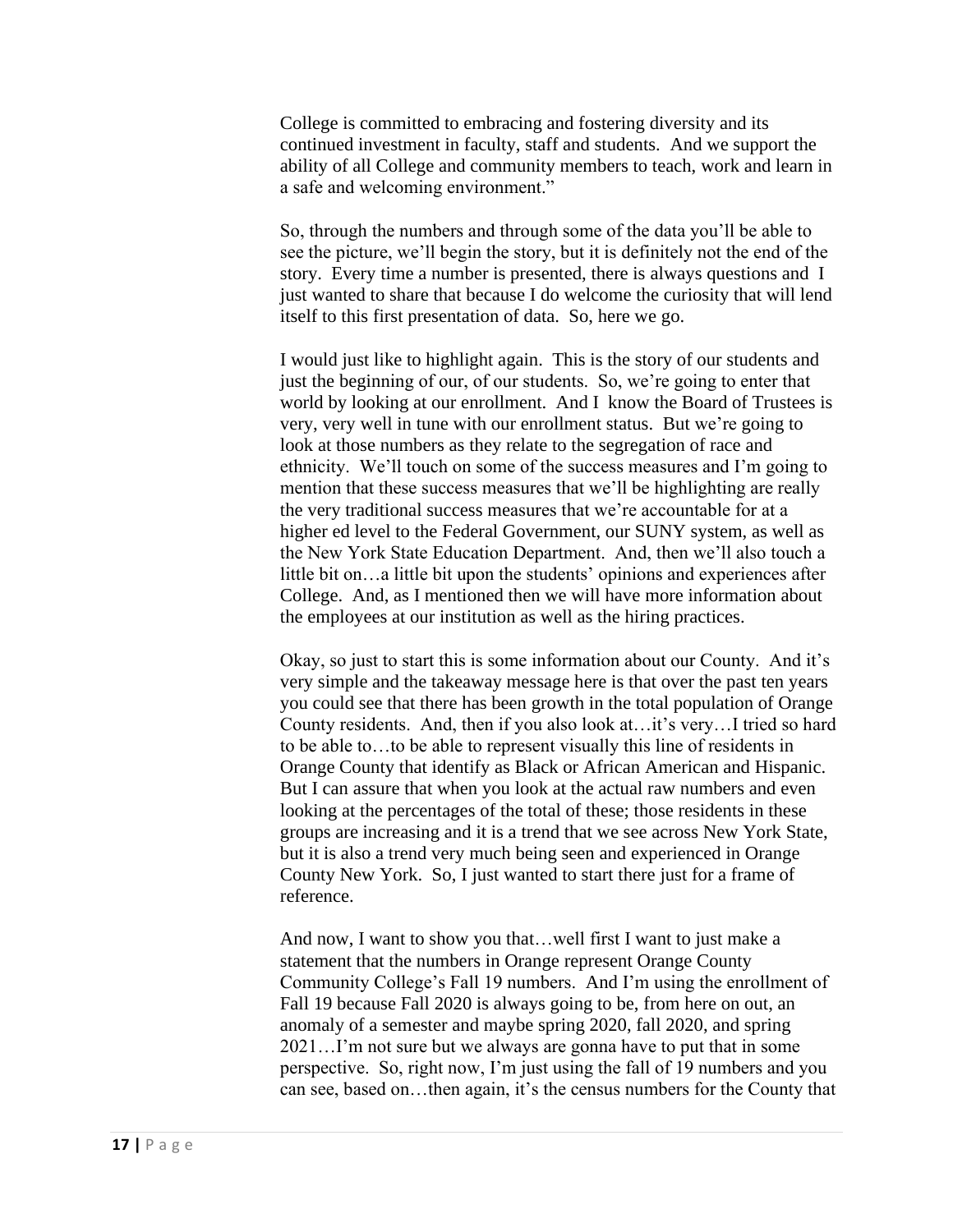|                  | in all of the minority areas: Hispanic, Black, African American, we far<br>exceed, far out seed, exceed sorry, the percentage of students as compared<br>to the percentage of residents in the County in these race and ethnicity<br>categories. If there's any questions, I can't see everybody but maybe<br>Dana might want to jump in and just alert me to those. I can pause and<br>answer them or if somebody has a comment. Because I know sometimes<br>if you see numbers and numbers, and numbers you either want some<br>clarification or maybe just reemphasis of something.                                                                                                                                                                                                                                                                                                                                                                                                                                                                                                                                                                                                                                                                                                                                                                                                                                                                                                                                                                                                                                                                                                    |
|------------------|-------------------------------------------------------------------------------------------------------------------------------------------------------------------------------------------------------------------------------------------------------------------------------------------------------------------------------------------------------------------------------------------------------------------------------------------------------------------------------------------------------------------------------------------------------------------------------------------------------------------------------------------------------------------------------------------------------------------------------------------------------------------------------------------------------------------------------------------------------------------------------------------------------------------------------------------------------------------------------------------------------------------------------------------------------------------------------------------------------------------------------------------------------------------------------------------------------------------------------------------------------------------------------------------------------------------------------------------------------------------------------------------------------------------------------------------------------------------------------------------------------------------------------------------------------------------------------------------------------------------------------------------------------------------------------------------|
| Ms. Salkowsky:   | Sure, Christine, no problem. Trustees, if you want to raise your hand or<br>just unmute and ask, that's fine as well.                                                                                                                                                                                                                                                                                                                                                                                                                                                                                                                                                                                                                                                                                                                                                                                                                                                                                                                                                                                                                                                                                                                                                                                                                                                                                                                                                                                                                                                                                                                                                                     |
| Ms. Work:        | Okay, so the next number: Enrollment. We have talked about enrollment<br>and it is obviously one of the most fundamental parts of this College. If<br>we don't have students, we don't have the ability to teach and we don't<br>have the ability to create that learning environment. So, this is our number<br>one priority. It's reflected in our Strategic Plan and it is discussed with<br>everything that we do. But I wanted to show you in this slide the<br>difference race and ethnicity categories. And, over time, from fall 2016 to<br>fall 2020again fall 2020 being "that term" what that break out looks<br>like. And, you can see again, if you remember the last slide about the<br>decline and the incline in the different categories of residents within the<br>County, you can see how this looks here as well. So, in our students who<br>identify as White, there is a slight decrease from 2016 to fall 2020 in that<br>population. And, then you can also see in the Black or African American<br>students and Hispanic Latino students, that there has been an increase in<br>the students who enroll here. But, again, fall 2020, it is going to be an<br>interesting term for how this pandemic shapesshapes the rest of their<br>higher education pursuits. An, I know that we have gotten a lot of<br>information from our students and we are continuing to do so in regard to<br>better understanding all the needs that they express and that they need for<br>student support and student success. So, I just wanted to just make note of<br>that as we see a little bit of a decrease in fall 2020. I'm gonna pause, if<br>there's are any questions? |
| Ms. Salkowsky:   | Nothing right now Christine.                                                                                                                                                                                                                                                                                                                                                                                                                                                                                                                                                                                                                                                                                                                                                                                                                                                                                                                                                                                                                                                                                                                                                                                                                                                                                                                                                                                                                                                                                                                                                                                                                                                              |
| Ms. Work:        | Okay, Chair Watson                                                                                                                                                                                                                                                                                                                                                                                                                                                                                                                                                                                                                                                                                                                                                                                                                                                                                                                                                                                                                                                                                                                                                                                                                                                                                                                                                                                                                                                                                                                                                                                                                                                                        |
| Ms. Salkowsky:   | Oh, I apologize, hold on. Chair Weddell has a question.                                                                                                                                                                                                                                                                                                                                                                                                                                                                                                                                                                                                                                                                                                                                                                                                                                                                                                                                                                                                                                                                                                                                                                                                                                                                                                                                                                                                                                                                                                                                                                                                                                   |
| Trustee Weddell: | Could we just go back to that slide?                                                                                                                                                                                                                                                                                                                                                                                                                                                                                                                                                                                                                                                                                                                                                                                                                                                                                                                                                                                                                                                                                                                                                                                                                                                                                                                                                                                                                                                                                                                                                                                                                                                      |
| Ms. Work:        | Sure, hold on one second. There you go.                                                                                                                                                                                                                                                                                                                                                                                                                                                                                                                                                                                                                                                                                                                                                                                                                                                                                                                                                                                                                                                                                                                                                                                                                                                                                                                                                                                                                                                                                                                                                                                                                                                   |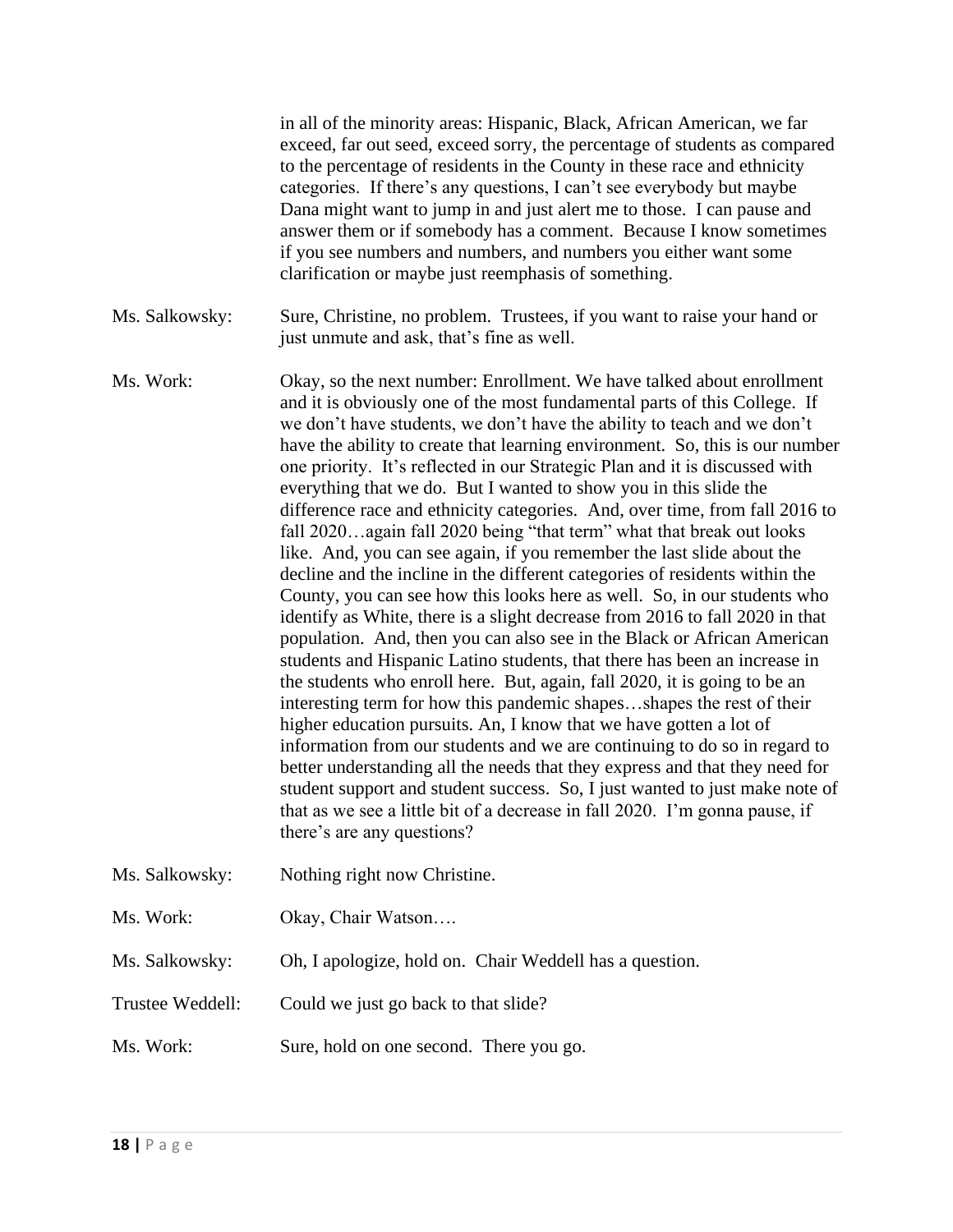| Trustee Weddell: | Alright, so it appears to me that the African American has gone up. This<br>has gone down slightly. But this one, the Hispanic Latino, has dropped in<br>a bigger percentage than any group here. Other than that, you've<br>increased this particular column, is there a reason that this virtually<br>doubled almost? These are very small numbers, and this is more than<br>twice that size and this is more thin, twice that size. So, I mean, is there a<br>reason that we're not capturing that information on themorbecause<br>that could impact that. If I move that on top of here, that shows a<br>substantial increase. If I move it over here it shows an increase or if I<br>move it over here it shows an increase, so it's kind ofwhy is that<br>anomaly happening there? |
|------------------|------------------------------------------------------------------------------------------------------------------------------------------------------------------------------------------------------------------------------------------------------------------------------------------------------------------------------------------------------------------------------------------------------------------------------------------------------------------------------------------------------------------------------------------------------------------------------------------------------------------------------------------------------------------------------------------------------------------------------------------------------------------------------------------|
|------------------|------------------------------------------------------------------------------------------------------------------------------------------------------------------------------------------------------------------------------------------------------------------------------------------------------------------------------------------------------------------------------------------------------------------------------------------------------------------------------------------------------------------------------------------------------------------------------------------------------------------------------------------------------------------------------------------------------------------------------------------------------------------------------------------|

- Ms. Work: So, is your question, why in fall 2020 are we seeing a decline in students who identify as Hispanic?
- Trustee Weddell: Well, I'm not sure that's the case because I got an unknown that's increasing…

Ms. Work: Right, right, okay yes that was going to be part of my feedback and I have this in my notes…that I think that there are theories in regard to the unknown category and I want to be able to maybe extend the ability to answer more robustly to Gerianne as well. I speculate there may be several things happening. Something could happen in regard to the way in which we're collecting the information upon students. I'm not sure if some things have become burdensome, if they don't feel that they want to identify. The other theory that I just personally have is, as we're moving forward and our world is becoming so much more diversified, I am not sure…also…again this is just a theory…that students of the age group that we generally see attend SUNY Orange, are always wanting to be able to put themselves in the categories that we've outlined for them. So, I don't know what is happening in regard to this unknown category in fall 2020 but I'll just sort of throw it out there to Gerianne as well, who has maybe a better sense of that registration process.

- Trustee Weddell: But it looks like it was affected in 19 as well, cuz 19 doubled off of...our enrollment didn't double, but the unknown category doubled there before and then it looks like it almost doubled again in 2020.
- Ms. Work: Right, right, so my feedback comment about the unknowns, again, just those theories would be applicable to the previous years as well. So, like I said I'm not sure, if Gerianne is still on the presentation to…
- VP Brusati: Yeah, yeah I'm here, I'm with you Christine on this one a little bit. It's both. I mean all of this information is self-reported and we do know that sometimes students are not…either they don't feel comfortable with the categories that we presented to them. Or they'll pick mixed race, or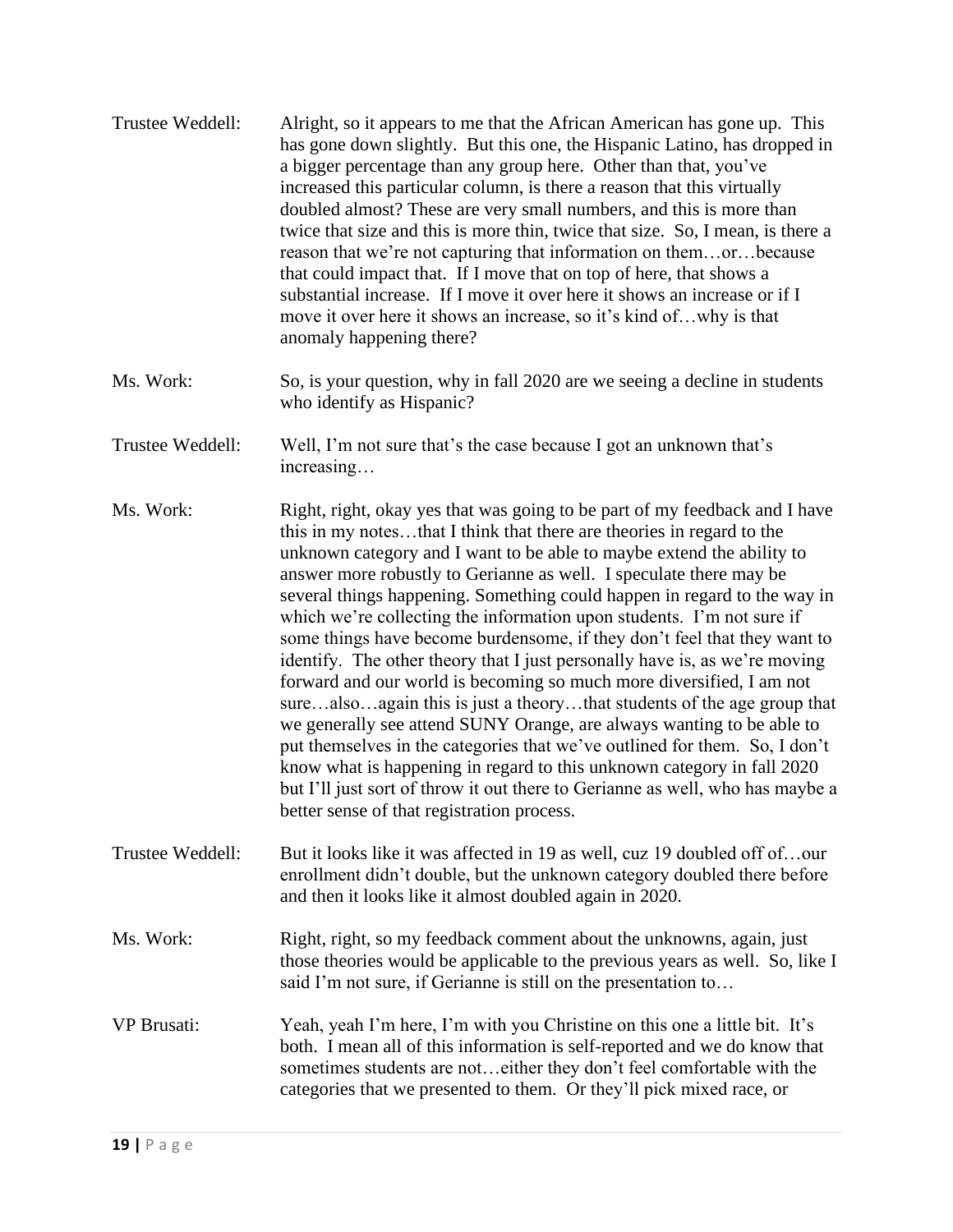|                         | they'll literally ignore that category altogether. That's an individual<br>choice and I wouldn't be surprised if we see that number growing year<br>over year for the reasons that Christine said. There are students who don't<br>feel that they have thethat they have the need to self-identify in the<br>ways that we are asking them to on an application form or on any form<br>that we put out for them. So, all we can do is encourage students to self-<br>identify because we do know that there are programs and services that<br>might be available to them. So, that's on us, ifwell, that number has<br>been growing for years now.                                                                                                                                                                                                                                                                                                                                                                                            |
|-------------------------|----------------------------------------------------------------------------------------------------------------------------------------------------------------------------------------------------------------------------------------------------------------------------------------------------------------------------------------------------------------------------------------------------------------------------------------------------------------------------------------------------------------------------------------------------------------------------------------------------------------------------------------------------------------------------------------------------------------------------------------------------------------------------------------------------------------------------------------------------------------------------------------------------------------------------------------------------------------------------------------------------------------------------------------------|
| Trustee Weddell:        | Right. So, I'm concerned as enrollment committee, I'm seeing a category,<br>particularly in the Latino category that has the most significant drop there.<br>So, again, my question is, is it really a true drop or not a true drop? Are we<br>losing that for a particular reason or not for a particular reason? And that's<br>what $\Gamma$ m                                                                                                                                                                                                                                                                                                                                                                                                                                                                                                                                                                                                                                                                                             |
| <b>Trustee Stanley:</b> | Can I attest to one thing? A lot of the Hispanic people have chosen not to<br>expose that because of the, how should I say, the media and due to the fact<br>of the census wanting to identify them as undocumented immigrants and<br>they chose not to disclose that for reasonsmany many different reasons.<br>One being, maybe they are the primary source of income to their family<br>and they don't want to disclose that relation. It could be detrimental to<br>them, you know, losing their income, their livelihood, or being deported.<br>So, it's many factors beyond thatthey have chosen tohas other<br>increaseslike those who have identified as others increased in that. I<br>can't really see it. But they have chosen not to identify or just chosen not<br>toto sit it out and look at what the new Administration has to offer as<br>opposed to the dreamers also and with the Dreamer's Act and everything.<br>So, we have to look at many other factors in correlation with that data<br>also. Thank you, Ms. Works. |
| Ms. Work:               | Thank you Trustee Stanley, I really appreciate that.                                                                                                                                                                                                                                                                                                                                                                                                                                                                                                                                                                                                                                                                                                                                                                                                                                                                                                                                                                                         |
| Chair Watson:           | Christine, can I ask a question?                                                                                                                                                                                                                                                                                                                                                                                                                                                                                                                                                                                                                                                                                                                                                                                                                                                                                                                                                                                                             |
| Ms. Work:               | Absolutely.                                                                                                                                                                                                                                                                                                                                                                                                                                                                                                                                                                                                                                                                                                                                                                                                                                                                                                                                                                                                                                  |
| Chair Watson:           | It appears to me as if our institution is in transition and I heard some time<br>ago that we were moving to being a minority/majority institution. These<br>numbers are not presented in aggregate form but if you took the first<br>column, added the other two columnsdo you have that on a slide<br>somewhere?                                                                                                                                                                                                                                                                                                                                                                                                                                                                                                                                                                                                                                                                                                                            |
| Trustee Weddell:        | On the back one, you got it on the back one. Go back one slide.                                                                                                                                                                                                                                                                                                                                                                                                                                                                                                                                                                                                                                                                                                                                                                                                                                                                                                                                                                              |
| Ms. Work:               | Go back one more?                                                                                                                                                                                                                                                                                                                                                                                                                                                                                                                                                                                                                                                                                                                                                                                                                                                                                                                                                                                                                            |
|                         |                                                                                                                                                                                                                                                                                                                                                                                                                                                                                                                                                                                                                                                                                                                                                                                                                                                                                                                                                                                                                                              |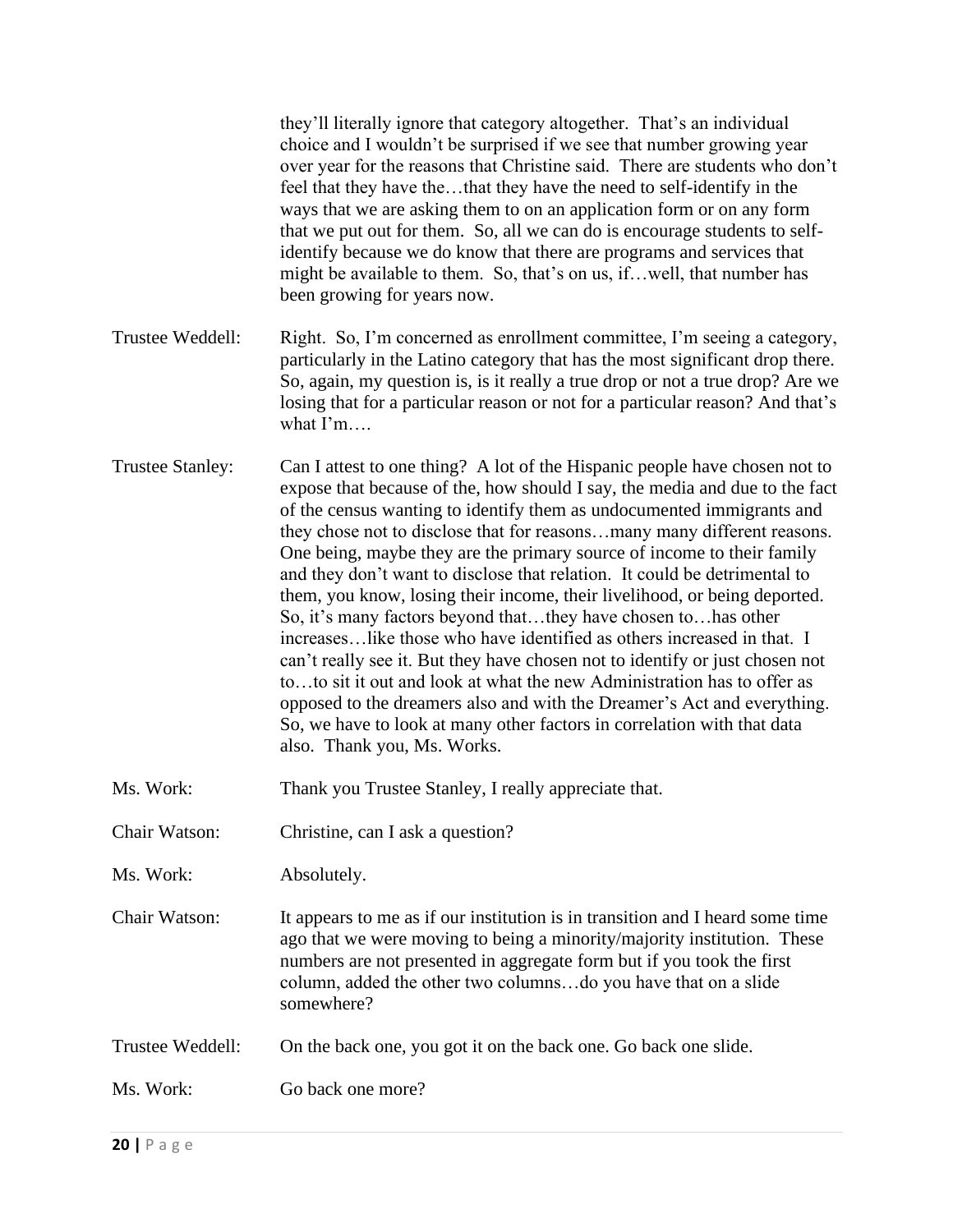- Trustee Weddell: Year. There, you got 18 and…no, you got 30 and 14…you got 44% compared to 46%.
- Chair Watson: Yeah. I'm kinda looking for the aggregate numbers and that would be something that I would want to look to on an ongoing basis as to why. And I'm asking the question, whether this trend, from what you see in the numbers will continue.
- Ms. Work: I would like to respond that I think you are right, that the institution is evolving and further diversifying in many regards, race and ethnicity included. And, you know the slides and the data, and these graphs, are really just a snapshot but then the way that they sort of get pulled together, I have all of that raw information. So, I'm really happy to provide all of the details as a follow up to the slide so that you see where the numbers get pulled from. And I think that a lot of this conversation is extremely helpful in terms of that next dig…or the next dive into the data to know what are those questions that our institution is seeking out in regard to the students as they, as Gerianne mentioned, self-identify. And what are those nuances to understand about our students and how they self-identify; from gender to race ethnicity to many other aspects, to disabilities.
- Dr. Young: And I will…if I may offer, remind the trustees, I knew…I knew, slide by slide there would be countless questions of remedies sought and one of the gifts of our COVID time, is that poor Carol has to transcript everything that's said, so I know we are capturing the conversation and further, I know Dr. Williams is probably coming out of his seat right now wanting to provide commentary to the board…this is exactly the sort of conversation we want to generate so we hear you, your questions, and we intend to follow-up with answers and action, but are very curious to hear what questions the board has in particular tonight. So, that's part of what we're doing here.
- Ms. Work: As we move forward to the slide on gender, this slide in regard to the trend that is showcasing shouldn't be a surprise. This is the trend that is seen across higher institutions across our country, both at 2 year and 4 year, is that there traditionally has been more female attending community colleges and 4-year institutions, then males. A lot of our efforts, as you may have already known, have been focusing on looking at minority males. And, so this is something that our data, especially if we're looking at experiences that students have had in this pandemic environment these semesters, looking at the impacts that they have had as well, desegregated by gender. And there have been some different impacts obviously felt more so from our female students than our male students. So, gender is sort of being looked at in a different way than it has been before and maybe non-traditional ways.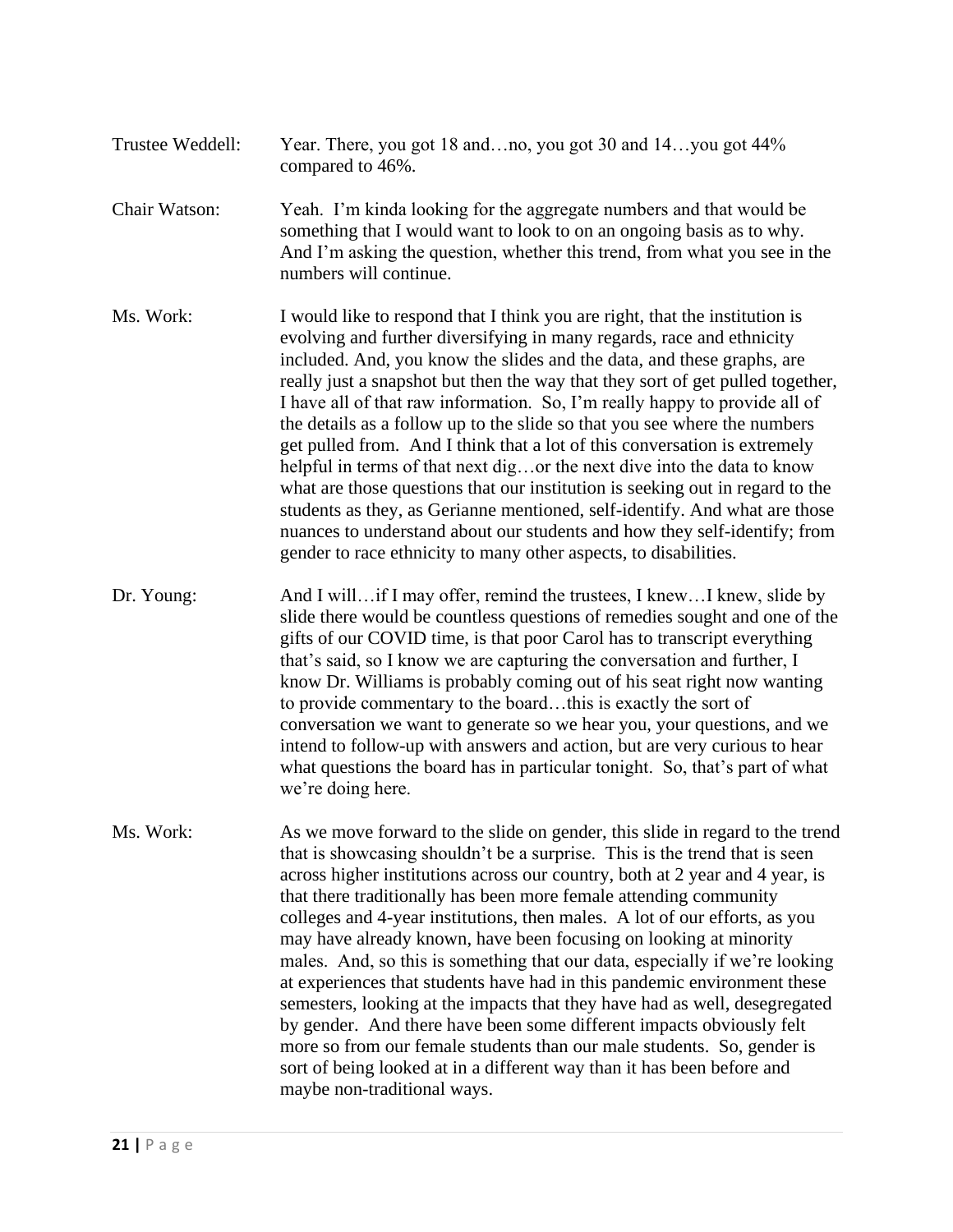| Trustee Weddell: | And, as a fact, that in 2019 there's more women in the workforce than<br>there are men, currently.                                                                                                                                                                                                                                                                                                                                                                                                                                                                                                                                                                                                                                                                                                                                                                                                                                                                                                                                                                                                                                                                                                                                                                                                                                                                                                           |
|------------------|--------------------------------------------------------------------------------------------------------------------------------------------------------------------------------------------------------------------------------------------------------------------------------------------------------------------------------------------------------------------------------------------------------------------------------------------------------------------------------------------------------------------------------------------------------------------------------------------------------------------------------------------------------------------------------------------------------------------------------------------------------------------------------------------------------------------------------------------------------------------------------------------------------------------------------------------------------------------------------------------------------------------------------------------------------------------------------------------------------------------------------------------------------------------------------------------------------------------------------------------------------------------------------------------------------------------------------------------------------------------------------------------------------------|
| Ms. Work:        | Well, thank you.                                                                                                                                                                                                                                                                                                                                                                                                                                                                                                                                                                                                                                                                                                                                                                                                                                                                                                                                                                                                                                                                                                                                                                                                                                                                                                                                                                                             |
| Trustee Weddell: | You can look that one up.                                                                                                                                                                                                                                                                                                                                                                                                                                                                                                                                                                                                                                                                                                                                                                                                                                                                                                                                                                                                                                                                                                                                                                                                                                                                                                                                                                                    |
| Ms. Work:        | I will. I'll look at their type of jobs too.                                                                                                                                                                                                                                                                                                                                                                                                                                                                                                                                                                                                                                                                                                                                                                                                                                                                                                                                                                                                                                                                                                                                                                                                                                                                                                                                                                 |
| Trustee Weddell: | There seems to be more women in the workforce than men.                                                                                                                                                                                                                                                                                                                                                                                                                                                                                                                                                                                                                                                                                                                                                                                                                                                                                                                                                                                                                                                                                                                                                                                                                                                                                                                                                      |
| Ms. Work:        | I'm writing that down. Okay, so the next slide, Military affiliated. And I<br>know that there's going to be questions and I knew that in looking at this<br>information, I had to outreach to our Enrollment Manager at SUNY<br>Orange and she assured me that these numbers are correct. So, again,<br>these numbers are looking at students who are military affiliated. So,<br>when I say military affiliated, students in this category include veterans,<br>veteran dependent, reservists. And, looking at these, there have been no<br>Hispanic students who have been identified in any of these military<br>affiliated categories. I don't know why. So, again, to me it's very much a<br>follow-up question. But this slide was put together, Chair Watson had<br>requested to look at our military students and so this reflects who we have<br>here that again, in those categories by race and ethnicity. Questions about<br>that? Like I said, I will definitely follow up again in regard to Hispanic.<br>I'm not sureand I was thinking as that information was coming back to<br>me about what Stanley trustee or Trustee Stanley had mentioned about<br>students and if the students are being asked to self-identify that<br>information may be seen as much more protected. So, if it's not<br>necessarily mandatory. So, I think that is something always to keep into<br>consideration. |
| Dr. Young:       | And Christine, sorry to interrupt on behalf of the trustees, but we still<br>roughly have, last night it was about 299 veterans on our student body.<br>I'll bet you that slipped a little bit because enrollment shrunk a little bit.<br>Do you havedo you know approximately how many veterans?                                                                                                                                                                                                                                                                                                                                                                                                                                                                                                                                                                                                                                                                                                                                                                                                                                                                                                                                                                                                                                                                                                            |
| Ms. Work:        | I think it was in fall well, the Veterans office may look by an academic<br>year. I was just looking at the fall numbers of students who are enrolled.<br>And in fall 2020 I believe it was just under 200 students, maybe like 178<br>who identified themselves as being military affiliated. And, in fall 2016,<br>17 those numbers were much higher. They were in the 300s. So, again,<br>this I have to fully disclose, this arena of students and behavior and<br>experience of being military affiliated is something that I haven't really<br>spent much time on. But we do have people at this institution who work<br>closely, very closely with these students and their needs so.                                                                                                                                                                                                                                                                                                                                                                                                                                                                                                                                                                                                                                                                                                                 |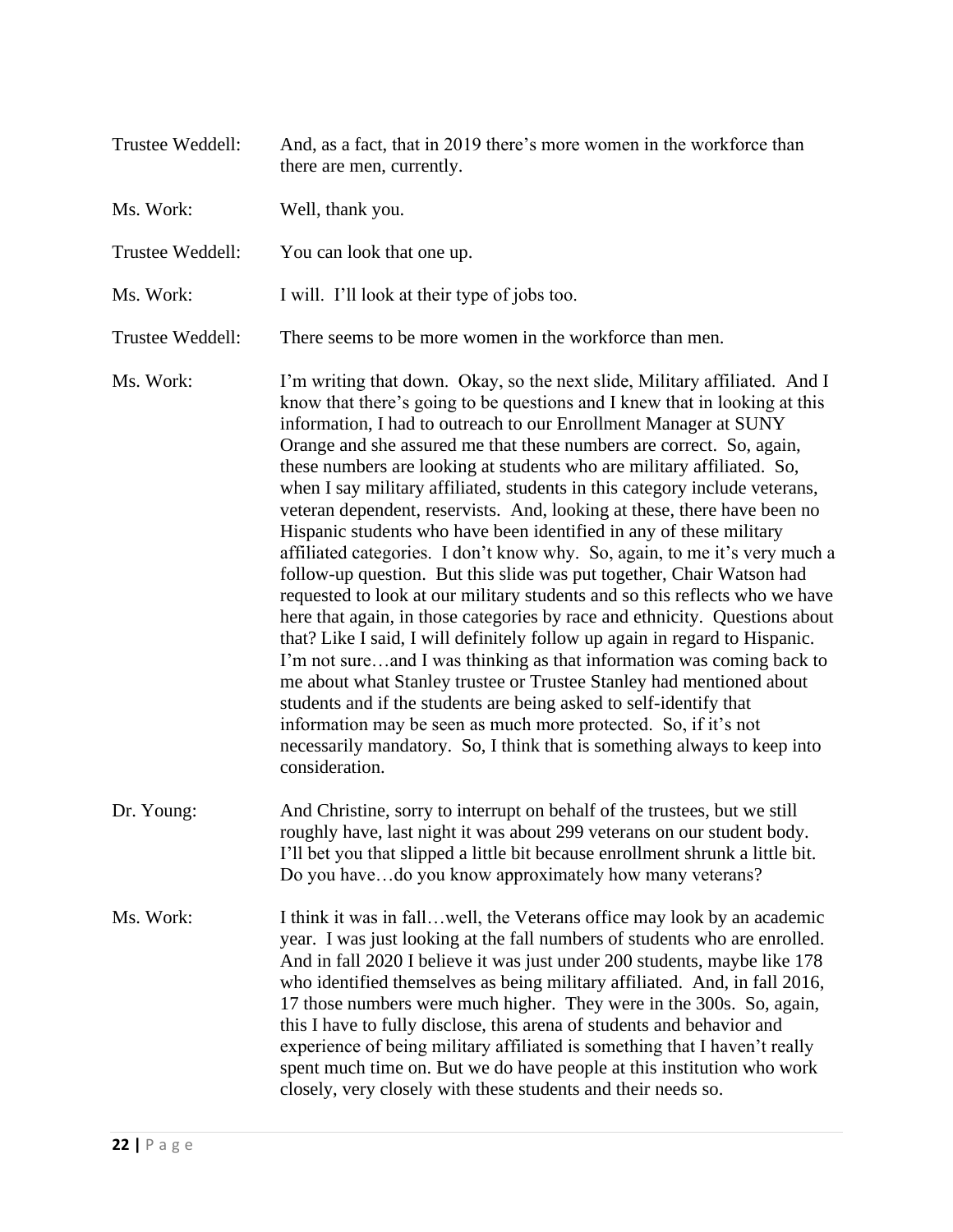So, moving on to graduation rates, as I had mentioned earlier to begin this presentation there are some that we would say "success measures" and these are usually longer-term measures of success and they also have been traditionally used to measure the effectiveness of institutions. And this is probably one of the most traditional measures that you can look at. And it's the graduation rate. So, this is 150% graduation rate. That means that we're looking at students who start in the fall as a cohort and of those students who are starting at this College for the first time and are full-time at their start, in three years, did they graduate? So, these are the numbers of our graduation rates over three years looking at the cohort of first time and full time. So, you will see, the second line down is our overall graduation rate. And Gerianne…I know that we do know in fall of…and I'll just clarify too that when I mentioned that there's a cohort. So, we have a reporting year, and that reporting year is to report on that cohort year. So, that's why you see, like in fall 2007 that is the cohort that we report in 2010. So, that's why you have those two numbers there. So, in 2019, we are looking at the starting class of the fall 2016 students. So, in that 2012 year , or 2015 year, and I know Gerianne, we…Stacey and all the other AVPs as well, have spent some time thinking what happened here? Why was there this interesting blip of increase in all student populations in regard to graduation rates? I don't have the answer to that question, but it is interesting, but I just wanted to really point out, that a huge success story here when you're really looking at this information for all…across all students is that there is an increase in our graduation rates in three years. So, this is really good news and I really do want to commend all of the effort that is being done within Academic Affairs and Student Support Services to be able to support these students to be able to get their degrees. So, again, I'll pause for questions, comments.

Okay, so then the next slide is looking at the actual degrees awarded again by race and ethnicity category over five years. Again, I'm not certain that I have an answer as to why you see the White students having a decline in the percent total of degrees awarded. But what is nice to see, is that...in the other categories, especially Hispanic and Latino, that there is an increase in degrees awarded. But I just want to also note that each spring and during our Commencement, we have traditionally awarded more and more students associate degrees and certificates. And so, this is a wonderful thing to be able to celebrate those degrees. Again, I'll pause for questions here.

Trustee Weddell: Yeah. The question…again, I'm watching the enrollment of the Hispanic and Latino decline, yet I'm watching…they've probably got the largest increase in getting degrees, right? I mean I guess it's this period of time. Then you look at the…and I guess the overall College decline in students coming to the College has been significant in the last five years. What it's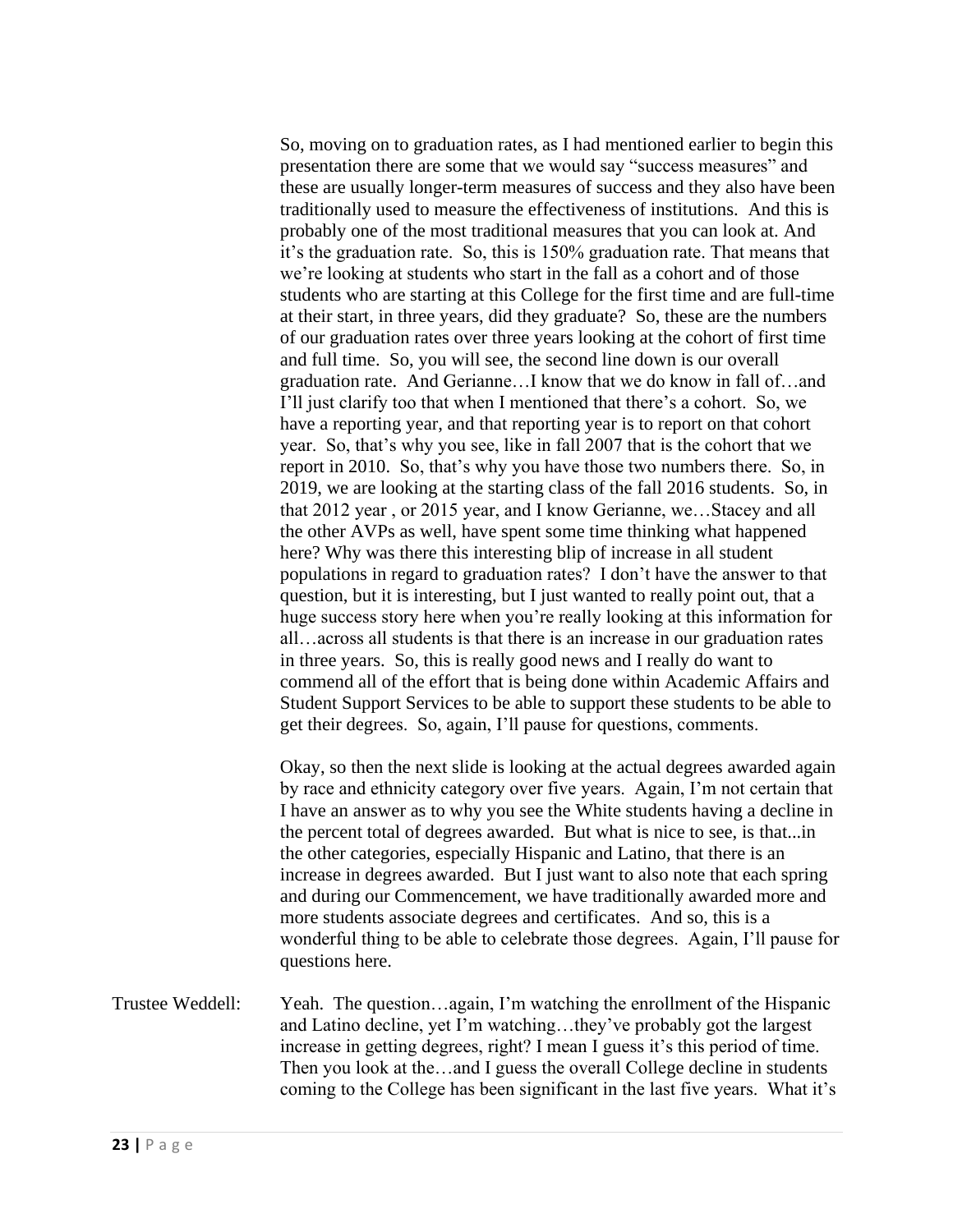| Ms. Work:<br>I did convert it to the percent of the total, but I do have the numbers of<br>actual awards in each of these categories over the years. So, I am more<br>than happy to communicate with Dr. Young and share that Excel<br>take more time. There's follow up questions. So, this is just, really being<br>able to start that story and dig into that.<br>It's actually pretty cool though, the stuff you're showing.<br>Trustee Weddell:<br>Ms. Work:<br>And thisthis, I have no story to tell here and I don't mean it in a trite<br>is this slide is looking at a retention. So, it's a one-year retention, so<br>studentsthe same cohort studentsyour first-time students and your<br>full-time students, when they enter the first fall, were they here the next<br>for all students of this first time, full-time cohort has remained consistent.<br>institution. Here, when we look at by race ethnicity it's up and it's down.<br>why. And, I don't have those questions. And, again if you're looking at<br>that Orange line, that's looking at students who were here in fall 2019 as<br>first-time full time and were they here in fall 2020? So, I was surprised<br>actually to see that percentage-wise, Black or African American<br>period. And, again, what is so difficult with measures, it's one thing to<br>look at all the numbers that you collect. It's another thing to link them<br>exactly to all of the initiatives that we have done. All the work that is<br>has. It's really hard to make sure that you connect that dot, that this one<br>equals that one. But this slide is interesting. I mean, retention is<br>something that is an important measure for much of the work that we do<br>within Academic Affairs and Student Services. And, we have many<br>strategies that have been proven as best practices to be able to look at<br>increasing the rates for both full time students and for part time students.<br>Obviously then if I do share that cohort of first-time starting part time<br>students, overall, their retention rate is lower. It is in the 50s to 40s but | telling me, there's more of the White students not coming to the College<br>any longer and what Fred was talking about, more of the minority groups<br>coming to the College now. And that could be the reason that that's<br>happening. If that could be the one group that's really showing the most<br>decrease. You've showing it as percentages, but in that, beforeso you<br>didn't show it as total numbers and I guess that's really where Fred was<br>going. So, I need to see the total numbers how that weighs out in the total<br>numbers. So, percentages we're pretty even |
|---------------------------------------------------------------------------------------------------------------------------------------------------------------------------------------------------------------------------------------------------------------------------------------------------------------------------------------------------------------------------------------------------------------------------------------------------------------------------------------------------------------------------------------------------------------------------------------------------------------------------------------------------------------------------------------------------------------------------------------------------------------------------------------------------------------------------------------------------------------------------------------------------------------------------------------------------------------------------------------------------------------------------------------------------------------------------------------------------------------------------------------------------------------------------------------------------------------------------------------------------------------------------------------------------------------------------------------------------------------------------------------------------------------------------------------------------------------------------------------------------------------------------------------------------------------------------------------------------------------------------------------------------------------------------------------------------------------------------------------------------------------------------------------------------------------------------------------------------------------------------------------------------------------------------------------------------------------------------------------------------------------------------------------------------------------------------------------------------------------------------------|------------------------------------------------------------------------------------------------------------------------------------------------------------------------------------------------------------------------------------------------------------------------------------------------------------------------------------------------------------------------------------------------------------------------------------------------------------------------------------------------------------------------------------------------------------------------------------------|
|                                                                                                                                                                                                                                                                                                                                                                                                                                                                                                                                                                                                                                                                                                                                                                                                                                                                                                                                                                                                                                                                                                                                                                                                                                                                                                                                                                                                                                                                                                                                                                                                                                                                                                                                                                                                                                                                                                                                                                                                                                                                                                                                 | spreadsheet with many, many tabs with all of that data. And, again, it does                                                                                                                                                                                                                                                                                                                                                                                                                                                                                                              |
|                                                                                                                                                                                                                                                                                                                                                                                                                                                                                                                                                                                                                                                                                                                                                                                                                                                                                                                                                                                                                                                                                                                                                                                                                                                                                                                                                                                                                                                                                                                                                                                                                                                                                                                                                                                                                                                                                                                                                                                                                                                                                                                                 |                                                                                                                                                                                                                                                                                                                                                                                                                                                                                                                                                                                          |
|                                                                                                                                                                                                                                                                                                                                                                                                                                                                                                                                                                                                                                                                                                                                                                                                                                                                                                                                                                                                                                                                                                                                                                                                                                                                                                                                                                                                                                                                                                                                                                                                                                                                                                                                                                                                                                                                                                                                                                                                                                                                                                                                 | way. The trends are really difficult to see in this slide. What I can tell you<br>fall? And, generally, I can share that consistently our retention rate overall<br>It's not really really high or really, really low. It's a good measure for our<br>And I think that there's probably a lot more digging into this to understand<br>identifying students, they had the highest rate of retention during that time<br>happening within the classrooms, all the touchpoints that Student Services                                                                                        |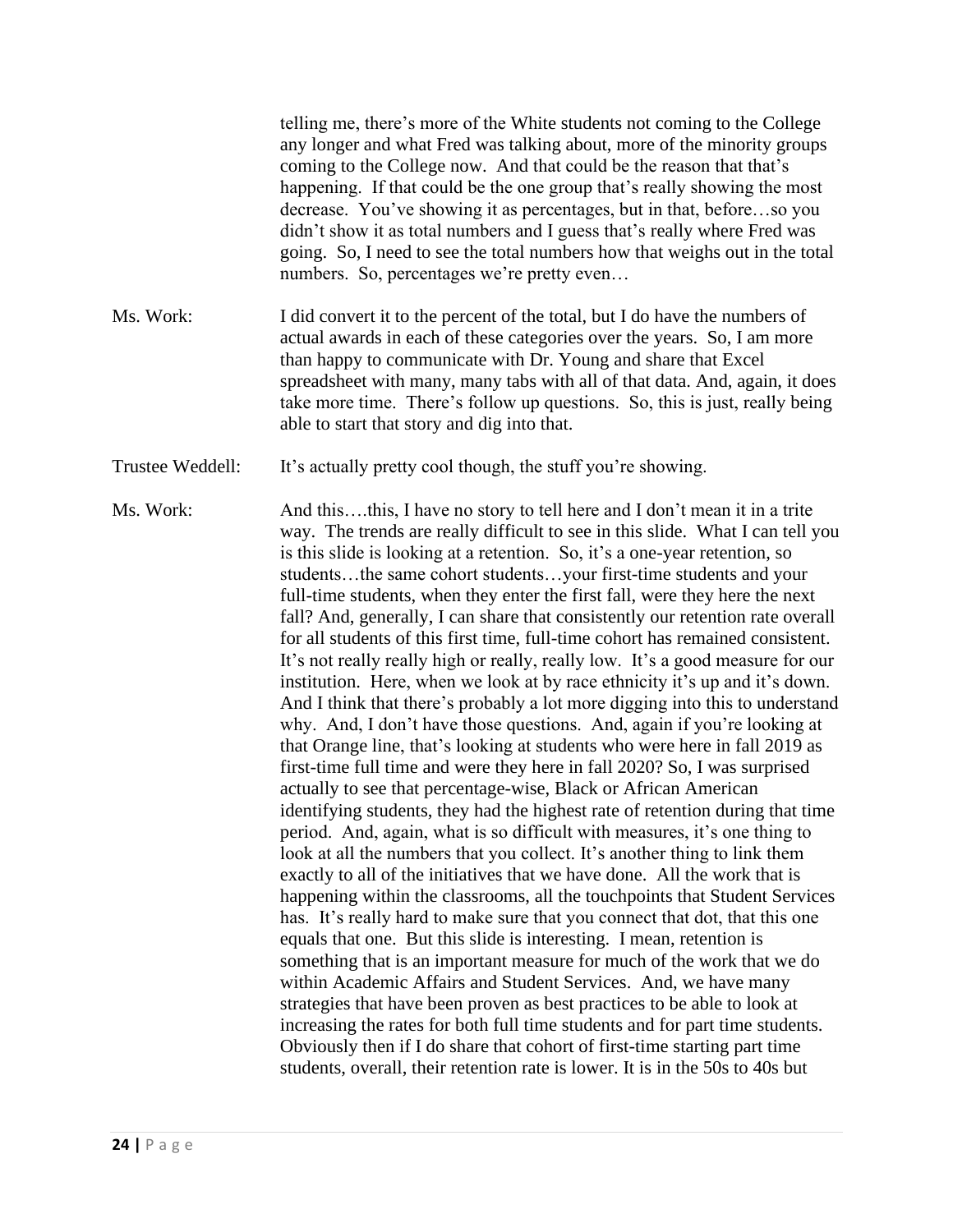that's to be expected and different strategies are used to be able to maintain and increase their retention as well. Again, I'll just pause…

Trustee Weddell: Pretty interesting, they're all pretty close, they're all... even though they go up and down, they're all average it out, it's all pretty close to the…the overall average is pretty close. Not deviating too far off of that line, yeah.

Ms. Work: Yeah. And, then I just wanted to share that apart from the data that we collect about our students, SUNY Orange is really committed to understanding the student experience. And I'm not sure if you've heard student experience, right, the SUNY Orange experience, SOEX, Guided Pathways. I mean, we've really have had a paradigm shift in the way in which we look at student needs and what their supports are in and outside of the classroom. And I just wanted to share that we have conducted institutional wide surveys with our students. Usually, we have like this every three-year cycle, we have a student opinion survey, Community College of Student Engagement survey, we have our internal surveys, we have course evaluations. Again, with this pandemic, we've had three different points in time of collecting information and experience from students. And, this information is largely used to inform our Strategic Plans, our Master Plans; it's also utilized to write our grants. And many of these grants have been recently awarded…Title V.

> So, this slide, I just wanted to capture that we have a student opinion survey and there's a section on this survey that speaks to the racial climate of the institution. So, it looks at what is the student experience in regard to their satisfaction about the diversity of the student body, the racial harmony on campus, whether…their satisfaction in regard to whether faculty have respect for students, their understanding of diversity among faculty and staff. And, year after year, and this is for the past three years but we've been conducting the survey for many many more, these are always our highest-ranking survey items. So, just to let you know, a 5, if you saw a 5 in any of these areas, that is the highest number you can get, that is very satisfied. So, I just wanted to share that because our students are having a positive experience at this campus in regard to diversity inclusion and equity but that doesn't mean that there isn't room for improvement and many areas to grow.

Trustee Weddell: Yeah, but Chris, you gotta be proud of these numbers…they're all increased from….

Chair Watson: Look at 19, everyone.

Ms. Work: And so, I know Dr. Young had mentioned that we're just looking at the numbers, but I have to just mention that the numbers always to me are the starting point and when you put them in context it sort of fills in a lot of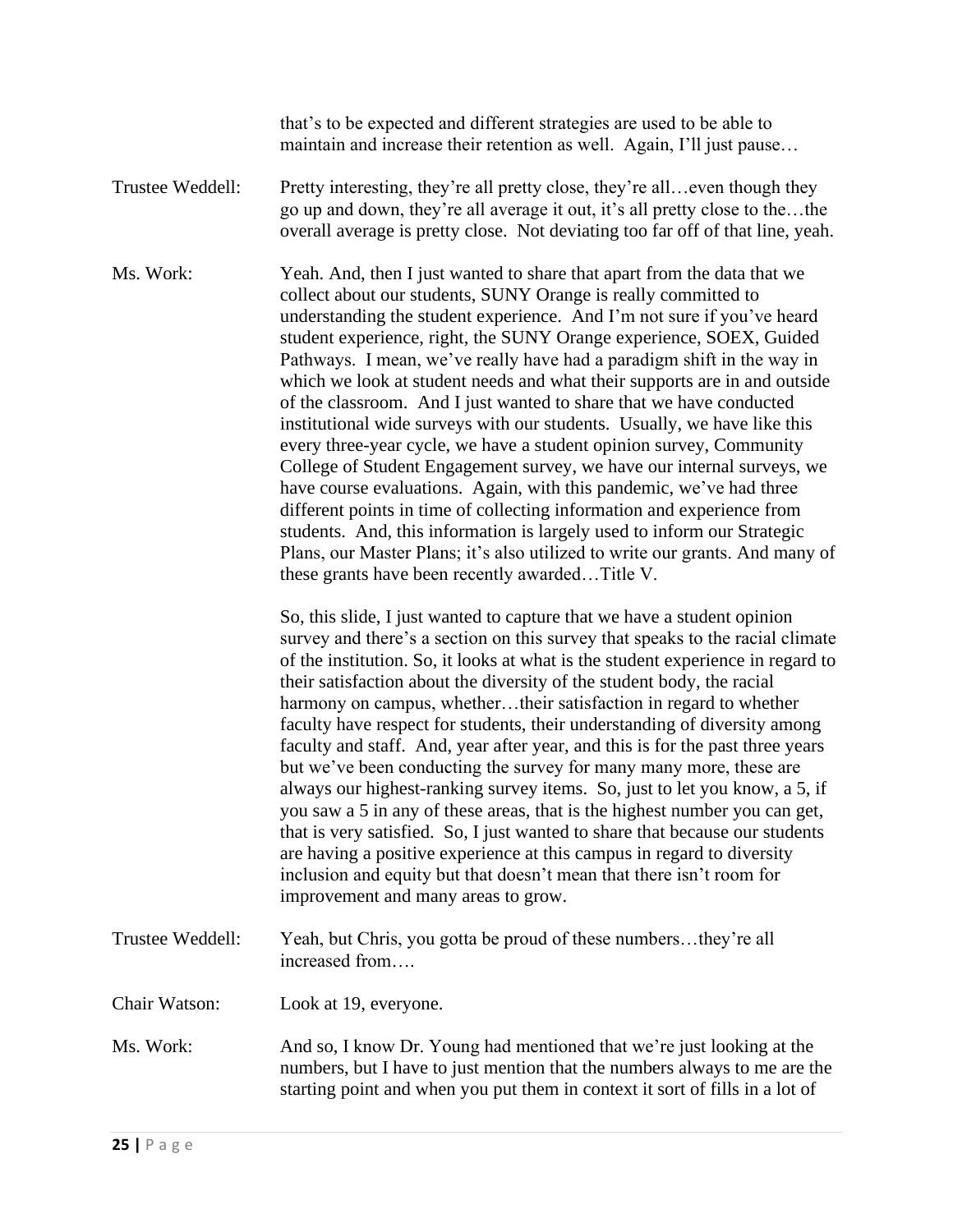the gaps and the blanks. And I just wanted to share too again that a lot of the data that we have we continue to look at and slice and dice in different ways and across different departments and divisions and it really does impact the development of our goals and our plans. Diversity and inclusion have been imbedded into all areas of our College, from student learning outcomes at the course level to our Mission Statement. So, I just wanted to emphasize that. And, again, I know you've heard you know information here and there about Guided Pathways and SOEX, but I am…I've been here at this institution a long time and this is something that I am beyond excited about and I really think it's putting the College in the right direction, serving the students where they are and their needs. And the focus on Guided Pathways really is a commitment to addressing the social justice issues in order to promote success. And, again, the SUNY system for better or for worse, they are very, very committed to diversity and inclusion among all their campuses. And so, they have been the ones to be able to push all campuses in the direction of hiring a Chief Diversity Officer, welcome Dr. Williams, and also being able to make sure that those institutions have diversity and inclusion plans. And there have been different opportunities for funding different initiatives, we call them PIFs, SUNY Performance Improvement Initiatives that we've been a part of, and I wouldn't want to conclude or move forward without acknowledging Title V. This was a huge grant for our institution and many, many students will be able to benefit from the work that is…it's not even just beginning...but that has been going on and hopefully we'll be able to have that bump in being able to have the funding to support those resource needs. Okay, so I'm going to turn it over to Iris and I'm going to…Iris if you just wanted to point or just give me the word to move forward, I'll be happy to do that.

AVP Martinez-Davis: Thank you because I can't chew gum and walk at the same time.

Ms. Work: Neither can I.

AVP Martinez-Davis: So, first let me say good evening to everyone. It's really good to see everybody. And, I want to say a special hello to Vinnie. I wasn't expecting to see him today so hi Vinnie. I can't see you now but it's good seeing you. And thank you Christine, for providing student information. You made some wonderful graphs and you definitely present data well, so thank you for that.

> So, in the next part of this presentation, what we'll be looking at is the employee side of the house and where we are today. Okay, in this presentation we'll be referencing full-time faculty and full-time staff. Next slide Christine please. So, just to give you an overview of what we're hoping to accomplish and to provide to you tonight is, we'll begin with where we are with regard to the composition of the faculty and staff.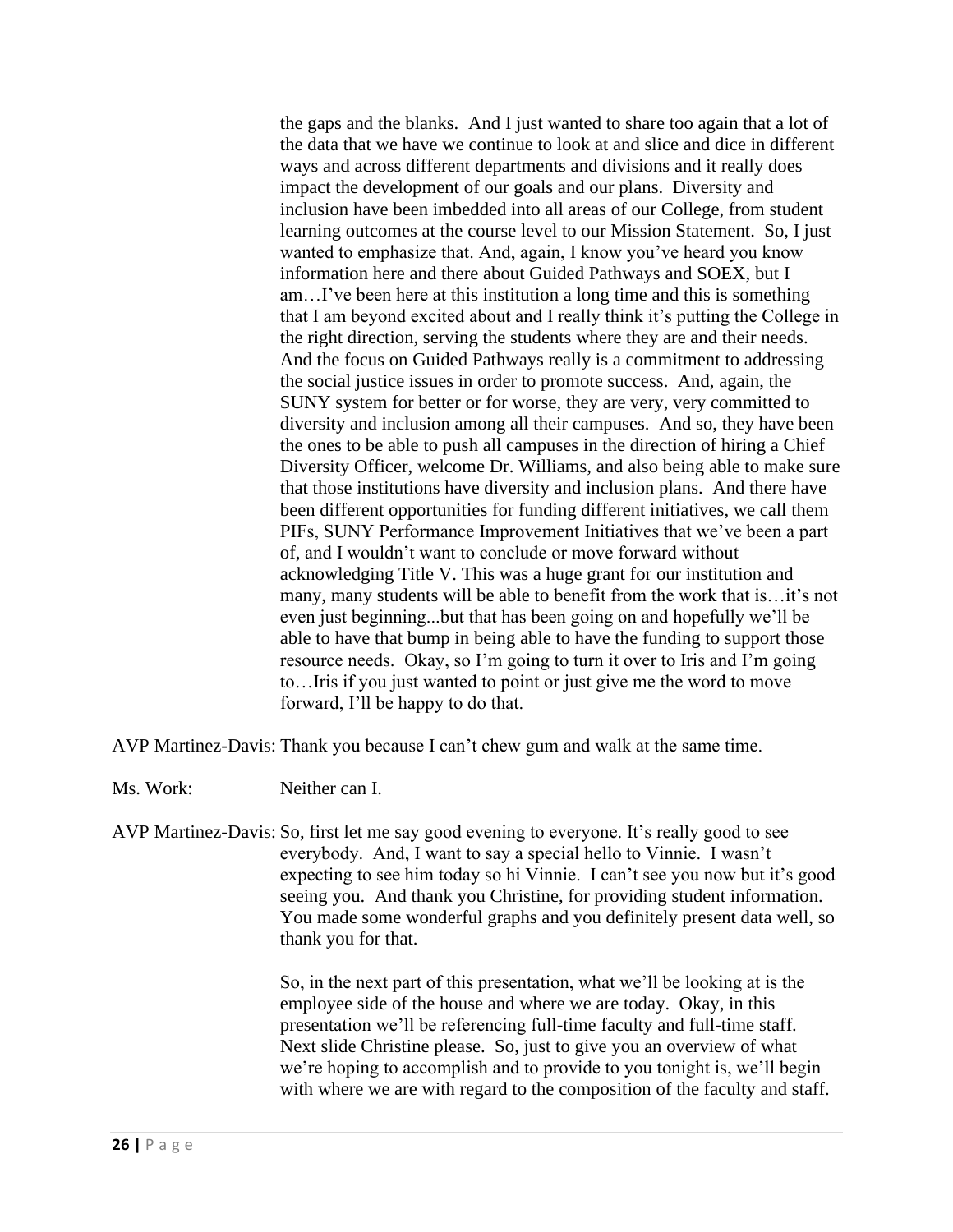We'll discuss what changes have been implemented in recruitment, selection and the hiring process since 2019. And, then finally, to wrap it up, we'll talk about next steps that HR feels are really critical to pursue. Next slide please.

And, this is my sad graph, but it does give you an image here, I'll tell ya. So, where are we today? 83% of our faculty which you'll see in the light blue, I'm sorry in the rust color, 83% of our faculty self-identify as White, 8% identify as African American or Black, 5% Hispanic or Latino, 3% as Asian, and 1% as American Indian or Alaskan native. And, then with regards to our staff, 82% self-identify as White, 6% as African American or Black, 9% is Hispanic or Latino, 2% is Asian, and 1% as American Indian or Alaskan native. When I looked over the last five years of hiring there really were no major discernable differences or changes to our employee ethnicity or race data. For the most part, we pretty much stayed status-quo however I would like to say that over the last five years, we've hired 10 faculty members and of those 10, three or 30% were diverse hires which exceeds our overall faculty diversity percentage of 17%. I can certainly concede that this is a very small data set but none-the-less I think it's worthy of consideration. I'll also add that though it's not depicted on this slide, our gender breakdown for full time employees is very noteworthy. 54% of our faculty members are female and 62% of our fulltime staff are female. Next slide Christine, thanks.

So, one of my big missions since I've arrived here is to look at the hiring process. I think the hiring process is an imperative and pivotal piece of us moving our diversity vision forward. So, I'm gonna kind of go through what we've done, what we've added, what we've enhanced, just to give you an idea of what direction we're headed in. One of the great things that I think was added in 2019, right prior to the time that I was hired, were two diversity questions were added to our job postings. So as part of the application process, applicants are asked to think about diversity from the very beginning of the process. Applicants are asked to respond to questions in writing as part of the application packet and those questions are: 1) how has diversity and inclusion played a part in your career? And 2) how would you bring that insight into your position at the College? The written responses to these questions are reviewed by the Search committee and later forwarded to the hiring manager so they also have an overview of what was stated in that written statement. And HR guides the search committee members to really consider the responses and to assess how the responses of the applicant give them an understanding of diversity, how these responses speak to their experience of managing diversity issues in the workplace and to give them a sense of how they would apply these prior experiences to our campus. The…it's interesting because the response is very…but they always offer quite a bit of insight. I will share on a personal note that I was the first applicant to have these questions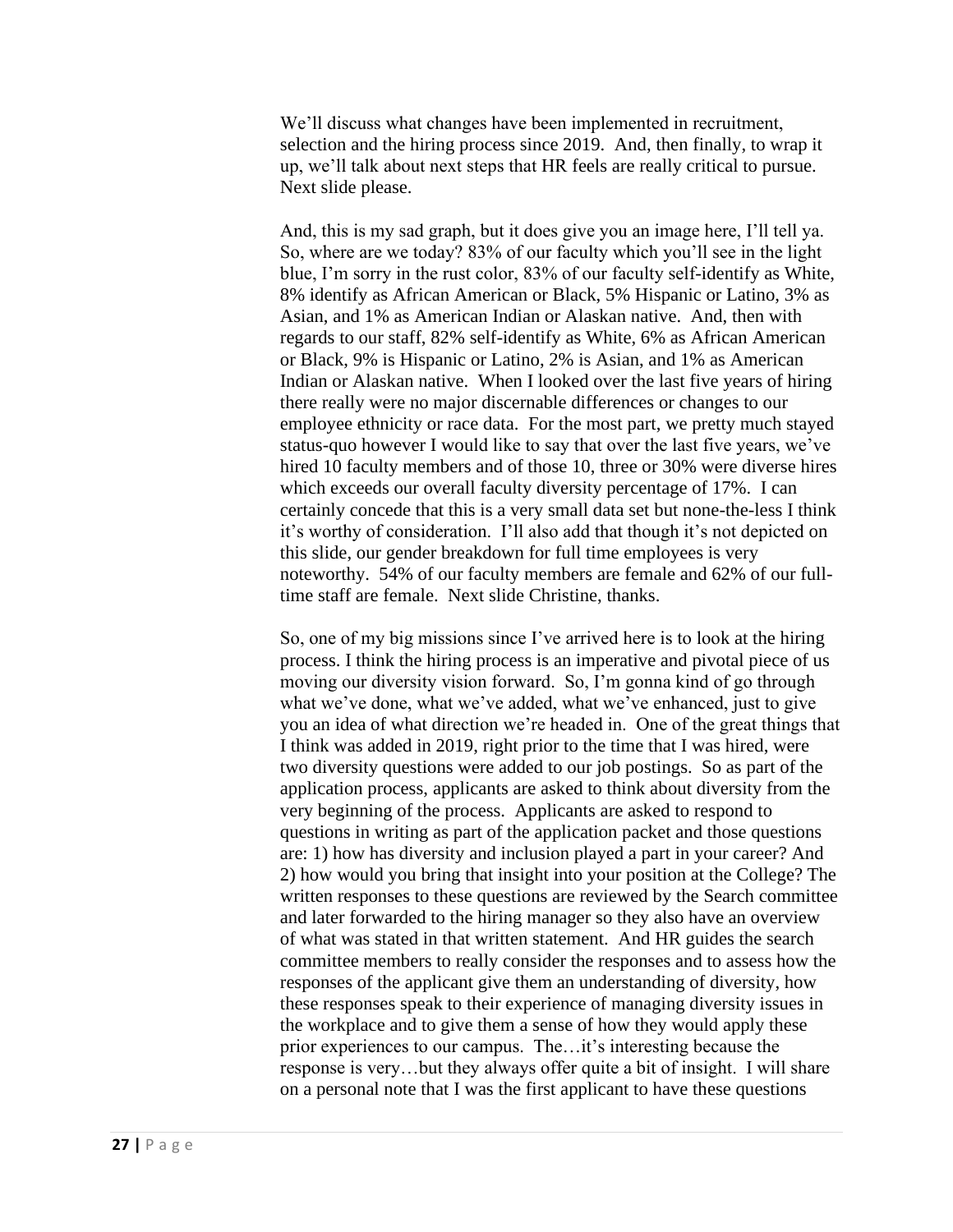posed to them and I will tell you that, on the applicant side now…it actually drew me to applying to the College. It made me feel that the College took diversity so seriously and it also made me feel like it was a place I wanted to be a part of. So, it's kind of interesting that I have the applicant perspective which is always very different right? And then I have the HR side where I'm like, yeah it has value, it's great. But I actually know as an applicant how much that question meant to me. Another area that HR has focused our energy on is in looking at the composition of our search committees, right. This is probably up there in the top three of value to the institution is, what does our search committee look like? Are we ensuring that our search committee is diverse and by diversity…I just want to be very clear, that sometimes when we talk about diversity, it's you know we have data about ethnicity and race, but diversity is a lot more than that and for us in the HR Team it's about putting together folks from all parts of the College, folks of different ages, folks of just…they have different experience to bring to the table so that they have…we have different views on the committee. So, the Search Committee composition is probably one of the most important tasks and I will say that because we are taking a closer look, HR is very vested in what our committees look like going forward. Just to elaborate a little bit more on the search committee process, we also have discussions about diversity, implicit bias, with the search committees right. So, just so that you have a picture of what that looks like. We have three very short, but very intense videos, that speak to implicit bias and we use those to prompt and start the conversation with the committee. Simple things that…it starts with a simple conversation like when we look at a name on a resume, could there be any bias attached to looking at a name? Could there be any bias in looking at a person's address which seems very benign…if we don't give it any thought what would an address have to do with bias, but coming from a particular neighborhood, a particular part of town, a particular state; people have feelings and considerations about different parts of the country, different neighborhoods, so we try to coach folks to understand that just because you have one experience or one feeling with a neighborhood or a name, that shouldn't come into the hiring process.

One of the directives that we give the Search Committee is to think about, rather than what's different about the applicant that's sitting in front of you…right because hopefully we have diverse candidates sitting in these interviews. Rather than focusing so much on what's different, let's focus on what's….what's alike and what's conducive to the work at hand. For example, we ask them to consider the departments. We know that there's certain departments where it's a hectic work world. You need someone who's dynamic, who's quick-thinking, who's ready to address an issue as it comes up, they've handled stress before. So, we ask our committees to look for that versus what's different about this applicant. Maybe they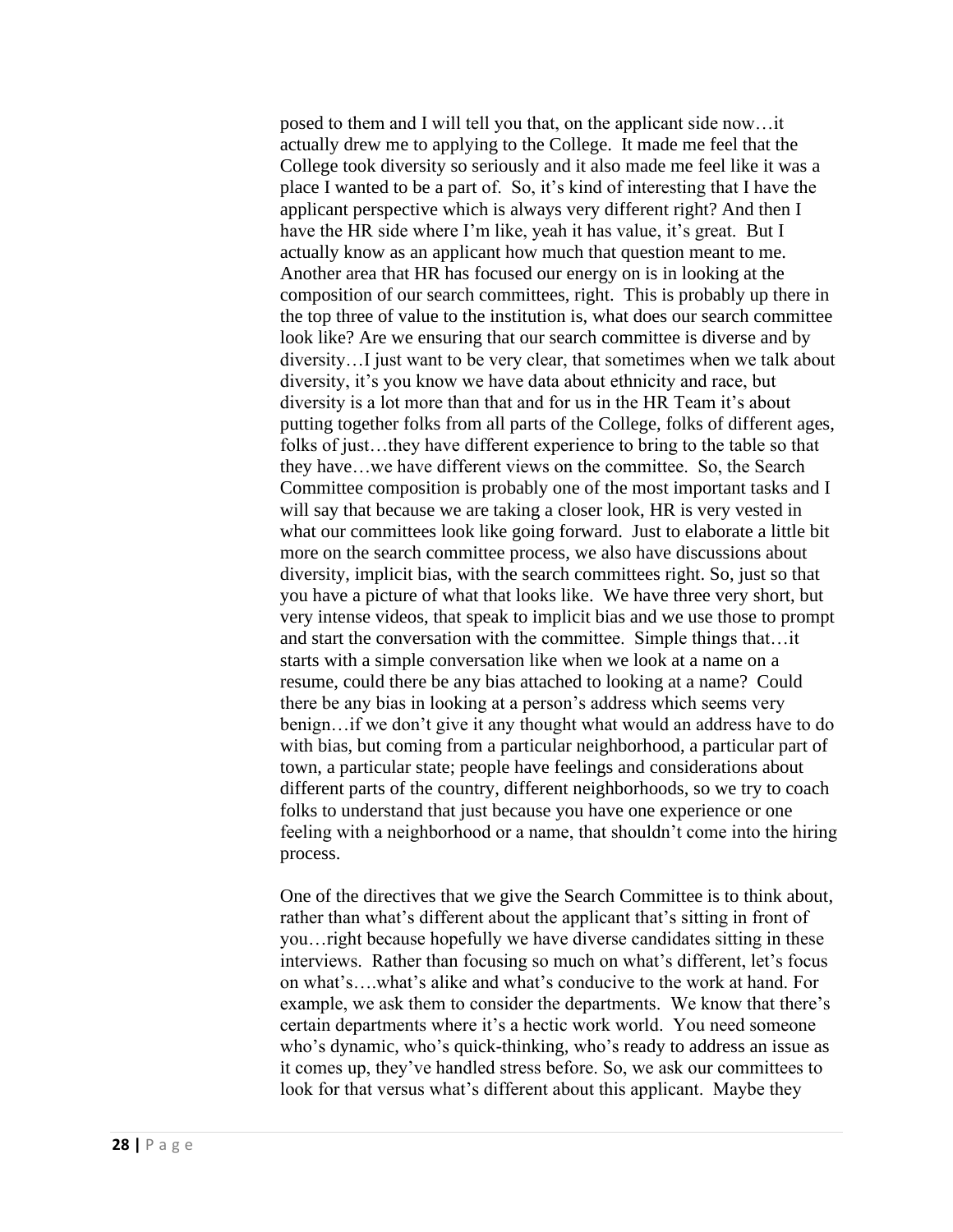came from a different walk of life or maybe they're not as versed in higher education, but can the skill set that they used in other organizations be transferable and beneficial to us here at the campus?

And I just really want to reiterate that for us in HR, a prepared, educated search committee is invaluable. I mean, they are truly what gets the ball rolling and gets those good candidates sitting out there in front of the managers. So, it's something critical, it's something that HR tracks. I will tell you that being that this has been quite a peculiar hiring year, the data…I don't know that it really speaks to how successful we've been but it's certainly something that I think in the long term will benefit us, to continue to track how many applicants we bring in that are diverse, how many applicants we bring in that are qualified. So, it's certainly something in the forefront of all our minds. I'll take the next slide.

So, and just to piggyback on…a little bit more about this Search committee process, in addition to the two questions that are asked up front of the candidate, each committee is charged with asking candidates, two diversity questions. And those questions are prepared, they're already on the list and the committee agrees onto what the two questions will be during the interview process. And we do ask the committee to come back to us and advise us of what the questions are. I think it's…it's a good way for checks and balance so that we know everyone is doing it. It is something relatively new to the campus, so we do stay very much involved in making sure that those diversity questions are set forth. I'll take the next slide.

Oh, okay, I should know this off the top of my head. One other area that for me has been really important for me to look at is our job ads and our job descriptions. But, to focus on job ads for a minute. One of my first questions when I came on is how are we sourcing, right? How are we looking for our candidates? It's very easy in this line of work to do what you've always done. I always use Higher Ed, or I always use this site and I've always gotten enough applicants. So, one of our challenges was to start looking at different sources, looking at writing our ads a little differently and then the big task is looking at what's actually worked, is placing an ad in diversity jobs helpful to us? Did it draw the candidates…the qualified candidates that we were looking for? So, it's a constant analysis of the product that we're using.

- Chair Watson: Iris, in the interest of time, we would like to expedite this portion of the meeting so if you could, I'm asking you to proceed.
- AVP Martinez-Davis: Okay. Sure. I only have a couple more slides. So. So, I just want to add one thing. Although I don't have data on this particular issue, I will say to you that our most recent searches for VP of Admin, CDO, Assistant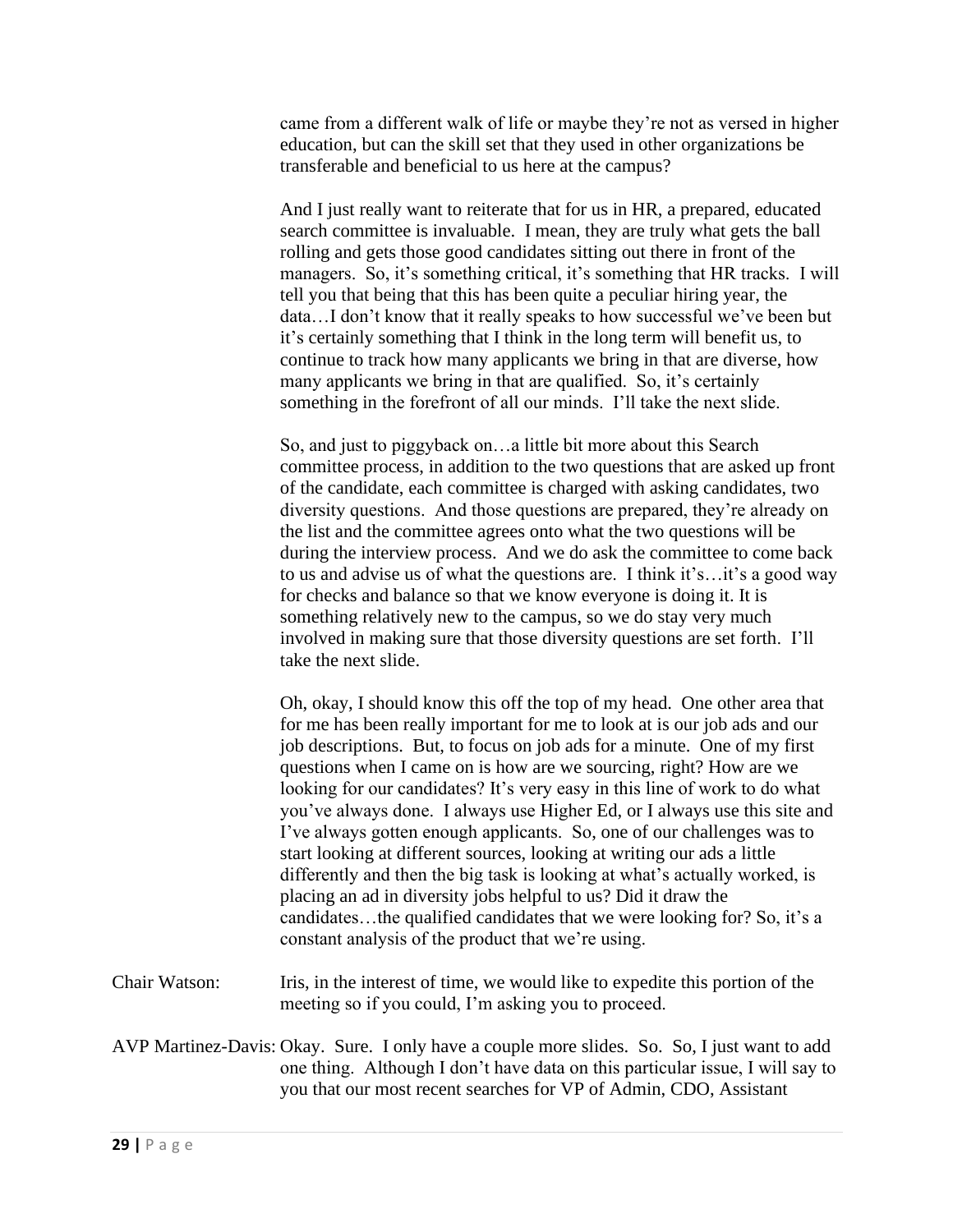Director of Financial Aid, and Director of Facilities, we have had diverse and qualified candidates set forth to the hiring managers.

And just…next slide…I won't go long into this in the interest of time. But I will say that we've also looked at our job descriptions to ensure that we use language that's neither feminine or masculine, that we use bestpracticed language so that we attract the right candidates. And I'm just gonna go to the next slide, the last slide….sorry, next steps. Just that one…Christine can you go back one? And, I will say just, I think that next steps for us in HR are to implement a blind resume process where addresses, names are removed, anything that identifies the candidates so that when candidates are brought into the interview process, it's a very clean process. I would also say that we would look to provide additional training to hiring managers and I think it would be really beneficial to have some sort of mentoring, check in with our new hires, and to continue measuring and tracking our diversity efforts. Any comments or questions?

Ms. Work: I'll stop sharing the screen so everybody can see everybody.

Chair Watson: Just a general comment, it appears there's much work to be done in balancing our customer population to the individuals that they interact with on our campuses. So, I'm actually encouraged...even though the numbers don't kinda indicate that we're where we need to be with DEI, Diversity Equity and Inclusion, at least we're looking at these numbers. We're sensitizing us to where we are and I'm hoping with Dr. Williams coming aboard that we will start to move and make some very pro-active steps, creating some guidelines, rules, regulations on how we're going to start to move things in a different position. Because we're in a tenuous position because we could lose those students migrating to our institution if we don't make the kind of steps necessary to make sure that all populations are represented at the institution.

> Christine, we're getting used to hearing your voice around here. You've become a super-star and a regular at our meetings, so we appreciate that. Iris, we thank you for your comments and being a part of this presentation as well.

> Trustees, we are going to move along but we will for the future schedule discussions on a trustee basis, on an institution wide basis, I'm sure with Dr. Williams coming, that we will have more discussions revolving around diversity and equity. I'm encouraged by that and I see all of this as an opportunity. We see where our customers are coming from. We need to meet them there.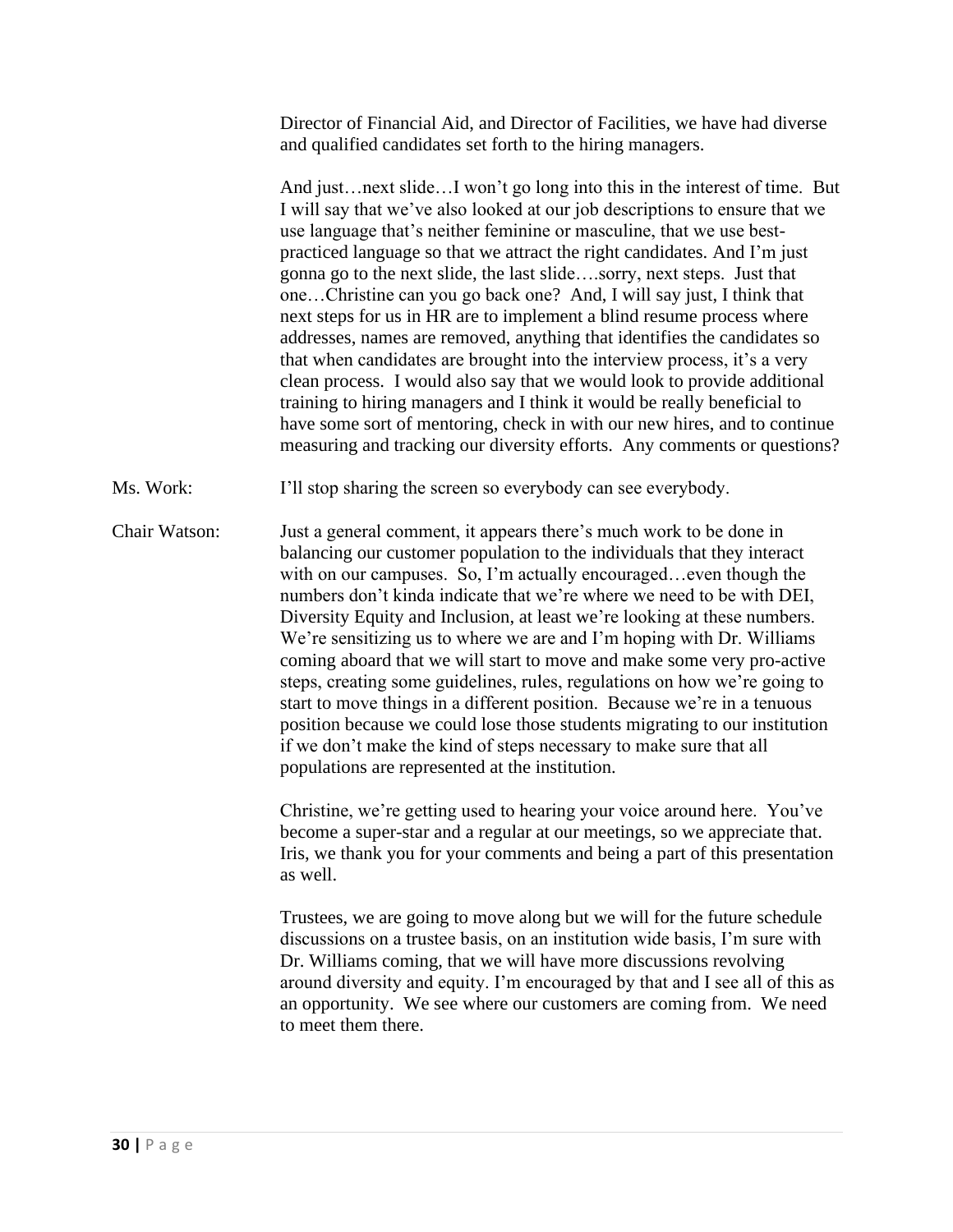| AVP Martinez-Davis: I justcould I just say one thing? I just want to say welcome to Dr. |  |
|-----------------------------------------------------------------------------------------|--|
| Williams as well. I look forward to collaborating with him. I'm so                      |  |
| excited to have him on board.                                                           |  |

Chair Watson: Yes, thanks Iris.

Alright. It was a great special report. Quite engaging. Moving forward, we are moving to old business. Trustee Weddell, do you have a report from the Enrollment Task Force?

# **IV: OLD BUSINESS**

# **Report of the Enrollment Task Force (Tom Weddell)**

Trustee Weddell: I have somewhat of a report here. First of all, we did not meet because of the short time frame and the holiday between our two meetings that we had since our last one. But some thoughts to Dr. Young's report on Enrollment. First of all, the whole country's been on pause, so I don't think our dip in enrollment was not to not to be expected. However, today there was very positive news on the COVID around the vaccine today and when it would be released by the end of this week. So, Americans will start getting that, so hopefully the end of the pandemic is within touch here. The other point to that is…in just discussions with my clients and my team members and where their children…and what their children are doing. Some of the big pause here for why students are just not going to be enrolling into College this year or this semester I should say more than anything, it's around a financial situation. It's around that they may have not been working for the last you know, four months, three months, here and they don't know what's really gonna happen with unemployment and stuff like that or whether their job is gonna continue or not continue. So, a lot of people that I have talked to is…their financial situation at the moment doesn't allow them to enroll their children into College, okay, coming up. So, they're gonna wait and sit back and see how big of an impact this has on them. I think that's a golden opportunity for us to really…we might have missed a little bit of a window on this is that…but not to miss this time, that Orange County Community College, it's affordable, you can do it. I think we gotta look at that from our group. And I was really…I thought the diversity and inclusion reports were really good and I'm hoping we can get a copy of those so again, as information that we need for our enrollment committee to look at some of those numbers and ask some of those questions. And I hope as she…Christine updates those that we can get the additional information that she's seeking to do with that. I think that would be important for our enrollment gang. But I just think the whole world's been on pause for the last three months here as to what's really gonna happen and now the big fear with this thing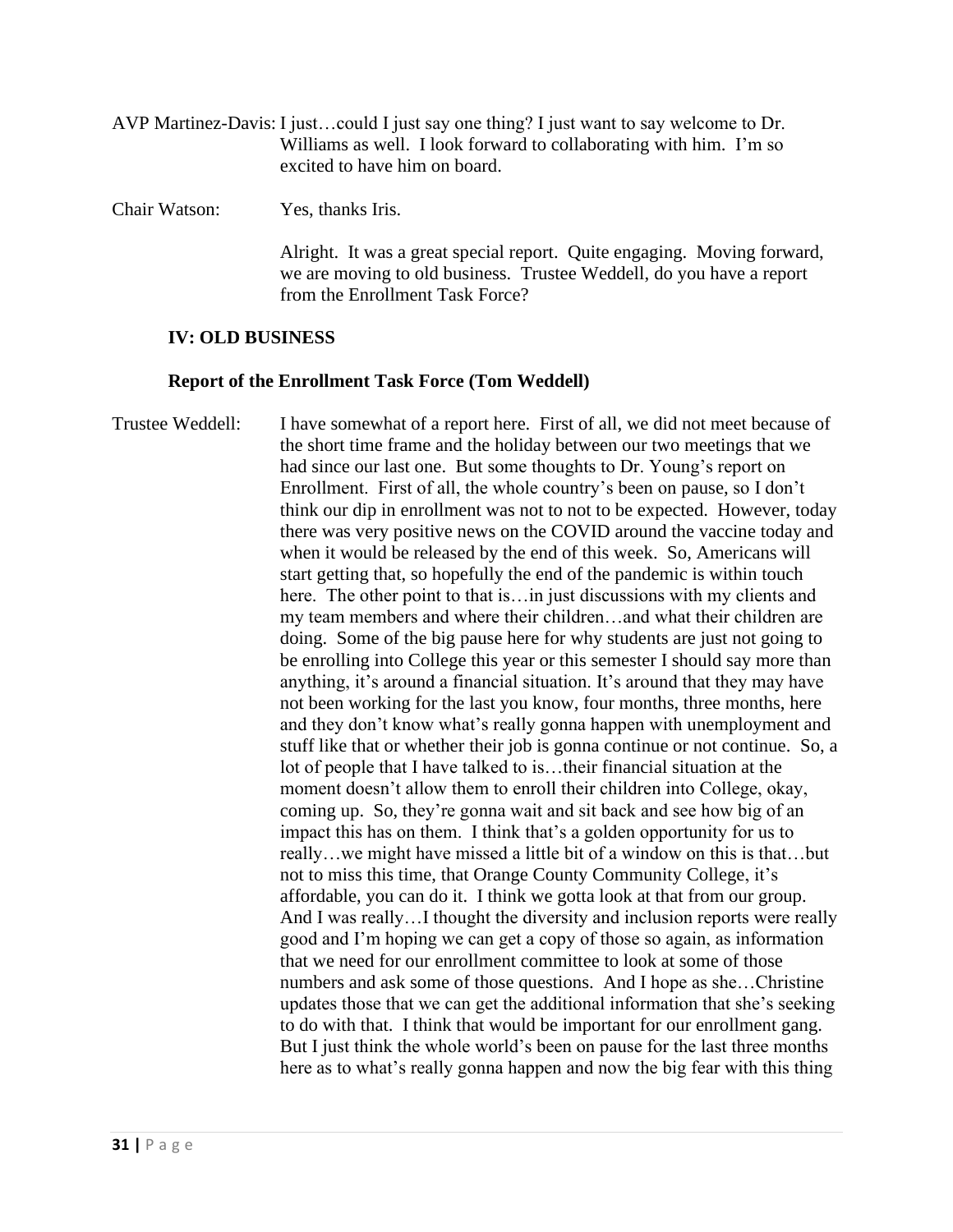really ballooning up. But I hope the COVID things I heard today is really gonna…I thought that was positive. So, that's all I have to report.

Chair Watson: Thank you very much. Any questions for Trustee Weddell? If not, moving forward to New Business. There is one board policy that is being recommended to be revised and that requires a vote by the trustees. But I think I'm going to ask Trustee Hannes to see if she has any comments from the Policy Committee before we accept a motion to approve the board policy that's recommended.

## **V. NEW BUSINESS:**

# **Motion to Approve: BP 2.15 Administrative Leadership of the College.**

| <b>Trustee Hannes:</b> | Yes, first of all, I'd like to thank Mike Albright for an incredible job of<br>condensing, let's see, two pages into one paragraph and making it very,<br>very clear and concise about the administrative leadership of the College.<br>And, if this is an indication of the route we're going for future policies, it's<br>excellent. So, my gratitude to Mike forand prepping me on the work<br>that had been done prior to my becoming Chair. And with that said, we<br>are ready to put it up unless there are any questions aboutif you want me<br>to I believe we discussed it we did discuss it at the last meeting what<br>the changes were, the condensation, the compilation of everything into one<br>statement. |
|------------------------|-----------------------------------------------------------------------------------------------------------------------------------------------------------------------------------------------------------------------------------------------------------------------------------------------------------------------------------------------------------------------------------------------------------------------------------------------------------------------------------------------------------------------------------------------------------------------------------------------------------------------------------------------------------------------------------------------------------------------------|
| Chair Watson:          | Thank you. The board will entertain a motion for BP 2.15 Administrative<br>Leadership of the College. What is your pleasure?                                                                                                                                                                                                                                                                                                                                                                                                                                                                                                                                                                                                |

| Trustee Martucci: | So moved.                                                               |
|-------------------|-------------------------------------------------------------------------|
| Chair Watson:     | It's been moved.                                                        |
| Trustee Weddell:  | Second.                                                                 |
| Chair Watson:     | All in favor?                                                           |
| All:              | Aye                                                                     |
| Chair Watson:     | Opposed? Hearing none, the motion carries. The board policy is approved |
|                   | and accepted.                                                           |

# **VI. CHAIRMAN'S COMMENTS**

Okay, moving forward, the Chairman's Comments. I too want to welcome Dr. Williams as we have learned from our special presentations this evening, we have great need of looking at our institution from the inside, looking outward so that we might position ourselves to attract the students that are starting to increase their numbers at our institution. Now, I am not an expert on Diversity, Equity and Inclusion but Dr. Williams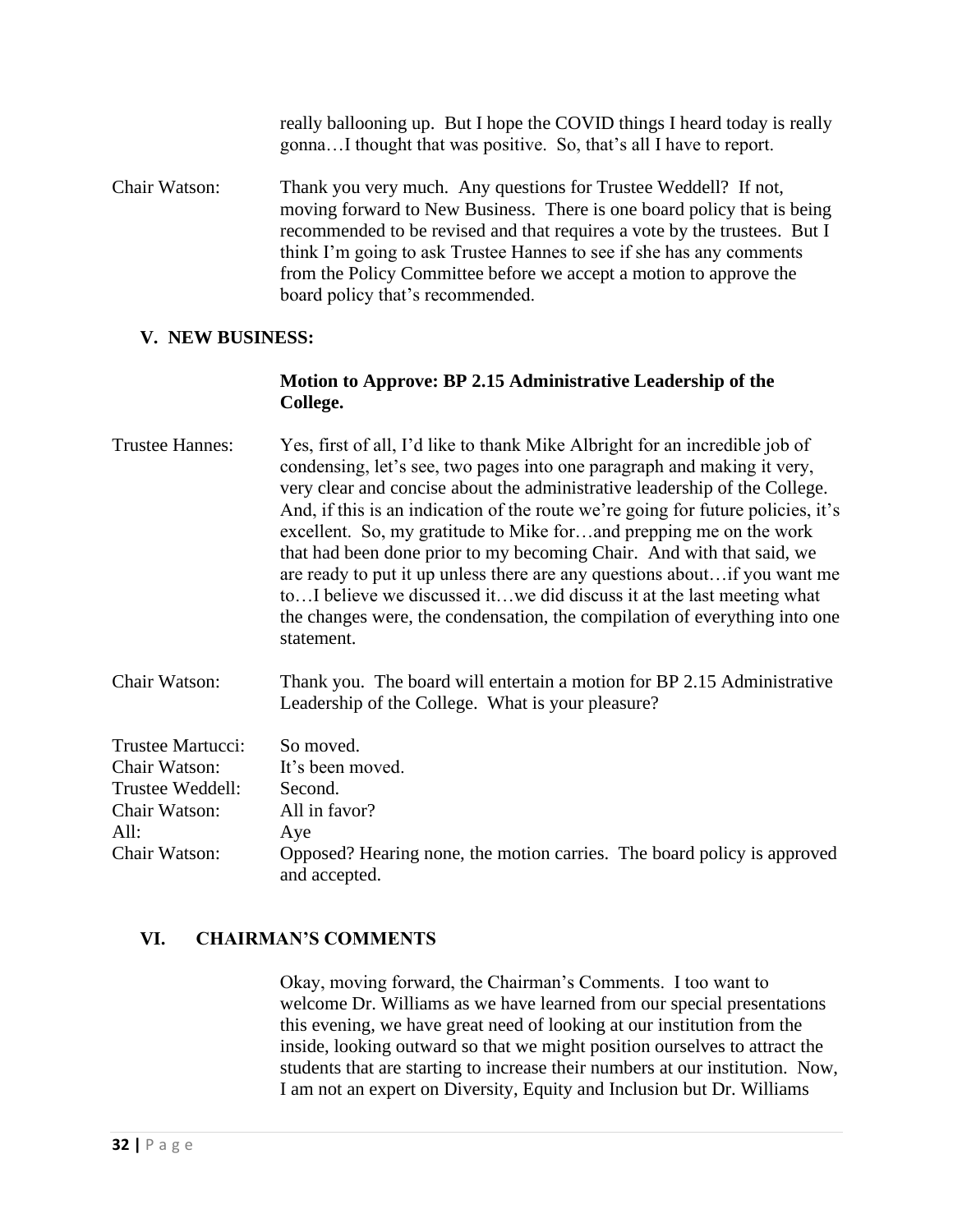certainly is. I've read his credentials and fellow trustees, you will be elated to have them be a part of this institution's continued growth and development and service to this community. Once again, I just want to say welcome and I look forward to great things.

Next topic of discussion, I'm sure many of you have read the newspaper; we are about to have new neighbors in the City of Newburgh. The Legislature of Orange County has approved a sale of the three properties that we were considering renovating and adding to our Newburgh campus. Dr. Young and myself, we sat on the Review and Selection committee and that sale contract was awarded to an outfit called Foster Supply Company. They are going, from proposal, to invest \$20 Million in the three buildings that we were looking at, which will include I believe 63 luxury hotel suites, restaurants, cafes, rooftop bar, and hopefully serve as a place where our future hospitality students might be able to receive training and actually put some of their learning into practical use. So, we congratulate Foster Supply. We look forward to them moving their project along. They have a very aggressive time schedule, so we are excited about that as well. Should add value to our campus, should add value to our experience in Newburgh and hopefully it will be the type of transformative project that will catapult Newburgh into its potential where it has lacked getting things moving in the past. So, I'm excited about it. I want to thank Dr. Young publicly for her participation in that effort and we are hoping for the absolute best in that regard.

Also, would just like to say, our Foundation never fails to assist us in the things that we need. We ask and they always have met the call, the challenge, whatever you want to call it and we are most appreciative, and our students benefit from having such a strong Foundation.

That concludes my comments. I do want to say to the trustees that we are going further into the evening, we will have a need to go into Executive Session and we will be discussing Item E: Collective negotiations pursuant to Article 14 of the Civil Service law.

So, that being said, that concludes my comments. We will move to Committee reports. I'm going to ask Trustee Vacca if you have comments for this evening. You are not scheduled to make your report until January.

## **VII. COMMITTEE REPORTS:**

## **Academic and Student Services: Trustee Vacca**

Trustee Vacca: No, Mr. Chairman. We will be meeting on Monday so I will have a report for you next time.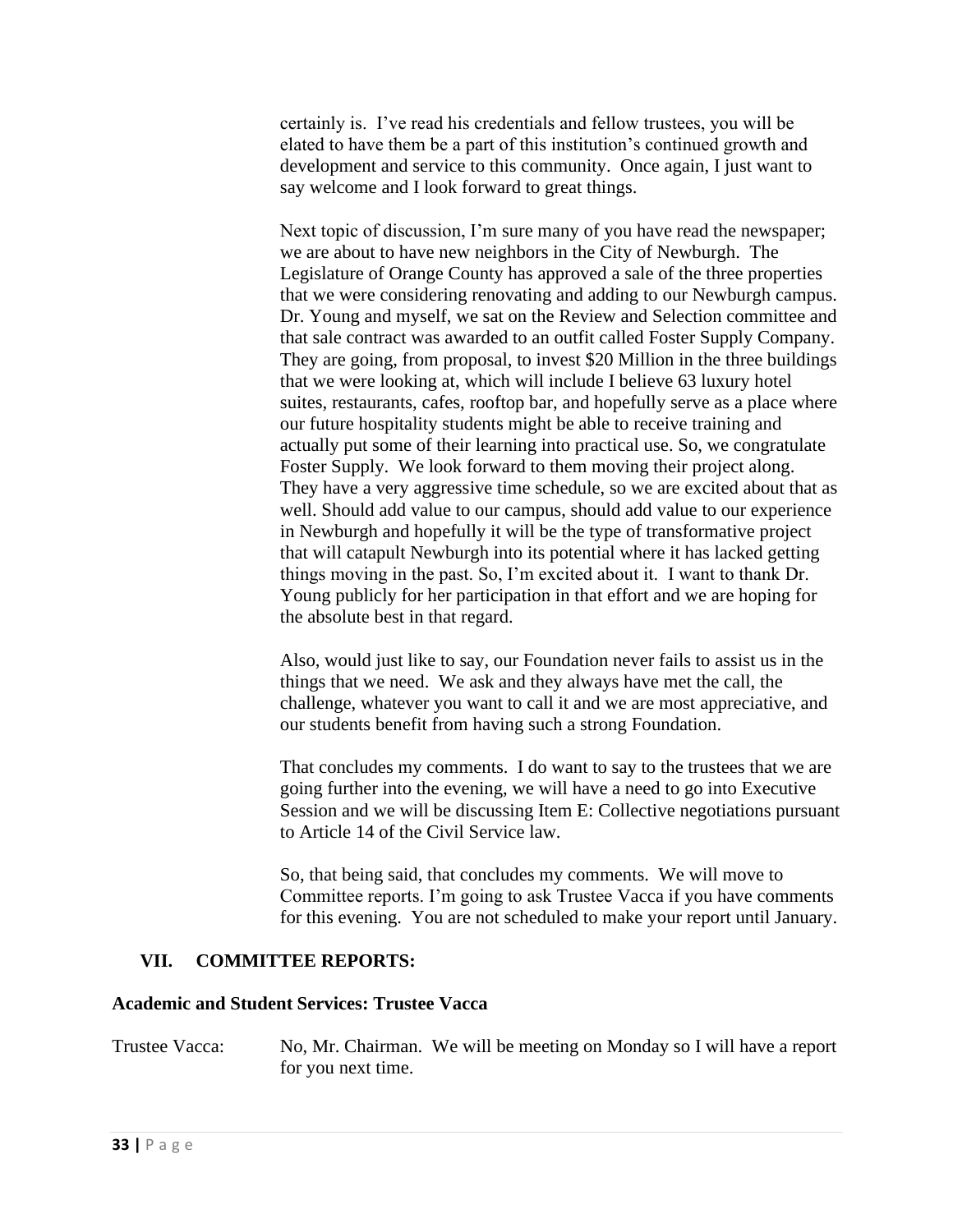Chair Watson: Audit and Finance? Trustee Weddell, you're back.

#### **Audit and Finance Committee: Trustee Weddell**

- Trustee Weddell: I'm back. Okay, yes, we've met. We did some budgeting numbers and how we're going to account for them going forward in the future and I think we got that really resolved in great form. We're already gonna be starting our next year's budget. We're already there to start the process. So, within the next couple months, we'll be banging away with that. Again, we may need to make some adjustments as our enrollment…depending on where our enrollment numbers end up for the spring here. But I think we're pretty well on top of that. Got that kinda figured out, where we're gonna have to end up by the end of the year. Sure wish enrollment was a little bit higher than what it is so it would make it a little bit easier but okay been down this step, guess we gotta go down it again. So, I think Paul Martland and Agnes are doing a good job and keeping the numbers up to where we need them. The audit has been started. It's not finished yet…the audit on our books there started…I guess we go over that either January or February, whenever they wrap it up in our Finance committee so we're expecting to be right on time with that. I don't foresee any issues with that. So, that's all I really have to report at this point. Chair Watson: Thank you Trustee Weddell. Any questions, trustees? Hearing none. The
- Policy Committee is scheduled to give a report this evening. Trustee Hannes, do you have a further report or are you finished for the evening?

Trustee Hannes, you are on mute.

| Ms. Salkowsky: | We're getting her, we're getting her sir, just a second. |
|----------------|----------------------------------------------------------|
| Chair Watson:  | Thank you.                                               |
| Ms. Salkowsky: | Hold on. Where'd she go? Hold on. There you go Flo.      |

#### **Policy Committee: Trustee Hannes:**

| Trustee Hannes: | Thank you. All that I have to report is we did not meet today, where we<br>did not want to put anymore stress on anybody as we enter this season and<br>all of the other work going on. In researchingwhat we're doing now is<br>looking at researching a new legal or educational consultant to review<br>policies. But, we will pick up with that and move forward in the new year. |
|-----------------|---------------------------------------------------------------------------------------------------------------------------------------------------------------------------------------------------------------------------------------------------------------------------------------------------------------------------------------------------------------------------------------|
| Chair Watson:   | Thank you very much Trustee Hannes. Okay, that completes our<br>committee reports and recommendations for the evening. Next on the<br>agenda, Comments from the Public, and we do have one reservation. And,<br>Michelle Tubbs, are you available? Hi Michelle.                                                                                                                       |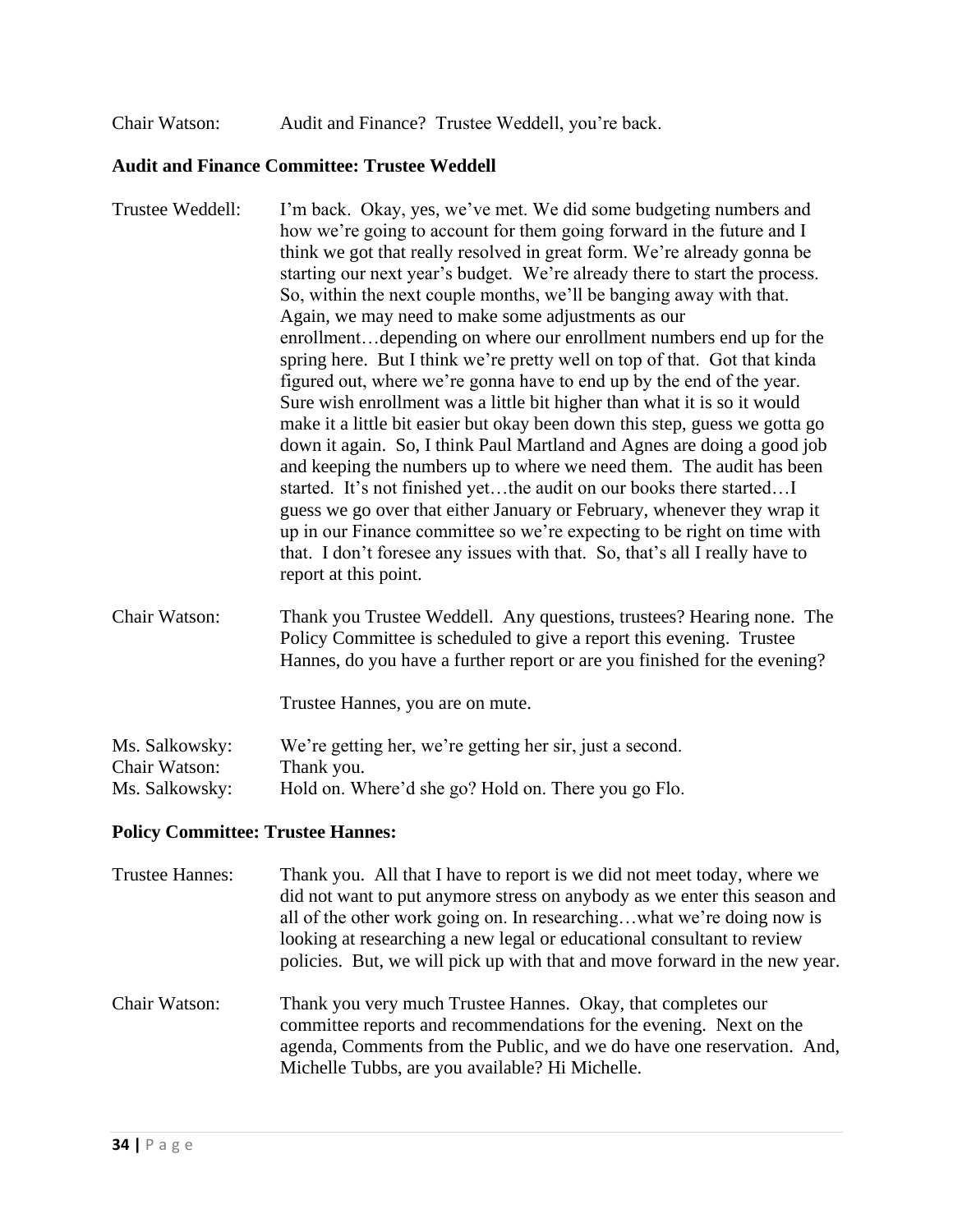## **VIII. COMMENTS FROM THE PUBLIC:**

Ms. Tubbs: Yes, I am available. Good evening everyone. Trustee Stanley: Good evening.

Ms. Tubbs: So, I'm going to keep my report brief but I just want to kind of I guess send us into the winter break maybe with a little let's say excitement looking ahead as to what could be coming down the pike from system. So, much of SUNY's focus continues to be on managing the operations and reacting to what is needed regarding the pandemic. Primary focus at the moment, as Dr. Young spoke to earlier this evening, in particular for us, is SUNY receiving, reviewing and hopefully for the most part, approving Institutional Winter Session and spring semester return plans. So, I know our College has been working very hard, very thoughtfully and thoroughly on getting ours together and submitted by the deadline and hopefully we hear back in a very timely manner so we can send our students, faculty and staff into winter break knowing exactly what we're going to be doing when we return in January for the winter session and spring semester.

> But, a few additional comments. Really just some thoughts shared with the delegates from our council president Christy Fogal. Her description of recent meetings is that "times are definitely a changing." She expects that there's gonna be many changes at the system level with the new Chancellor and that many of our initiatives that we have been focused on the last few years, are gonna morph, change, or she simply says she's not sure what's going to happen to some of them. But she does definitely see priorities shifting although didn't really provide much more detail than that at the moment. So, it definitely will be interesting to see what the spring semester and season brings for us with respect to new initiatives and I think personnel and positions at that level.

And then I know Dr. Young is aware of this. I'm thinking perhaps that she shared some information with respect to this to some degree with the board members. But, recently, Governor Cuomo wants what's called a free online platform for New Yorkers to learn new job skills through certificates and advance their careers. And that's being offered through what's called "Coursera" which is an online training platform which intends to provide under-employed and unemployed New Yorkers with...that are kind of perhaps struggling during this pandemic to learn new skills, earn certificates and advance their careers at no cost. The new tool provides access to nearly 4,000 online programs taught by leading professors and industry professionals with a focus on high growth and indemand sectors like advanced manufacturing, technology and healthcare, among others. The Faculty Council of Community Colleges and as I understand from meetings, I've been in with Dr. Young, the community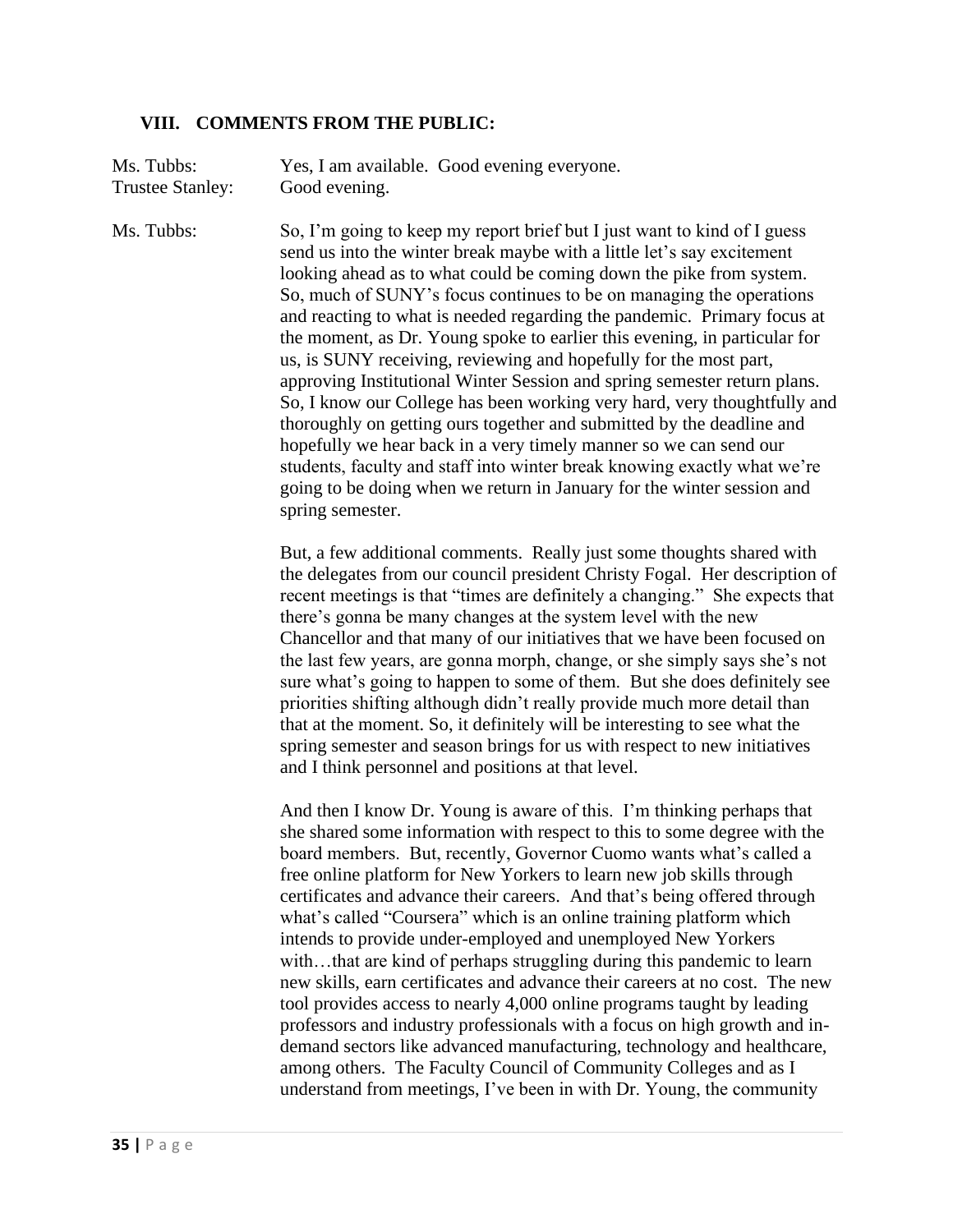|               | college presidents had an immediate reaction of concern as to how this<br>would affect the community colleges, the local campuses. So, the most<br>recent report from President Christy Fogal is that the SUNY Provost's<br>office has been working to determine where we fit in and I'm sure what<br>that means is the Provost is inquiring with the Chancellor as to where we<br>fit in and Chancellor is probably inquiring with the Governor as to where<br>we fit in. So, I think there's a lot to be learned with respect to this<br>initiative and as I said before we'll certainly see what the spring brings. I<br>just hope it's not taking away too much from what our local campuses<br>have to offer, especially in this time of enrollment challenges. And lastly,<br>I just want to wish all of you and your families a very happy, healthy, safe<br>holiday season. And thanks once again for the opportunity to share my<br>thoughts regarding the council with you at these meetings. |
|---------------|---------------------------------------------------------------------------------------------------------------------------------------------------------------------------------------------------------------------------------------------------------------------------------------------------------------------------------------------------------------------------------------------------------------------------------------------------------------------------------------------------------------------------------------------------------------------------------------------------------------------------------------------------------------------------------------------------------------------------------------------------------------------------------------------------------------------------------------------------------------------------------------------------------------------------------------------------------------------------------------------------------|
| Chair Watson: | Thank you very much and one quick question for you before we move on.<br>This Coursera course will they be awarding credentials or micro-<br>credentials. Do you know?                                                                                                                                                                                                                                                                                                                                                                                                                                                                                                                                                                                                                                                                                                                                                                                                                                  |
| Ms. Tubbs:    | That I am not sure about it, exactly. I know there are certifications that are<br>being provided. I do not know the details. What I can share with you are<br>some links to articles that you could perhaps share with the rest of the<br>trustees, that you might be able to learn more about. There was recent<br>presentation that was offered. I was not able to attend and I've just been<br>swamped in final exams and wrapping up the semester. But there is some<br>information out there. Dr. Young, I'm not sure if you know of more<br>details with respect to the course Sarah does provide with respect to the<br>certifications                                                                                                                                                                                                                                                                                                                                                           |
| Dr. Young:    | If I may, yeah, I edited this from my President's Report for time. I do<br>have some appointments upcoming with some key people on the labor<br>side of the state, outside of SUNY to express my dismay with some, shall I<br>say, some chips I've earned through time in this area and I hope to come<br>back with some information as well as make some advocacy. So, I'll<br>leave it there for now, but I too would be pleased to provide to the board<br>with information about where this is going. It was announced but it kind<br>of faded so I don't know whether to be stirred by this or to let it go at this<br>point. But we are monitoring. But I do have an appointment, Thursday I<br>believe to explore this with someone who would be a key person to learn<br>with.                                                                                                                                                                                                                  |
| Chair Watson: | Okay, thank you both. Michelle, we'll look forward to your future input,<br>thank you.                                                                                                                                                                                                                                                                                                                                                                                                                                                                                                                                                                                                                                                                                                                                                                                                                                                                                                                  |
| Ms. Tubbs:    | Thank you.                                                                                                                                                                                                                                                                                                                                                                                                                                                                                                                                                                                                                                                                                                                                                                                                                                                                                                                                                                                              |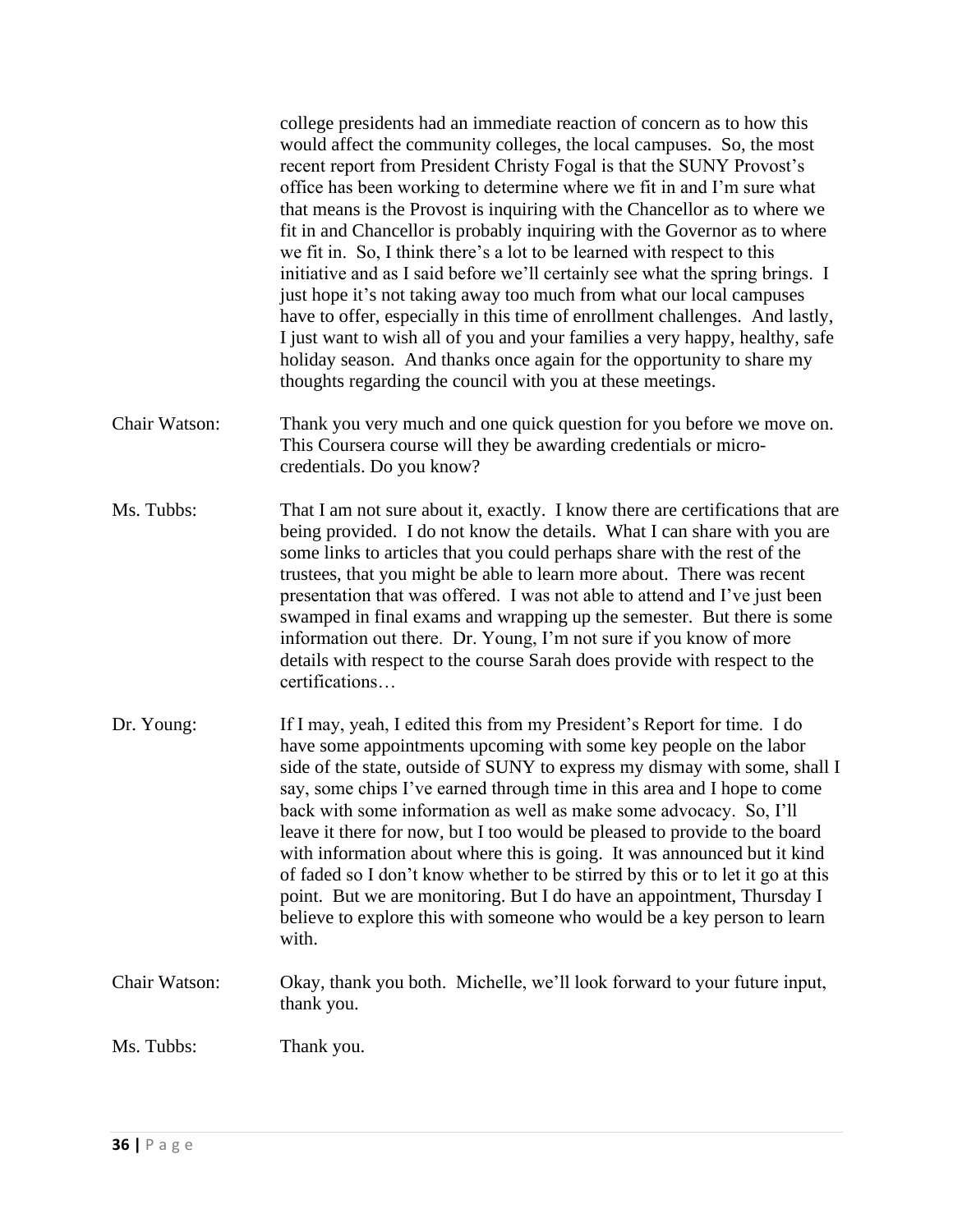Chair Watson: Trustees, that basically concludes the major items on the agenda. We will open the floor for board discussion. If there is anything that any of the trustees would like to introduce at this time, please feel free. After that, the Chair is going to except a motion to move into Executive Session.

# **IX. BOARD DISCUSSION:**

- Trustee Hannes: I just have to say, as we end 2020, it's been one heck of a year and I am so happy to have been involved with the...as you always say Fred, at the end of the meeting, with the commitment, besides my personal joy this evening, I am delighted that we were able to maneuver through, keep our non-tenured faculty, and now move five of those people into a tenure position. Congratulations Erika and Kristine. Well done. Our future is preserved.
- Trustee Murphy: I had one...I have a quick comment. And that is what Vinnie mentioned about the Lab Schools. I wanted to mention that 25 years ago, I received extraordinary assistance from SUNY Orange in establishing a Montessori Nursery School in Goshen. And I'm so grateful for the extraordinary expertise that is in our Early Childhood Education department. So, to encourage Vinnie, I know the YMCA in Middletown has had an equally long history of a marvelous nursery school program that has not even been able to open at all, since March, with COVID, with the dilemma. And, on my way, a very prestigious nursery school program in Middletown has been able to supply service only to children of first responders. So, I was delighted to hear even the lower numbers that we still maintained when we heard that last month, in Middletown and in Newburgh. And just to say that our history in that really vital level of education will hopefully go on and I'm delighted that we have been able to carry even as much as we have and I'm sure that it's been a tremendous support to families. So, thank you, I'm just proud of the Lab School program, very much. Thank you.
- Chair Watson: Thank you Trustee Murphy for that encouragement and before we move on, I'd just like to say that this institution has been around for a tremendous amount of time and it will continue to be here, it will continue to thrive and flourish. This is just, as longevity goes, this is just a blip on the radar screen, that we will come back even stronger. And I believe that means that this institution will continue to live up to its potential. So, let's be encouraged at this point, and not discouraged, that things are going to get better and we will get back to where we were and even surpass that. So, with that the Chair will entertain a motion to move to Executive Session to discuss Item E as mentioned earlier.